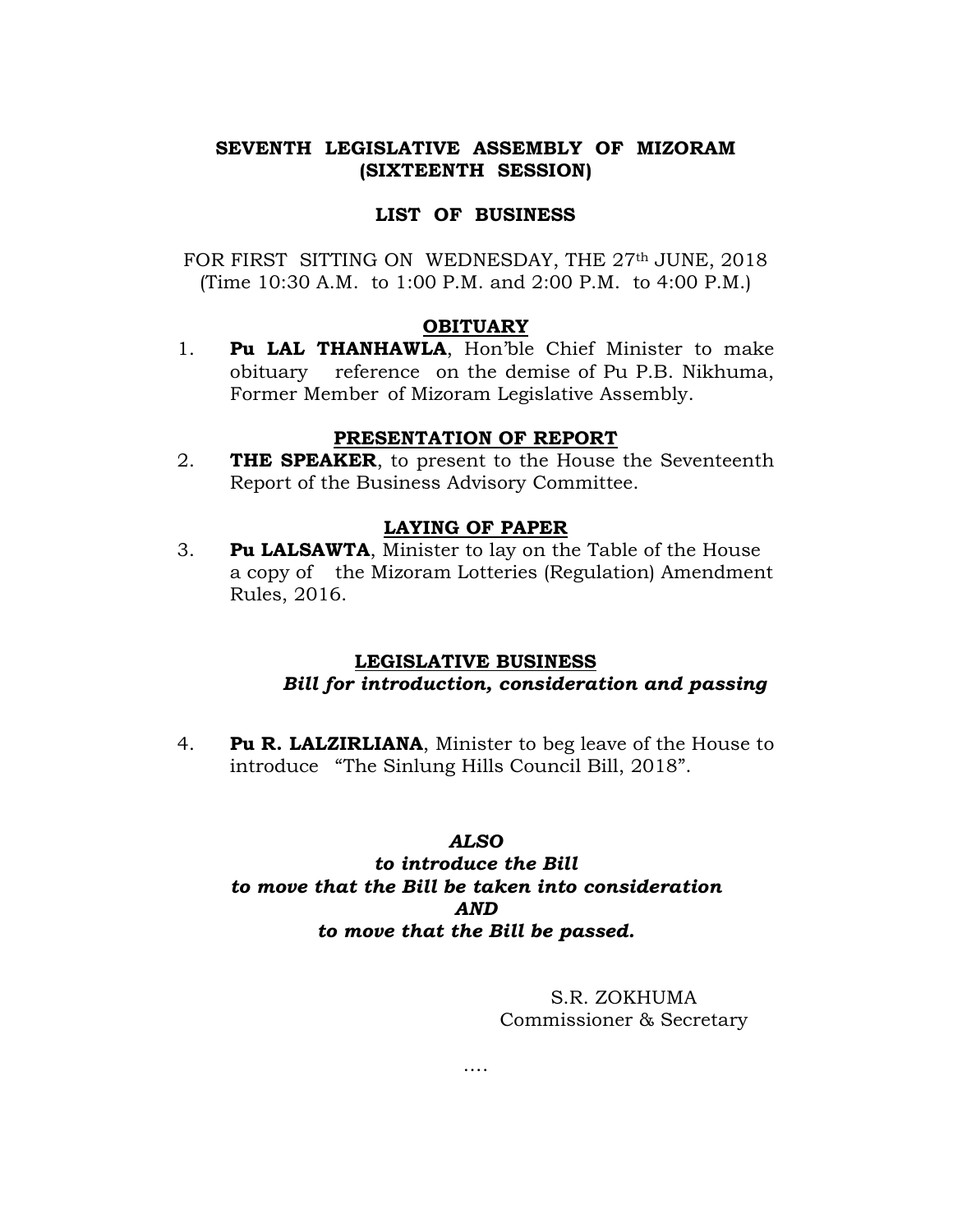**S P E A K E R** : Thu ang ule. Mi tha chuan a ro bawm tha ata thil thate a theh chhuak thin a, mi sual chuan a ro bawm chhia ata thil chhiate a theh chhuak thin. **Matthaia 12:35**

 Vawiin hian sun tur kan nei leh ta mai a. April ni 11 kumina boral ta Pu P.B.Nikhuma, he House member zahawm tak lo ni tawh thin Deputy Minister te pawh lo ni thin tawh sunna hun kan hman a ngai leh ta reng mai a. Tunah hian kan House Leader zahawm tak Chief Minister ni bawk Pu Lal Thanhawla a sunna hun hmang turin i sawm ang.

**Pu LAL THANHAWLA, CHIEF MINISTER** : Pu Speaker, vawiinah kan House zahawm taka member lo ni reng tawh, Minister hialte pawh lo ni tawh Pu P.B.Nikhuma sunna thu sawi a ngai ta hi a lungchhiat thlak hle a. A chanchin tlangpui kan sawi hmasa ang a.

 Pu P.B.Nikhuma, Ex-Minister hi April 11th 2018 zan dar 7:30-ah kum 89 mi niin Aizawl Civil Hospital-ah a boral a ni. Pu P.B.Nikhuma hi Pu Chhunbura leh Pi Chhingzovi te fa pathumna niin kum 1929 March thlaah Hnahlan khuaah a piang a. An unau hi 11 niin mipa 7 leh hmeichhia 4 an ni. Kum 1953 July 31<sup>st</sup>-ah Pi Chuaubuangi d/o Pu Kamlova nen Lunglei-ah an innei a. Fapa 6 leh fanu 2 an nei a, tu leh fa 34 an nei a ni.

 Zirna lamah chuan Matric hi Residential High School, Imphal atangin a pass a. Kum 1952-ah Pu Buangthanga te sumdawnna puiin Manager hna a thawk a, Lunglei-ah a inbengbel ta a ni.

 Kum 1963-ah politics-a lutin Mizo Union a zawm a. Politics a zawm kum hian Divisional Headquarters-ah Secretary atan thlan a ni, Divisional Headquarter chu Lunglei tihna a ni. UT election hmasa ber April 1972-ah Mizo Union ticket-in Buarpui Constituency-ah MLA-a thlan tlin a ni a. Pu Ch.Chhunga Ministry-ah hian Deputy Minister niin Medical & Family Planning Department leh Local Administration Department te a enkawl a ni. Mizo Union leh Indian National Congress in merger-ah General Secretary hna a thawk a. Hun rei tak chhung Bhavan nghaktu ber niin party hotuten MPCC Lifetime General Secretary mawhphurhna an pe hial a ni, a taimak vang leh pisaa a regular avangin.

 Pu P.B.Nikhuma hi a phak ang tawka Pathian rawngbawlin TKP, Rahsi Veng Unit-ah President hmasa ber a ni a. Khawtlang tana theihtawp chhuaha rawngbawl thinin YMA-ah life member hmasa ber a ni bawk. Aizawl West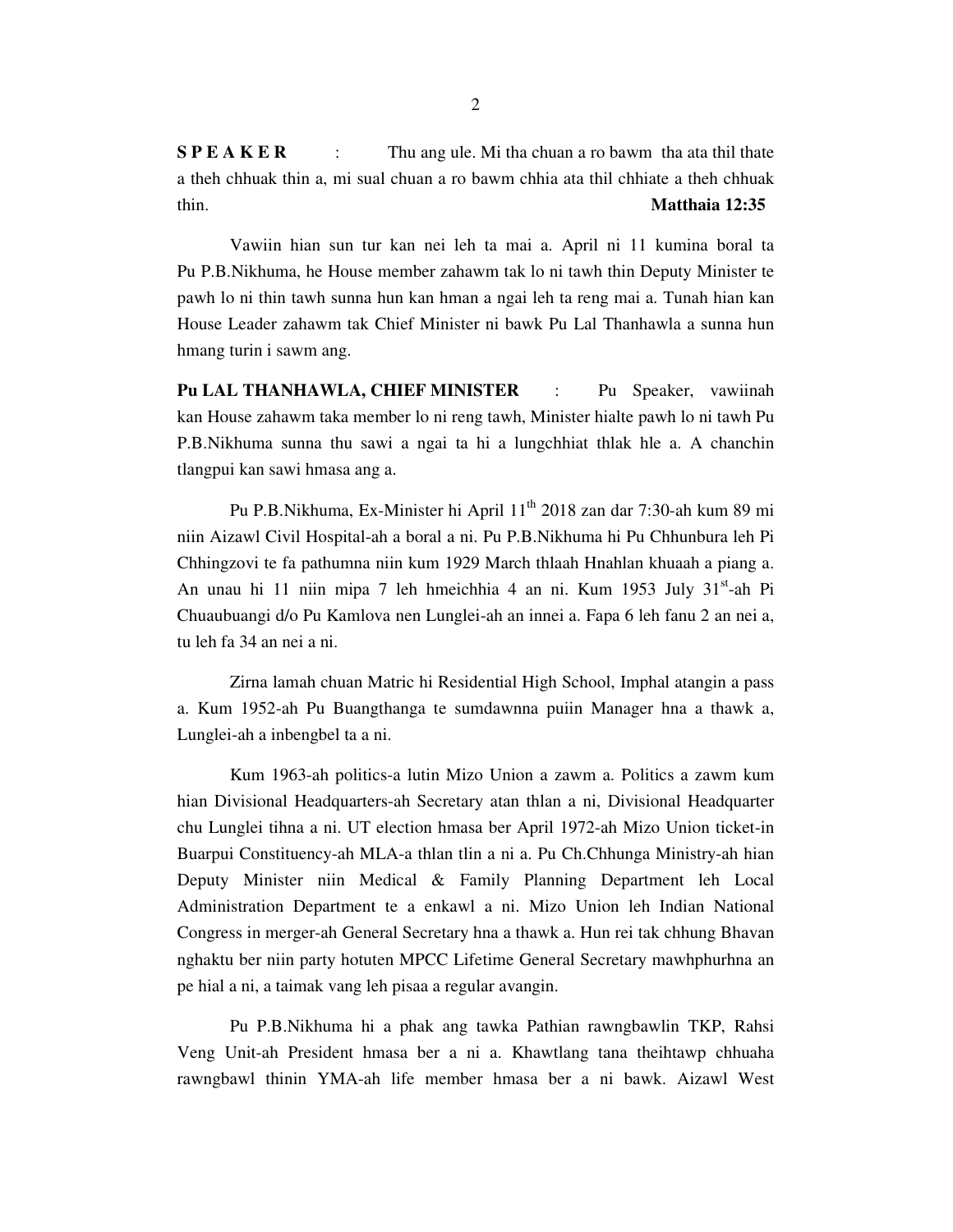College-ah Managing Board Chairman hmasa ber a ni a. Kum 1995-1998 khan ZENICS Chairman a ni a, Dinthar High School dintu zingah pawh a sulsutu ber te zing ami a ni bawk.

 Pu P.B.Nikhuma hi pa hrisel tak a ni thin a; tin, amah pawh hlim thei tak a ni. Mahse a kum a lo upat deuh hnu 2017 tawp lam atangin a hriselna a lo tlahniam tan a. February ni 26, 2018-ah CARE Hospital-ah admit a ni a. Chawlhkar khat hnu ah pawh that lam a pan loh avangin Aizawl Civil Hospital ICU-ah dah luh a ni. Investigation uluk taka tih a nih hnu ah a thluakah bawk (brain tumor) leh a chuapah pawh bawk awmin tui a tling tih hmuhchhuah a ni ta bawk a. Hma a sawn deuha hriat a nih avangin March ni 9, 2018 khan ICU atangin Cabin-ah sawn chhuah a ni a. A that chhoh zel beisei a nih laiin April ni 11, 2018 zan dar 7:30-ah chatuan ram min lo pan san ta a ni.

 Kan sawi tawh ang khan Pu P.B.Nikhuma hi a hna tanna chu Pu Buangthanga & Brothers te sumdawnna tanpuiin chhimlamah Lunglei-ah a awm a. Hmar lam mi ni mahse Lunglei-ah in leh lo ram hmun a va insawh nghet hle a. Mahse MLA a thlan a lo nih a, Minister nihna hial te a lo chan takah chuan helamah in bun nghet lehin in leh lo a din a ni. Amah hi mi kawm nuam tak, mi taima tak a ni a, thusawi thiam tak a ni. Hmun tam takah politic avangin kan zin dun thin a. Vantlang inkhawmah leh hmun hrang hranga a thusawinaah ti ti thiam a nih bakah thusawi thiam tak a ni a, a thusawi a ngaihnawm thei hle a ni. Tin, zokhaw pa te pawhin ti ti pui nuam an ti a, an bawr laih laih thin a. Chutiang chuan ama hnaah tlin taka thawk thin a ni.

 Tin, Congress Bhavan-ah merger hnu ah leh merger hnua sorkarna kan chan loh te pawhin a taima pawl leh a nghak taima (Congress chhungkuaa kan sawi thin angin) Bhavan zuna uai te zing ami a ni a. Hetiang mi taima, party tana mi tangkai, House pawh ti zahawmtu lo ni tawh thin kan han chan ta hi channa rapthlak tak a ni a.

Tin, anmahni khawtlangah pawh mi tangkai tak a ni a, pa kawm nuam, ti ti thiam a ni. Tin, khawtlang tan a tangkai a, ka sawi tawh ang khan College dinnaah te pawh a tangkai berte zing ami a ni a, a sulsutu a ni a. Hetiang mi ropui, ram leh hnam tana theihpatawp chhuah, khawtlang tan pawh a in hmang, Kohhranah pawh theihpatawp a in hmang, he House-ah pawh rei tak lo khawsa a, a ti zahawmtute zing ami vawiinah sun a ngai ta hi a lungchhiatthlak hle a. A chhungte a kalsan, a nupui fanau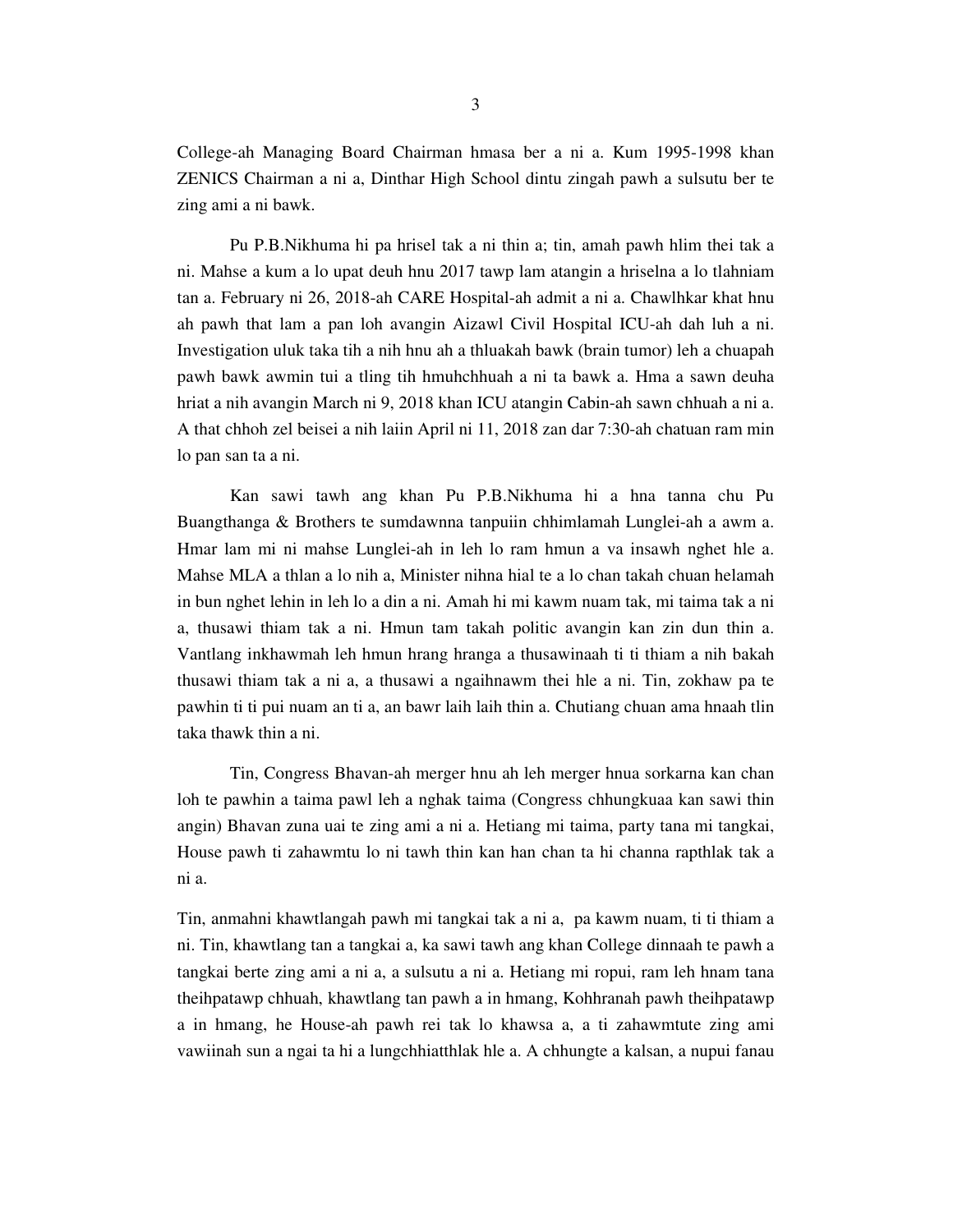te, a tu leh fate Pathianin awmpuiin thlamuan se tih hi kan tawngtaina a ni e, Pu Speaker.

#### **SPEAKER** : Opposition leader lam kha.

**Pu LALRUATKIMA** : Pu Speaker, vawiinah hian kan House member ni thin leh UT hunlaia Minister pawh lo ni tawh Pu P.B.Nikhuma sunna hunah hian opposition group leader zahawm tak Pu Vanlalzawma'n 'i pu a ni bawk a, nangin sawi ta mai che' min tih avanga lo ding chhuak ka ni a. Kan lo hrilh lo palh che a, kan thiam lohah min ngaidam la.

 Kan hriat ang khan kan House Leader zahawm takin a sawi ang khan Pu P.B.Nikhuma te hi nu leh pa zirtirtu an ni a. Ngopa khawchhuak niin, khinglai Rabung chhehvelah Hnahlan-ah te awm kual in Hnahlan-ah a piang a. Fa 8 an nei a, Pi Chuaubuangi nen khan nupa kawpchawiin hlim takin hun an hmang a. Pathian malsawmna pawh fanauah nasa takin an dawng a. Chutihlai chuan mihringin kan tlin lo awm mang e aw kan tih an inneih Diamond Jubilee hial kum 2013-ah khan an lawm bawk a.

 Chutiang chuan zirna kawngah Imphal lamah lehkha zirin Matric a pass a. Eizawnna kawng zawhin Lunglei lamah a pem phei a. Lunglei-ah chuan nupui te va neiin a inbengbel a. Politics bul tanin Mizo Union-ah General Secretary Divisional Headquarter-ah te niin chutiang chuan Pu Buangthanga hnuaiah Manager hna thawkin hun a va hmang a, 'Thlawhna-ah ration te an rawn thlak thin a, chung te chu mipui hnenah te, sipai-ah te supply hna ka thawk thin a,' a ti a. Thusawi thiam a ni a, ngaihnawm takin thil fiah takin a sawi thin a. Chumi hnu ah chuan UT election 1972 khan Buarpui Constituency atangin MLA atan thlan tlin a ni ta a, Pu Ch.Chhunga Ministry,  $26<sup>th</sup>$  July, 1972 khan Deputy Minister ni turin lak luh a ni a, chutah chuan Medical & Family Planning leh LAD te a enkawl a. Medical & Family Planning hi tuna Health Department ang hi a ni a. Nimin lamah member zahawm tak Pu T.Sangkunga nen hian a sulhnu te Assembly House-a proceedings te kan han en a, Assembly zawhna leh chhannaa chhanna te leh a Demand sawi te, a wind up te a ngaihnawm khawp mai a, Mizo tawng a thiam a, thusawi a thiam hle a, mi chhuanawm tak niin ka hria. Kan ngaihthlak tawh ang khan party hotute duhsakna dawngin MPCC lifetime General Secretary mawhphurhna an pe hial te hi (a hmingin chhungkua ang te pawhin han sawi ta ila, a mawi lo turah min lo ngaihsak lo ula) party hotute duhsakna chungah pawh lawmthu ka han sawi tel ni sela. Kan pu P.B Nikuma hi mi taima a ni a, sangha dil leh huan siam mite tihhmuh tum tlat mi a ni a,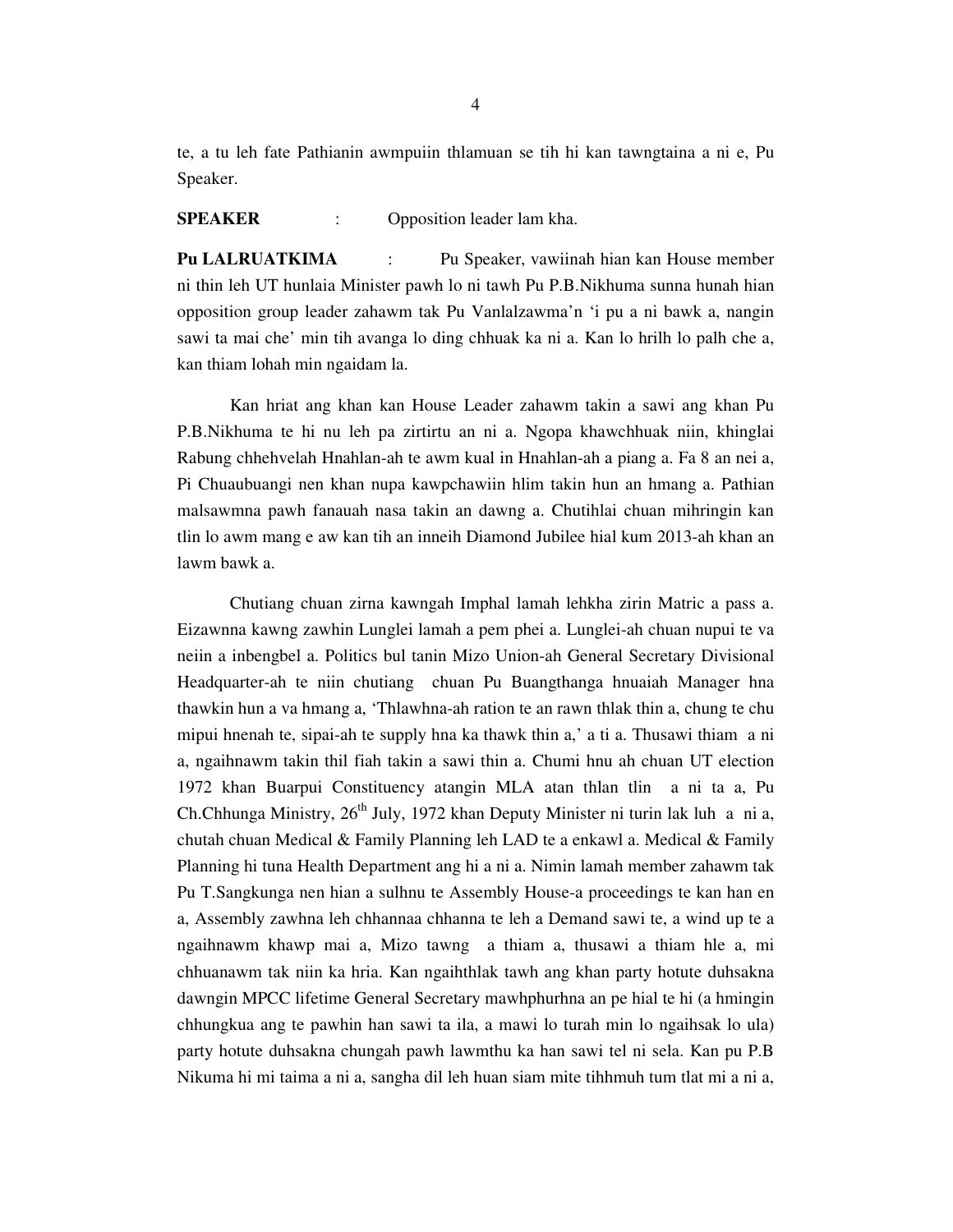khulai kan thlang lawk Tuikual mawngah khuan tun thleng hian sangha dil tha tak mai a la nei a. Rose huante siamin pangpar huan te a buatsaih a, Florist Associationah te pawh hian bul tumtu niin pangpar khawite hi eizawnna tlak a ni tia mite tihhmuh tute zing ami a ni. Ram leh khawtlang tan theihtawp chhuaha bei mi a ni a, YMA-ah chhinchhiah tlak tak chu Life member hmasaber a nih kha a ni. Aizawl West College-ah Managing Board Chairman hmasa ber niin Dinthar High School dintu te zingah te telin mawhphurhna pawimawh tak tak te a la a.

 Tin, 1995-1998 chhung khan ZENICS Chairman mawhphurhna a la bawk a. Amah hi inzirmi a ni a, kum 89 mi a ni tawh a, amaherawhchu nikum a damloh hma te khan online-ah internet atangin a mamawh ang chu a chah ve thei a, facebook, engkim social media kan tih te pawh hmang thiamin online news te hi internet atangin a chhiar mai thin a, chutiang chu Mizo pa ah hian kan tam lo khawpin ka ring. Mi inzir mi tak mai a ni, chungte chu ka han sawilang duh a. Taksa bawrhsawmnain nikum kum tawp lam khan a tlakbuak tan a, brain tumor leh a chuapah bawk hmuh a ni a, enkawlna hrang hrang dawngin duhsaktu kohhranho tawngtaipuinate, thenrual tha te leh party-a a thawhpui, ram tana a thawhpui te duhsakna pawh nasa takin a dawng a, a natnain zual lam pan in 11<sup>th</sup> April khan min kalsan ta a.

 Pu P.B Nikhuma, ram leh hnam vei mi, pa taima tak mai sunna hun he House-ah neih a ngai ta mai hi i vei lam amite hian pawi kan ti hle mai a, kan ui takzet a ni tih hi he House kaltlang hian ka han sawi duh a, a kalsan tak a chhungte Pathianin thlamuanin awmpui zel se tih hi kan tawngtaina a ni e. Ka lawm e.

**SPEAKER** : Sawitu dang kan ko ang, Pu Romawia.

**PU R.ROMAWIA, MINISTER** : Pu Speaker, hun min pek avangin ka lawm e. Pu P.B Nikhuma hi Pa Nia ka ti mai thin a, ka pa te Union hotute zing ami, chhim lam an lo ni a, Pu Nia hi an belh pui ber a ni thin a. Chhim lama Union hruaitu pui ber a ni a, khang lai khan mithiamte an la tlem a, Pu Nikhuma hi khati lama kan mithiam zing ami a ni a, chuvangin 1972-ah pawh khan Buarpui bialah khan hneh taka thlantlin kha a ni a, kan hriat ang khan Lungleia kan mi hlun Bazar venga kan mi hlun fanu neitu kha a lo ni bawk a. Chhim lam khan chhim lam mi pangngai diktak anga an pawm hmiah kha a ni a. Kan ngaithlak tawh ang khan khatiang kha a dinhmun chho a ni a. Party-ah rim takin party policy diktak vuan a chho a ni a. Ka han sawi duh ber zawk chu tun tlai khaw hnu ah a kum a tam hle tawh mai a, khatah khan Pu Sainghaka bial thihsan ah khan bye-election a kan zin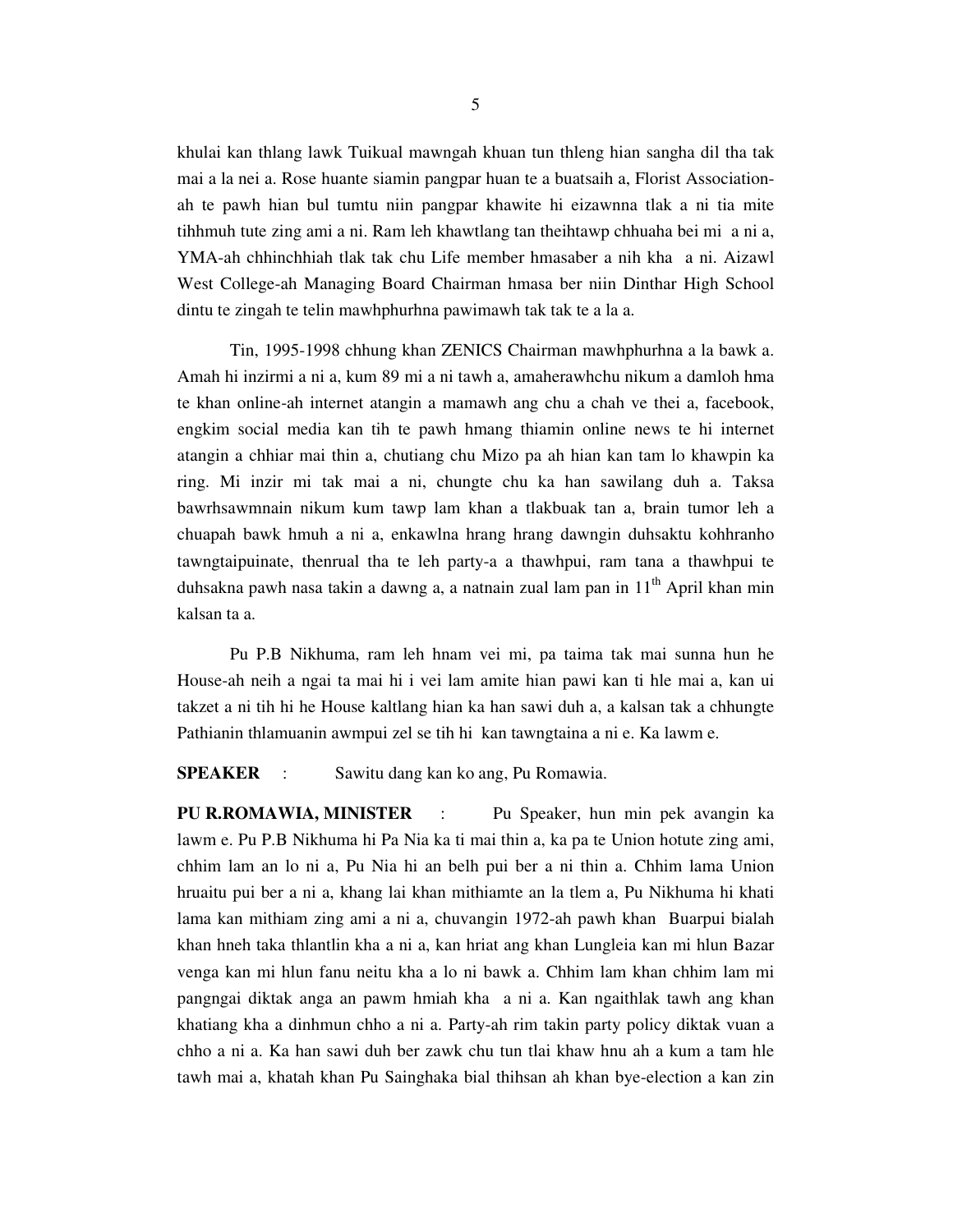khan khiti lamah kan han riak chho a, khang ah te khan thlen in te khan, " Ka pu, khum a awl asin, khumah mu teh," an tih te khan, " Ekhai, keini te chu politician kan ni a, chhuat hi kan talna tur a ni," a ti a, chhuatah a mu lui tlat mai a, keini a naute pawh khum min kian mahse han kai ngam chi zia zang kha a ni lo a. Chuti khawpa Zopa rilru leh politician inphahhniam peih rilru a nih kha vawiin thleng hian he House pawhin kan theihngilh loh atan ka rawn sawi chhuak duh a, khatiang anga kum upa tak a ni chung pawhin ram leh hnam a veina leh mipui level ni tura a inhriat tlatna lai kha kan entawn zel atan a tha hlein ka hria. Thil dang tam tak ka sawilo ang a, chu chu a uihawmna em em niin ka hria a, ka rawn dinchuah pui a ni. Pu Speaker, ka lawm e.

**SPEAKER** : Pu P.B Nikhuma, Deputy Minister a nih lai khan Deputy Speaker niin kan in thenawm a, kan kawmchhak lawkah a awm a, thenawm tha tak, ngilnei tak,thenawmte ngaihsak tak a ni tih kha Chair atang hian han sawi ve lawk ka duh a ni.

Tunah chuan a vanduaithlak kan tih laiin a vanneihthlakna lai a awm a, a sunna ah hian member zawng zawng kan kim ni niin ka hria a, chuvangin Pu P.B Nikhuma hian vanneihna tak a nei a ni. Tunah hian amah sun nan leh kan zah entir nan minute khat chhung ilo ding ang u. (**Member te ngawi rengin minute 1 an ding**)

 Tunah chuan business dangah kan kal thei ta a, kan hriat angin tahrik ni 20.6.2018 khan keima room ah Business Advisory Committee kan thu khawm a, tun session chhunga kan thil tih tur programme duan lawk a ni a, chumi copy chu kan sem vek che u a, BAC Report kha House-in kan pawm a ngai a, kan pawm thei mai lawm ni?

**PU LALRUATKIMA** : Pu Speaker, khawngaihin BAC Report kha la sem hma khan…

**SPEAKER** : A copy kha chu nakin ah kan sem dawn alawm, enge sawi duh i neih?

**PU LALRUATKIMA** : Kan pawm hma khan thil sawi duh pakhat ka nei a, khawngaihin i remtihnain. Pu Speaker, summon hi Governor khan 11<sup>th</sup> June-ah a ti chhuak a, mahse notification hi ni  $12<sup>th</sup>$  June-ah ni 27-a tan turin ka hmu a, ni 12-ah pawh hian zan dar 8:00 velah ka hmu a, member zahawm tak Pu Zoram Sangliana phei chuan kei aiin ala hmu tlai a, a la sign lo tlat a. Kan Dan bu-ah hian tihian a inziak a, Chapter II, Section III-ah hian, " The date and place for session of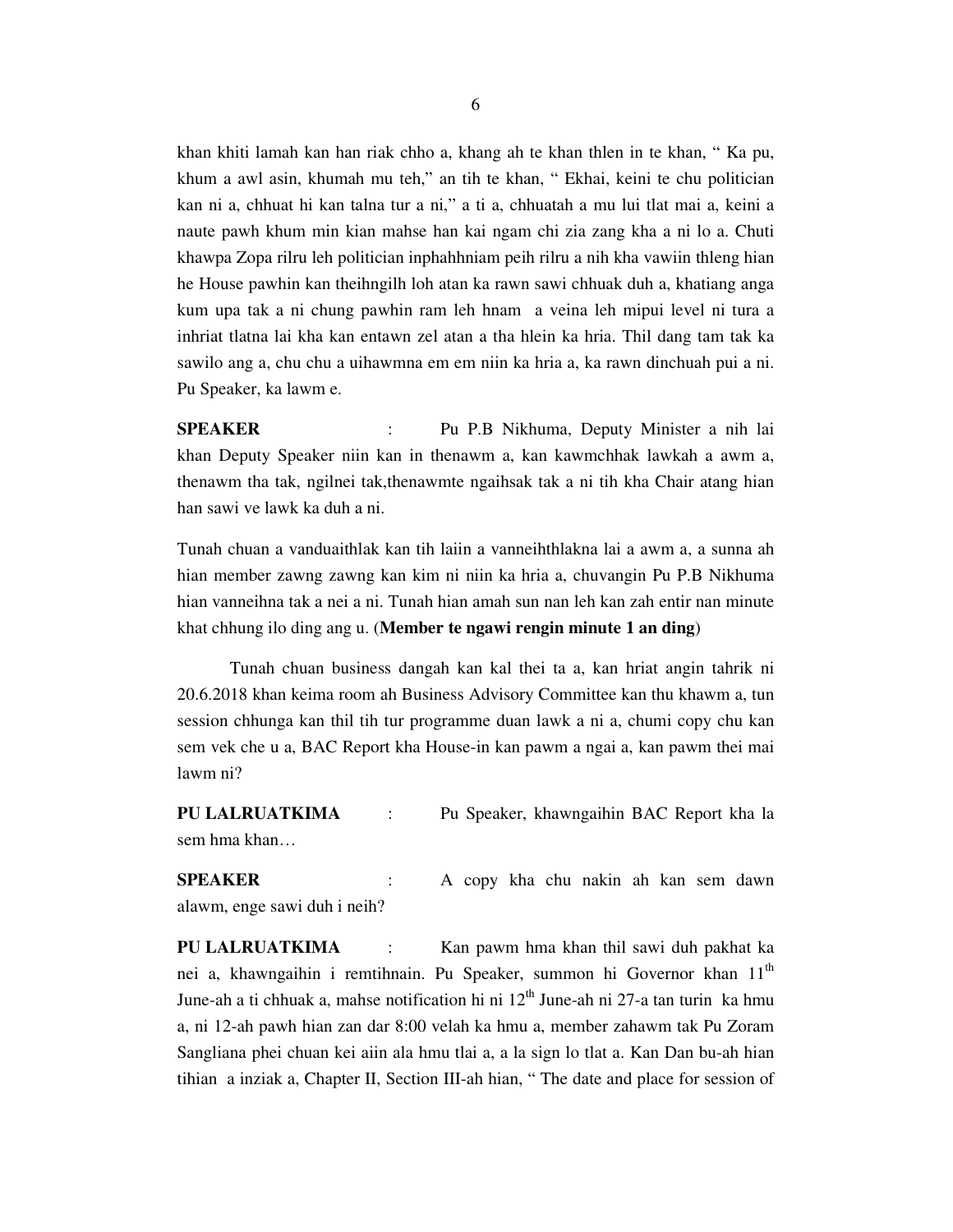the House, atleast 15 days before the date of commencement of the session," a ti a, Session tan hmain ni 15 a awm tur a ni tihin ka'n let ve ngawt a. Chuti a nih si chuan ni 12<sup>th</sup> zana kan hmuh kha ni 15 a tla ta hauh lo mai a, zawhna leh chhanna hun hi kan hawng thei ta reng reng lo a. Kan Dan bu Chapter 8, section 36-na ah hian, unless the Speaker otherwise directs not less than 15 clear days notice of a question shall be given," a ti leh a, 15 clear days zawhna thehluhna ah khan kan mamawh si a, zawhna thehluh theihna hun kha min pe ta reng reng lo mai a ni. Chutih lai chuan helai ah hian session koh chungchang proviso a dah a, emergency a nih chuan Session hi koh theih a ni a tih ni a, short notice on emergency a ti a, mahse emergency a nih thu hi he summon-ah hian a awm bawk si lo va, 15 days a tla bawk si lo va. Pu Speaker, ka chhut vang vang a, ni 12.6.18 atanga han chhut chhoh hian ni 15 thleng tur chuan ni 12 atanga chhiar tel a ngai tlat mai a ni, engatinge aw ka ti a. Kan tihsual chu kan tihsual ni se, tunhnu atan kan in siam that theih nan, emergency ni se chuan a tha viau tho a, emergency lutuk a nih hmel chuang si lo va. Zawhna hun kha kan nei thei ta reng reng lo mai a. Member te hi mipui aiawh kan nih avangin member te zalenna khalai khan min rapbet niin ka hria a. Khatiang a nih loh rau rau chuan zawhna hun kha min pe tura ka ngaih laiin summon hi short notice ang maiin kan rawn tichhuak ta a, he House zahawmna pawh hi a tichhe palh ang tih ka hlau hle mai a, tunhnu zelah fimkhur nan hmang tawh ila. I Chair zahawm tak kha rawn tihmualpho tum che ka ni lo, i mawhphurhna a ni chiah lo a, PAD lamin summon kha an rawn muanchan deuh niin a lang a. Chuvangin 15 clear days tlaa member ten zalen taka session, emergency a nih loh rau rau chuan, hun kan hman hi a tha. Chutah chuan sawi tur tam tak ka nei a, lei chim te pawh kan sawi duh a, kan dawh that dan tur te pawh sawi kan duh alawm, khang hun awm lova session zalen tak si, vawiin chauh emergency chu ni sela naktukah official business dang zawng zawng kan kalpui theih vek laia, member zahawm tak te min rapbet lutuk deuh em aw tih kha he House zahawm tak kaltlang hian ka rawn sawi duh a ni e. Ka lawm e.

### **SPEAKER** : Hei chu hmanni khan kan sawi tawh a….

**PU LAL THANHAWLA, CHIEF MINISTER** : Pu Speaker, kan hotute hi an fimkhur khawp a, Parliamentary Affairs Department changtu Minister te, Speaker te leh kei pawh (a hmingin) inrawn tlanga ti kan ni a. Tin, he session hi a emergent em em a ni, a chhan chu Lotteries Amendment Bill-ah te puhmawh tur kan in zawng ang tih kan hlau a. Tin, Sinlung Hills Development Council Bill chungchangah a emergent em em bawk a, a chhan chu inremna kan siam a, inremna kan siam zawh nemnghehna turin Bill kha pass a ngai a. Tin, engtikahnge inthlan hi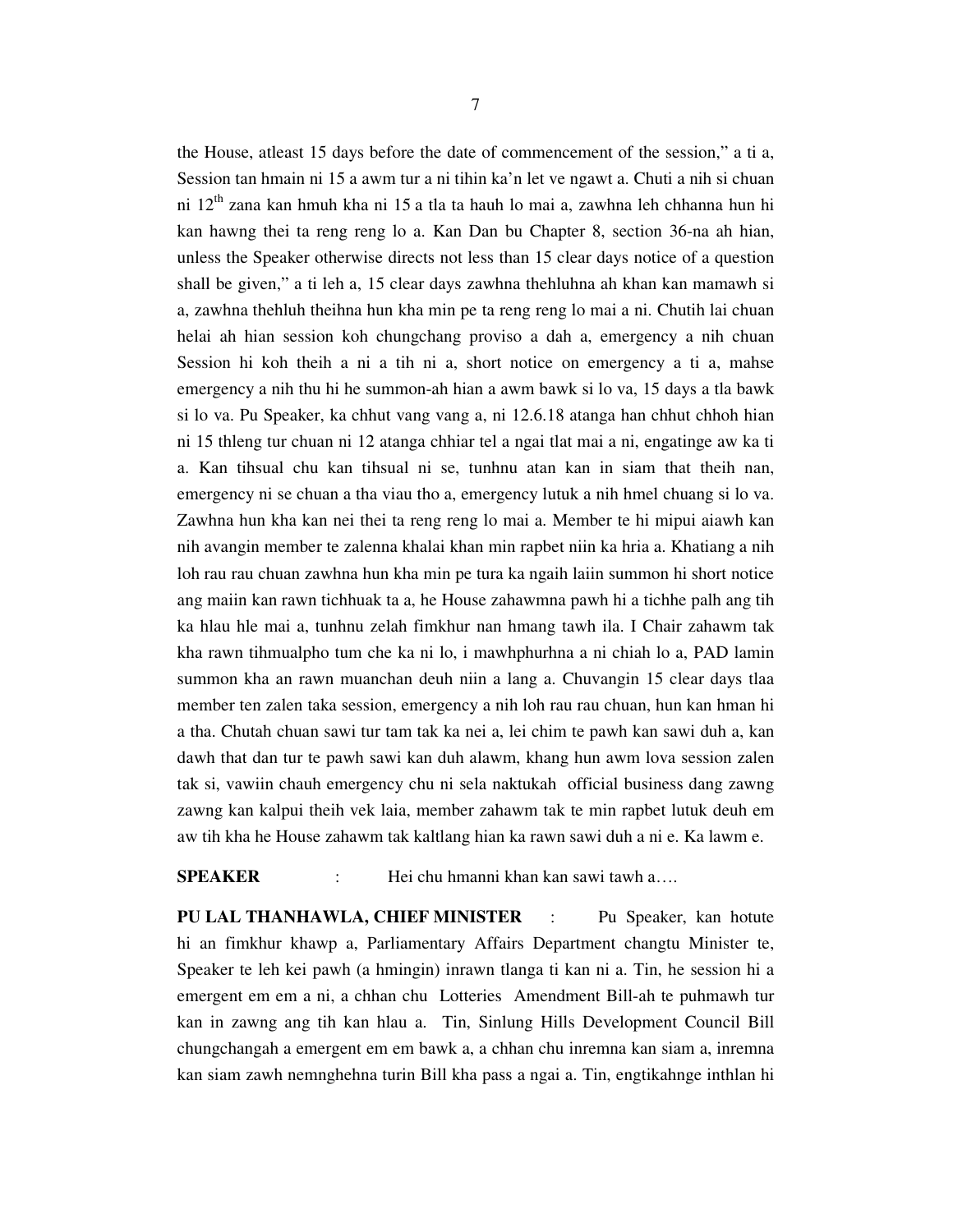an rawn puan ang kan hre lova, central lam khuan an duh hun hunah an puang tih tun inthlan kal tawh hovah khan kan hria a, chuvangin thlaruk (6) a tlak lohna turin a karah session neih a ngai a ni. Tun hi a department concerned ten an lo ziak lo a nih pawhin emergent session a ni.

**PU LALRUATKIMA** : A lawmawm e. Pu Speaker, kan inremna "Memorandum of Settlement between the Government of Mizoram and Hmar Peoples' Convention Democratic" kha ni 2 April, 2018-ah an nei daih tawh a, a ni leh thla ang zawng pawhin thla 2 dawn a tla tawh a (**SPEAKER** : Kha chu kan la sawi thleng lo, nakinah sawi hunah kan sawi dawn nia) emergency ti a zawhna hun inpek loh ngawt kha, emergency tih kha chu dah ula a dik mai a, an dah bawk si lo va, kan rights min palzut deuhin ka hria a, ka han sawi duh ve a ni.

**SPEAKER** : Awle, a chhiar dan kha heti zawngin chhiar ve thung ila, 12, 13, 14, 15, 16, 17, 18, 19, 20, 21, 22, 23, 24, 25, 26 ti hian sawmpanga (15) chiah a tla a, 26-ah khan. (**PU LALRUATKIMA** : Pu Speaker, zanah kan hmu chauh a ni) Zan chu ka sawifiah dawn alawm, ngaithla rawh. Zan kha Pu Sawtliana chuan zanlai atangin zanlai thleng vekin a lo her chhuak a ni a ti, kum khat hi. Chuvangin, ni 12 dar 8:00 P.M. kha chhun a ni tho, dar 12 a thlen hma kha chuan. Ni chhiar danah zan pawh kha chhiar tel a ni, zanlai atangin zanlai thleng vekin a lo her chhuak a ni tih a ni, chuvang chuan kha kha hrethiam hram rawh u, ni 15 a tla chiah. Amaherawhchu emergency sitting tih an telh kher lo kha in ti a nih chuan chu chu Chief Minister zahawm tak khan a sawi tawh a, inziak kher lo mahse emergent a ni tih kha a sawi tawh a, i hrethiam ang u.

**Dr. K. BEICHHUA** : Pu Speaker, tah khan emergency tih kha in ziak si lo va, question lo siam dawn ta ila, 15 days i chhiar kha pakhatmah kan siam thei lo a ni, chuvang chuan hei hi in tilui a ni, question kan siam in hlau a ni lo maw tih hi kan ngaihdan a ni.

**PU LAL THANHAWLA, CHIEF MINISTER** : Pu Speaker, kan hlau miah lo. Khuarel chhiatna chungchangte pawh hi chhan kan chak khawp asin.

**SPEAKER** : A hlauh thu ah chuan hlau lovang. Amaherawhchu, tihsual palh a nih te chuan kawng dang awm sela. A hlauh lam kha chu hlauhawm a awm lo tih kha hria ila.

 Le, Business Advisory Committee Report ka present tawh a, kan pawm mai lawm ni. (Members : Pawm e) Aw, kan pawm a, a copy kha sem ni se.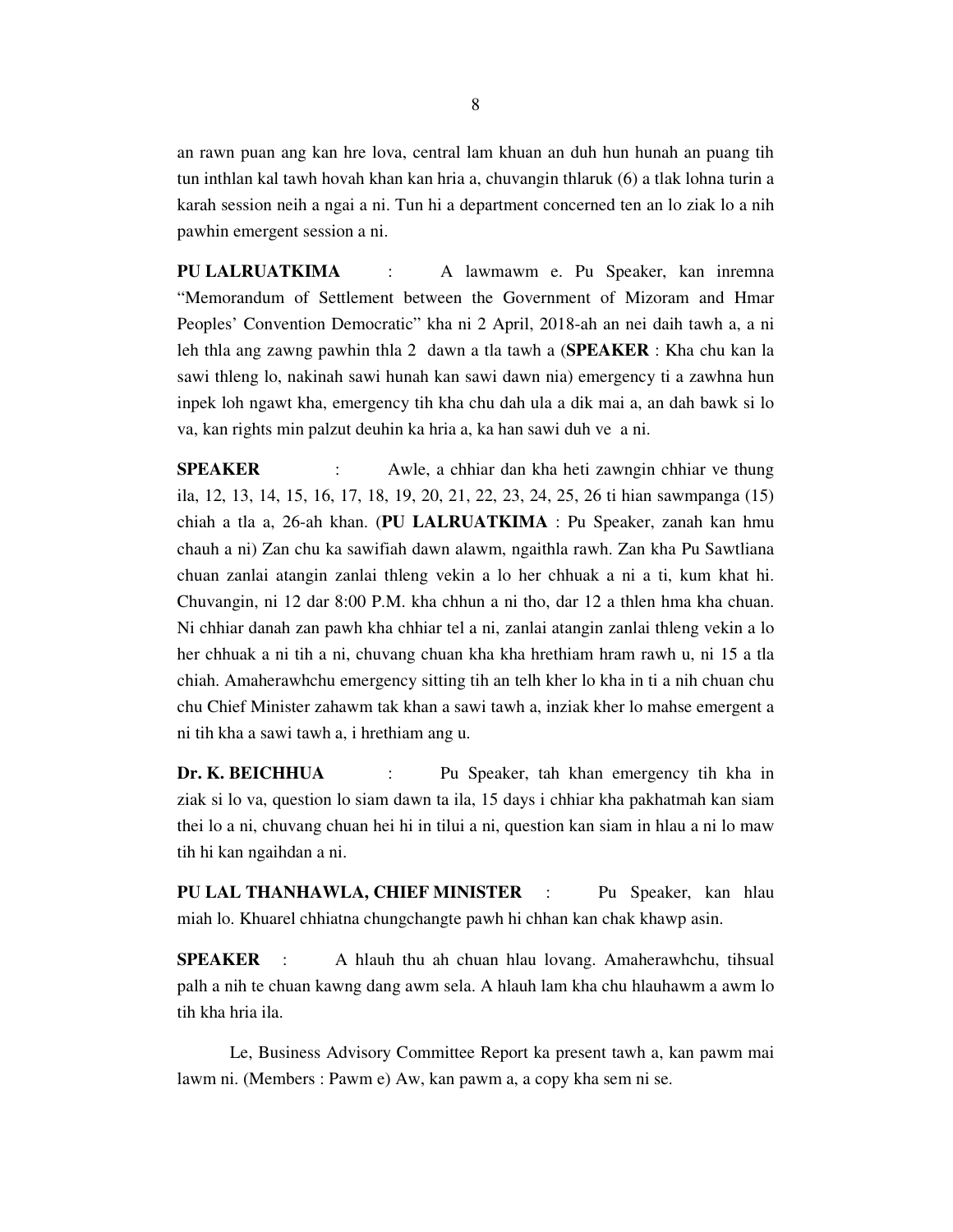**PU VANLALZAWMA** : Sem phawta pawm tur a ni lawm maw ni le, en pawh kan la en si lo va. A copy pawh kan la hmu bawk si lo va.

**SPEAKER** : Tunah chuan business dangah kan kal thei ta a -Laying of Papers. Minister zahawm tak Pu Lalsawta sawm ila, paper lay tur a neih ang lay turin.

**PU LALSAWTA, MINISTER** : Pu Speaker, His Excellency, the Governor of Mizoram-in a recommend ang leh i phalnain he House-ah hian "The Mizoram Lotteries (Regulation) Amendment Rules, 2016" copy hi ka rawn dah e.

**SPEAKER** : A copy kha sem ni se. Tunah chuan legislation-ah kan kal thei tawh a, Bill pakhat kan nei a. "The Sinlung Hills Council Bill, 2018", a Bill neitu Minister zahawm tak Pu R. Lalzirliana, Home Minister-in introduce phalna rawn dil se, amah i sawm ang.

**PU R. LALZIRLIANA, MINISTER** : Pu Speaker, "The Sinlung Hills Council Bill, 2018" hi he House zahawm takah introduce ka rawn dil e.

**SPEAKER** : Kan phal maw? House-ah introduce a rawn dil a, introduce kan phalsak maw? Awle, tunah chuan introduce se la, sawiho turin move nghal mai tawh rawh se.

**PU R. LALZIRLIANA, MINISTER** : Pu Speaker, kan Bill hi a chhah angreng viau a, mahse a kalphung pangai ve deuh mai kha a ni a. Helaiah hian hriatthiam loh te kan neih a nih chuan.

 Chapter 36, Clause 'c'-ah khan "is not register as a voter in the electoral roll of the Village Council within the State" a ti a. Engemaw han hnial hrat ve hrim hrim tan chuan "definition-ah State" tih kha a awm lo va, amaherawhchu Sinlung Council a hman tur Bill niin hei hi Mizoram piah lama Dan hman tur a nih loh avangin definition-ah chuang chiah lo mahse Mizorama a kawk a ni kan han ti a.Tin, section 43, clause 4-ah khan 'The following shall be deposited to the general council fund' tih (b) ah khan – All receipt on account of the nation rates a ti a, rates hi engnge ni tih awl angreng tak a ni a. Heng hi tax te leh fees te sawifiahna atana an lo hman ve thin a ni a, he lai hi a dik lo ti kan awm a nih pawhin local people tan phei chuan helam hi a kawk niin kan hria a, chu chu ka hrilhfiah thiam dan a ni e.

 Tin, section 53-naah khan Members, Officers and Employees to be public servants a ti a, helai ah hian a hrilhfiah lehna a ah hian 'The Chief Executive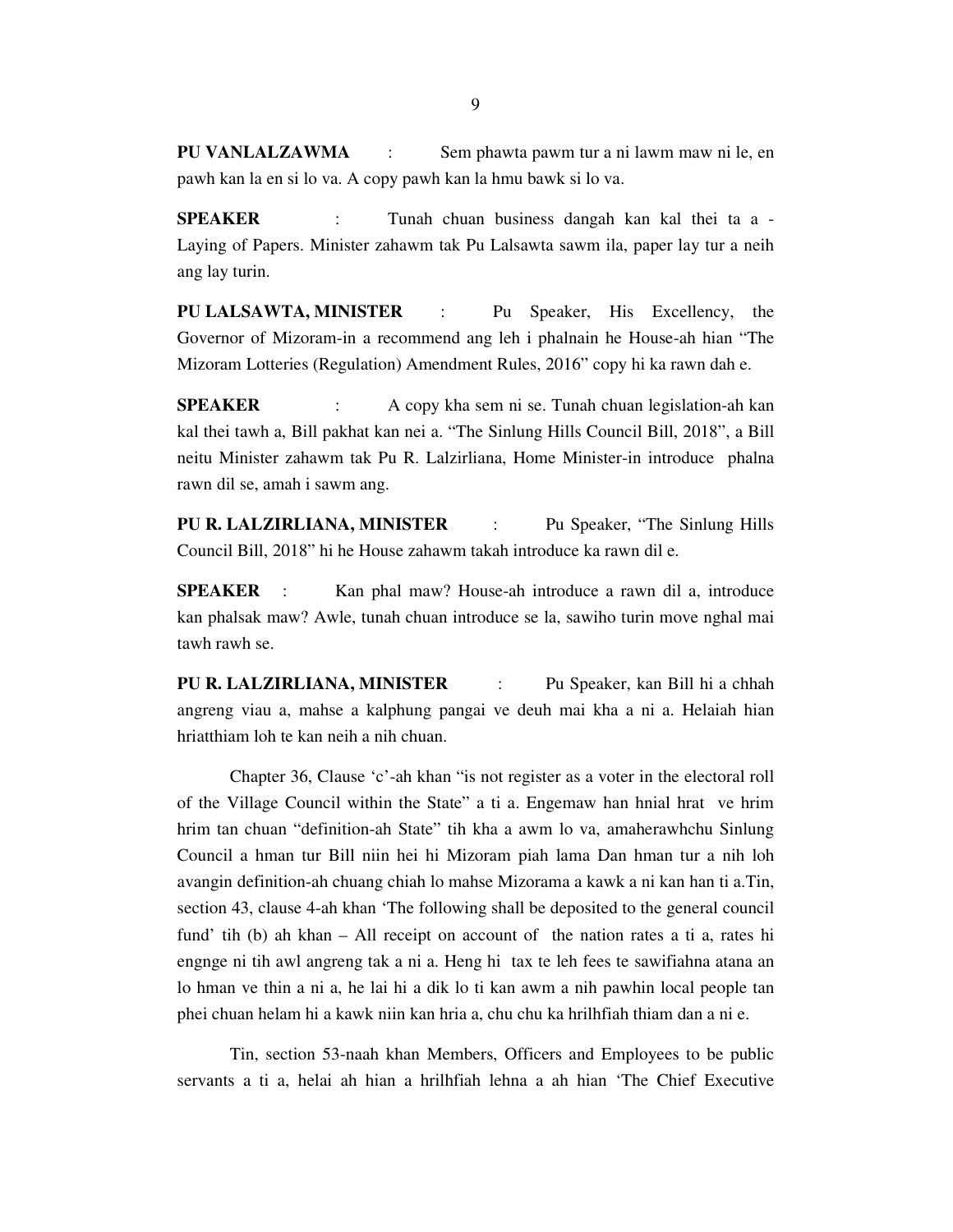Member and the Executive member shall be deemed to be public servants within the meaning of section 21 of the Indian Penal Code' a ti a, he lai ah hian Officer te leh Employees te hi a dah leh si lova tih zawhna awm thei tak a ni a, hetiang hian chhiar ta zawk ila patent error emaw, correction siam emaw kha min phalsak mai turin House hi ka han dil nghal a ni.

 The Chief Executive Member, Executive member, Officers and Employees tihtur kha niawm tak a ni a, kan ziak tel lova hriatthiam theih awm tak a ni kan ti nge ni ka hrechiang lova, kha lai kha han ziahrem theih deuh a nih chuan hon. Speaker phalna ka han dil nghal a, He Bill 'Sinlung Hills Council Bill 2018' kan han pulut ta mai hi a lawmawm hlein ka hria a, a hma lam history leh hetiang bill a lo ngaih takna leh kan han puitlinna hi helai House zahawm takah hian memberten kan hriatsa mah ni sela han hrilhfiah tulin ka hria a,chuvangin Pu Speaker, member zahawm tak ten helaia ka thusawi hi min lo ngaihthlaksak turin ka ngen a ni.

 Mizoram hmar chhak lama kan Mizo unau khawsa Hmar hnam thenkhatin sorkar laka beisei hrang hrang an neih avangin innghirnghona leh inhmuhthiamlohna hun rei tak kan lo nei tawh thin a. Hnam tih dan phung leh pi leh pute atanga chhui pawhin Hmar unaute hi hnam ang pawhin Mizo hnahthlak, tawng erawh a hrang hmang mai an niin a hriat a. Kan hriat angin kan Hmar unaute hi state thenawm hmun hrang hrang Assam ram North Cachar Hills District leh Manipur, Churachanpur District-ah te an awm ve bawk a. Hetia hnam hrang hrang zinga an awm vangte pawh a ni ang e, Hmar hnam zingah mahni hnam dikna leh chanvo humhalh duhna zawi zawiin a lo piang chho ta zel a.Hun hmasa lam daih tawh 1957 velah pawh heti lam zawnga hma la tur hian HNU – Hmar National Union te pawh an lo din tawh thin kha a ni.

 HPC-in Autonomous District Council te an phut ta a, Mizoram-in remna leh muanna a neih hnu lawkah kan Hmar unaute zinga mi thenkhatte rilru ah hnam bil anga inhumhalh duhna leh a hranpaa inrelbawl duhna a lo lian chho ta hle mai a. Kum 1986 tawp lamah Hmar Peoples' Convention lo piangin Mizoram hmar lam ram a anmahni hnam bil tan Autonomous District Council an phut ta a ni. Hemi denchhan hian HPC zinga mi firfiak thenkhat ten silai kengin sorkar hmalakna dodal zawnga chetlak te an lo ti tan ta a, Mizoram Police- te nen pawh inkahna hial a lo thleng ta a. Mizoram hmar lamah boruak ralmuanglo tak, boruak rip tak mai a lo awm ta a. Hetiang boruak hi kum 1990 thleng vel a awm chhoh hnuah khatih laia Mizoram sorkar leh HPC te chuan inbiakna neiin 27.7.1994 khan Memorandum of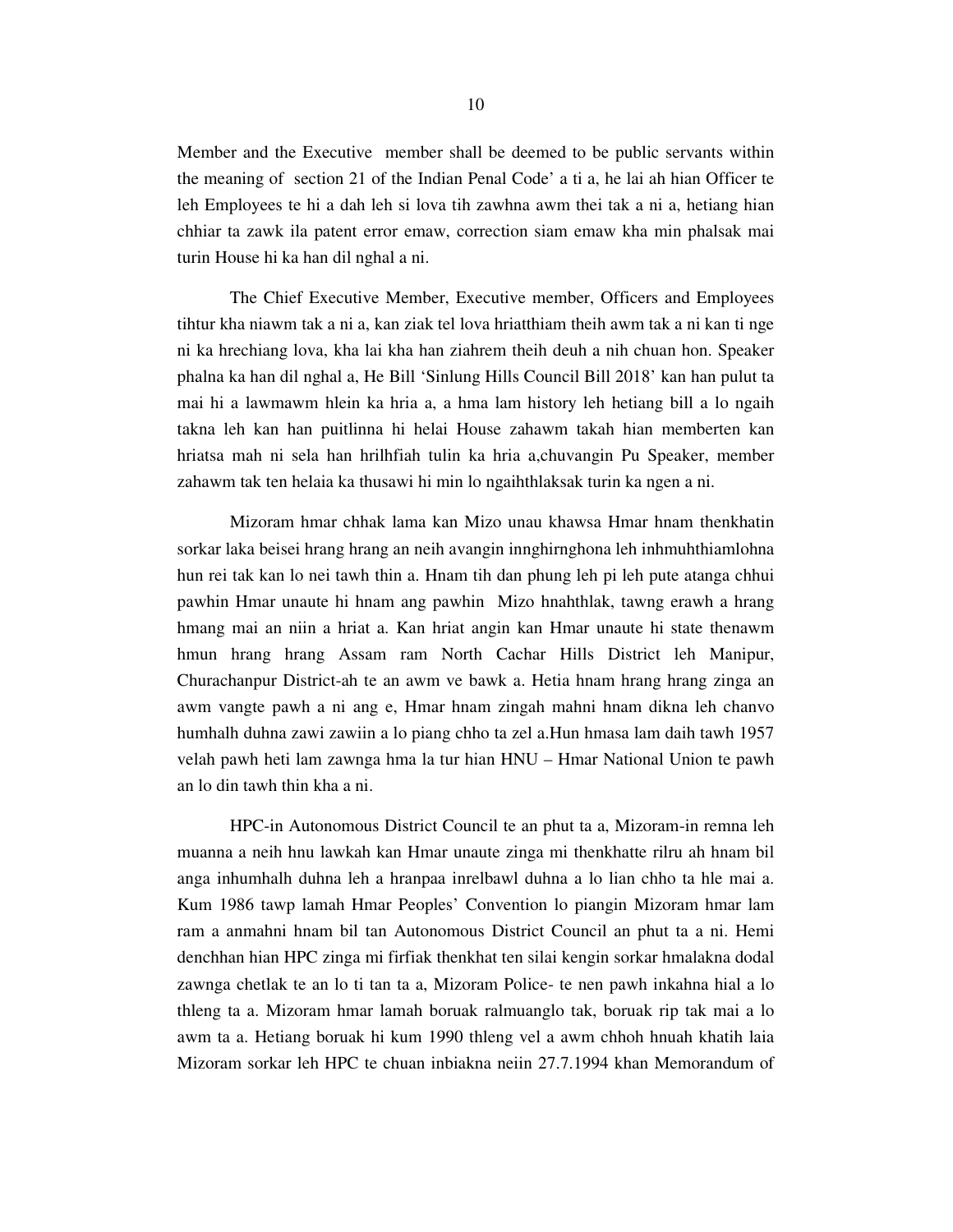Settlement an ziakfel ta a. Hetia remna thuthlung ziah fel a lo nih khan HPC rammu engemawzat leh an ralthuam engemawzat chu tun ve a ni a. Inremna angin Mizoram sorkar pawhin a theih angin HPC mi engemaw zat hnenah chhawmdawlna a lo pe tawh a. Tin, Sinlung Hills Development Council pawh din a ni ta a. Council huam chhungah a theih chin chinah sorkar department office-te pawh hawn belh a ni a. Sinlung Hills Development Council enkawl tur hian Interim Council din niin Adhoc Chairman leh Council member-te ruatin he Council hi enkawl chhoh zel a ni ta a ni.

 Vanduaithlak takin HPC (D), Mizoram sorkar leh HPC inremnaa lungawilo pawl hi an lo piangchhuak a. Lalhmingthanga Sinate, HPC General Secretary thin chuan kum 1996 khan pawl thar Hmar Peoples' Covention Democratic chu hmar Khawlian,, Cachar District-ah a din ta a ni. HPC'D' te hi Nagaland rama hel pawl MSCNIM te nen pawh thuk taka inkungkaihna neiin anni tanpuina hian India ram pawnah te pawh training nei thinin ralthuam te pawh an hmang thin a ni. He pawl hi nasa takin sorkar duhloh zawngin an lo che tawh thin a, tukluih chhiah te khawnin mi thenkhatte an kidnap thin a, Mizoram Police te pawh an lo ambush fo tawh thin a ni.

 HPC'D' te hi kum 1994 inremnaa lungawilo te an ni ber a, he pawl dinchhan lian ber chu Mizoram hmar lama Constitution Sixth Schedule hnuaia Autonumous Council din a ni a. Hmar unaute tana inrelbawlna hran din hi an thupui ber a lo ni thin.Hemi bakah hian 1994 inremna thuthlung chak zawka sorkarin a bawhzui theih nana hma la angin an insawi bawk a ni.

 HPC'D' hruaitute zingah inhriatthiam lohna a lo pian tak avangin 29.9.2016 khan an President chu Pu H.Zosangbera, General Secretary hovin paih thlak niin thuanghnihin he pawl hi kalpui a lo ni leh ta a. Chutihlaiin HPC'D' te hian sorkar do zawnga kal leh mipui mimir inkar tithlabar zawnga ralthuam lek chu an kalpui chhunzawm zel a. Heti lam zawnga HPC'D' te hmalakna zawng zawng chu vawiinah hian kan sawichhuak vek seng lo a ni. Ralthuam kengin Mizoram hmar lamah tukluih chhiah te khawn thin a ni a.Tin,Mizoram Police te pawh kapin an lo ambush fo tawh thin a, nunna hial te pawh chan a ni . Democracy ramin a ken tel Thingtlang lama roreltu Village Council inthlan tibuai zawngte in hma an la tawh thin a, 28.3.2015 khan Zokhawthiang daiah Mizoram Legislative Assembly Subject Committee te ngei pawh lambun an lo ni tawh a, kan Police mi leh sa te pawhin nunna hlu tak an lo chan tawh a ni. Heng bakah hian thil pawi tak chu HPC'D' hian kan Hmar unaute zinga an pawl lan mawi lehzual theih nan Mizoram chhunga Mizo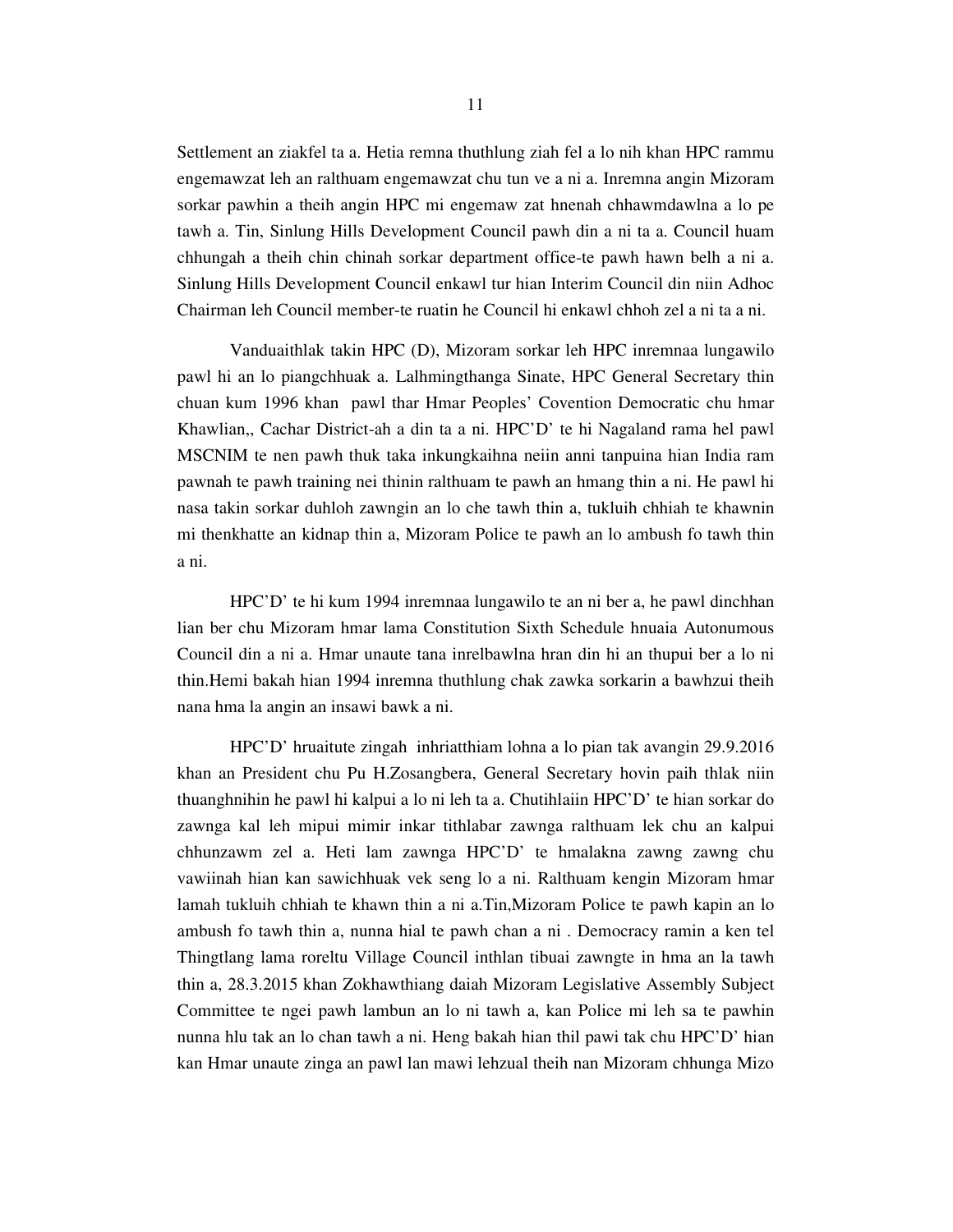hnahthlak chengte inkarah hnam bil anga intihhran theihna tur hawi zawngin hmalakna te pawh an lo kalpui tawh thin a. Kum 2012 tir lam khan Mizoram hmar lam Hmar unaute tamna khua zawng zawngah YMA Branch din phallohna thupek hial pawh an lo chhuah tawh a ni. Hei hian khawtlang mipui khawsak phungah pawh harsatna nasa tak a thlen bakah Mizoram chhunga hnam hrang hrang te inunauna tichhe thei thil a nih avangin sorkar pawhin a ngai thutak hle a ni. Heng te bakah hian HPCD ten anmahni hnam bil anga ngaih theih tura Autonomous District Council an ngiat pawh hi sorkar-in ngunthluk taka a ngaihtuah hnuah Mizoram chhunga hnam hrang hrang khawsa te inunauna tiderthawng thei thil leh kan ram inpumkhatna tichhe thei thil nia a hriat avangin a dodal ta tlat a ni.

 Inrem tura hmalakna : Hetiang hun harsa leh ralmuan thlaklo taka Mizoram hmar lam ram a awm mek lai hian remna lam hawiin boruak a awm chho ve zel a. Mizoram sorkar chuan heti lam hawi hian hma a la chho ve zel bawk a. Kum 2009- 2010 a lo thlen chuan Sinlung Hill Development Council huam chhunga VC intelkhawm Village Council Co-ordination Committee te chuan Mizoram Chief Minister zahawm tak Pu Lal Thanhawla hnenah remna a awm theih nana hma la turin ngenna an rawn siam a. Tin, Central YMA atang pawhin an hnuaia Serlui, Tuivai leh tuivawl group YMA ten thu an lo pass tawh angin remna a awm theih nan HPCD te inbiakna neih pui turin sorkarah ngenna an rawn siam bawk a. Chutiangin Hmar Student Association leh Hmar Youth Association te pawhin ngenna an rawn siam a ni.

 Hetih lai hian 2010 khan HPCD te pawhin state sorkar hnenah inbiakna neih an duh thu an rawn thlen bawk a. Tichuan 11/11/2010 khan Mizoram sorkar leh HPCD te aiawh ten inbiakna neiin thla ruk chhung atan inkahhai, suspension of operation puan a ni a, harsatna hrang hrang karah inbiakna hi 31/01/2013 khan neih chhunzawm leh niin suspension of operation chu thlaruk chhung atan puan leh a ni a. Sorkar lam pawhin inremna a awm ngei beiseina sang tak a nei chungin 14/08/2013 khan inbiakna hi Mizoram sorkar Secretary te leh GAD lam te palai tir in neih a ni leh a. HPCD lam ten  $6<sup>th</sup>$  Schedule hnuaia Autonomous District Council an phut luih tlat si avangin he inbiakna hi pamtul a ni leh ta a ni. Hetianga inbiakna a tlawlh tak ah chuan hun eng emaw chen chu remna hawi zawngin hmasawnna a kal hleithei ta lova. Chumi piah lamah a hma lama sawi tawh angin Zokhawthiang daiah HPCD ten kan Assembly Committee leh a thuihruai te an lo lambun avangin sorkar lam atang chuan inremna kawng zawh tura ke pen pawh a harsa tlat a ni.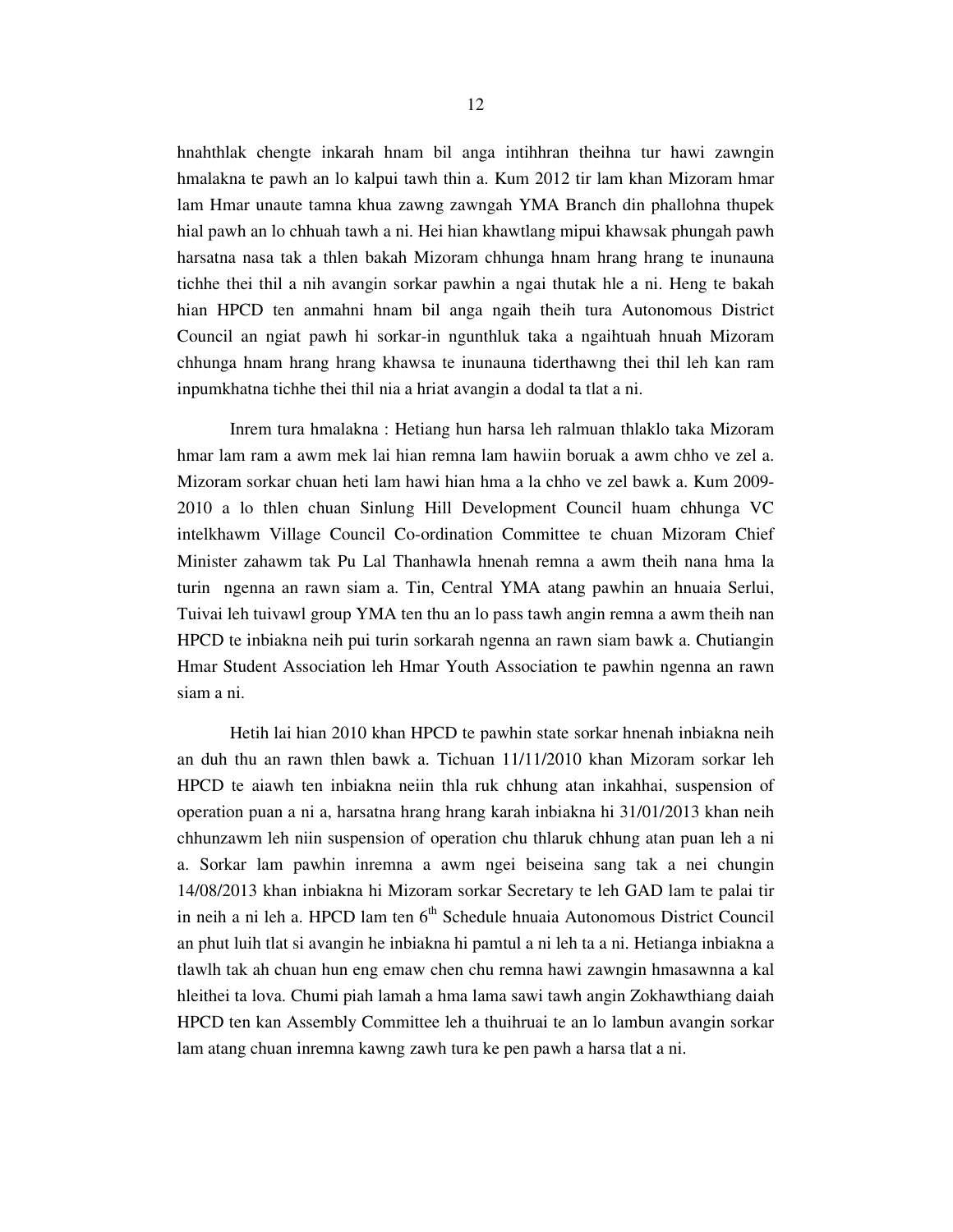Sorkar pawi nasa taka an khawih tak ah chuan sorkar lam pawhin inbiakna chhunzawm a nih leh dawn chuan HPCD ten he inkah naa an ralthuam lak zawng zawng te an rawn pe kir vek tur a ni tiin phut an nei ve ta tlat a. Sorkar duhdan te hriain HPCD te chuan anmahni leh palai kaltlanga sorkar rawn dawrin in inbiak an duh thu an rawn thlen leh ta a. Tichuan 10/06/2016 khan state sorkar leh HPCD te inbiakna chu tharthawh leh a lo ni ta a ni. Official level-a inbiakna hi a thawhhnihna ah hian tum 5, ni 21 & 22 Sept 2017-ah te neih a ni a. Heng inbiakna ah hian sorkar in a lo phut tawh angin HPCD ten sorkar ta ralthuam an lak zawng zawng te an rawn pe kir ta vek a ni, an inbiak chhung hian. Heng inbiakna te hi boruak tha tak hnuaiah neih chhoh a ni thei a. HPCD lam pawhin tunhmaa sorkar an nawrna Autonomous District Council chu phut bur tawh bik loin tuna Sinlung Hills Development Council awm mek hi thuam thata SHDC huam chhunga mahni bil thuneihna zau zawk nei tur a Sorkar remsiampui turin sorkar an beisei ta ber zawk a. Chutiang in tuna SHDC hi Sinlung Hills Council ti a thlak a thuneihna tam zawk nei tura state sorkar hmalaknaa dan felfai tak zama siam turin thu dah fel a lo ni ta a ni.

 Official level-a inbiakna neih hnuah political level-a inbiakna neih hnuah ni 7&8 March 2018 khan hmawr bawk a ni ta a. He inbiakna ah hian member zahawm tak Pu Lalrinmawia Ralte leh Pu John Siamkunga ten sorkar lam hi an ho a ni. Political level talks-ah hian Memorandum of Settlement ziah hun tur te, HPCD rammu te an rawn chhuah dan tur te, anmahni chhawmdawlna tur atana pawisa fai pek dan tur te leh an ralthuam sorkar an hlan tak te lawmman pek dan tur te bakah Interim Council din dan tur te relfel a ni a. Tichuan, Mizoram leh HPCD te chuan inremna, Memorandum of Settlement chu 02/04/2018 khan ziah fel a lo ni ta ni.

 He inremna thuthlungin a tum ber chu (Bill-ah khan kan lut tawh ang a) Mizoram sorkar aiawh te leh HPC 'D' aiawh ten an pawm dun, inremna ruhrel huam chhunga Sinlung Hills Development Council awm mek hnena mahni bil thuneihna zau zawk pek a ni a. He thuneihna hi Council area chhunga mipui vantlang ei leh bar lama hmasawnna leh hnam ziarang humhalhna lam hawi a ni ang. Hei hian Council chhunga mipui te tan vantlang khawsak chawisanna leh sum leh pai lama hmasawnna a nih tur ang a thlen tir rualin Council area chhungah boruak ralmuang leh muanawm a thlen tir bawk ang. Hemi atan hian Sinlung Hills Development Council chu Chhinlung Hills Council-a thlak tura ruahman a ni.

 Pu Speaker, he Bill chhungah hian eng emaw 'thuneihna in pek hi sang lua e' tih emaw, 'heti mai chu a ni bik dawn em ni' tih te pawh member zahawm tak te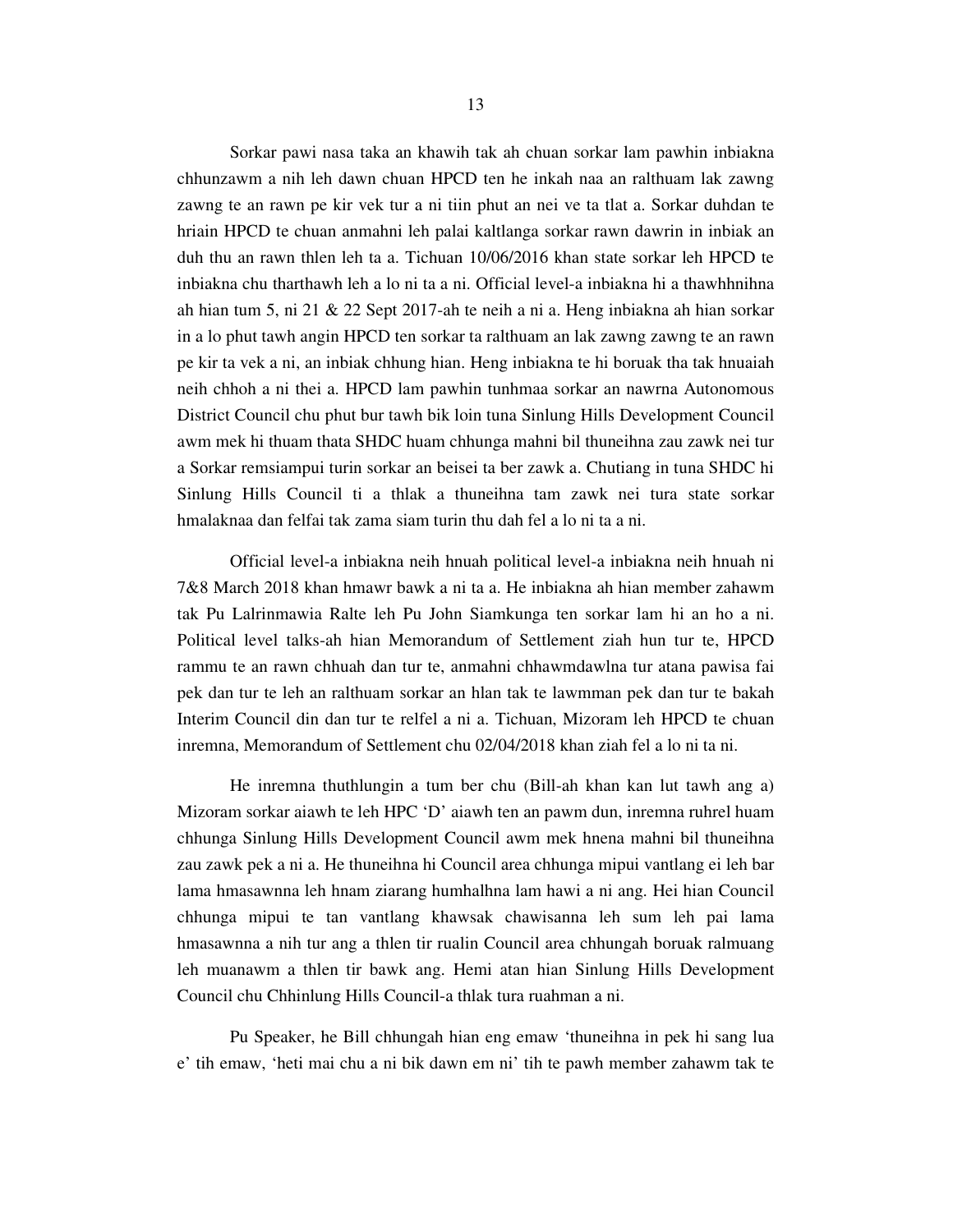atangin a awm thei a. Amaherawhchu, inrem lo te inrem tura inbiak hian a lehlam thu ang zawng zawng hi a ni thei bik lo a, give and take a ngai a. A then kan chan ve a ngai a, a then annin an chan ve a ngai a. A then kan pek a an ui tak pawh min pek ve te pawh kha a ngai a, inrem tur chuan. Chuvangin helai hi thil harsa tak a ni a. Amaherawhchu, Zoram tan tunlaiah India ram khawvelah transparency kan sawi ta rau rau bawk a. Transparent thei ang bera kan awm hian mipui te kan zalen tlang zawkin kan hria a. Chuvangin sorkar pawhin ui lovin phal takin kan han ti ve a, chu chu min hriatthiam pui kan duh a.

 He Sinlung Hills Council hi inremna thuthlukna tar lan ang in Mizoram Legislative Assembly-in Dan a siam hmanga din tur a lo ni ta a. He bill hmanga dan bung leh chang zawm tur hrang hrang te hi Mizoram sorkar leh HPCD ten inbiakna an kalpui laia inremna atana a ruhrel leh a ruangam an lo pawm dun tawh te an ni a. He bill a provision tlangpui te chu hetiang hi a ni. Kan sawi seng dawn chuang lo a, a tlangpui te chauhin han sawi ta ila, Pu Speaker :

- 1) Mizoram sorkarin Sinlung Hills Council area atana Village Council area hrang hrang a bithliah tur huam chhungah Sinlung Hills Council din a ni ang.
- 2) Sinlung Hills Council chuan General Council leh Executive Council a nei ang. General Council-ah hian members 14 awm in chung zinga members 12 te chu mipui te thlan an ni ang a, members 2 te erawh chu Council rawn chunga sorkar ruat tur an ni ang.
- 3) Heng members 12 thlan chhuah atang hian Chairman, Deputy Chairman leh Chief Executive Member te thlan leh an ni ang. Helaiah hian CEM han tih hi kan mutan ve lek lek a, Autonomous District Council anga han tih hi a dik dawn emaw ni le tih lam te sorkar lam atangin a awm deuh a. Amaherawhchu hei hi thil har a ni lo e kan ti tlang leh ta a ni.
- 4) CEM chuan member dang te atangin Executive member 4 a ruat ang.
- 5) General Council term hi kum 5 atan ruahman a ni.
- 6) CEM, EM leh Council Members te hlawh leh hamthatna dawn tur chu dan te sep, rules hmanga sorkar la siam tur a ni ang.
- 7) Sorkar in Sakawrdai emaw, Council area chhunga hmun dang emaw ah Council Headquarter turin a puang ang.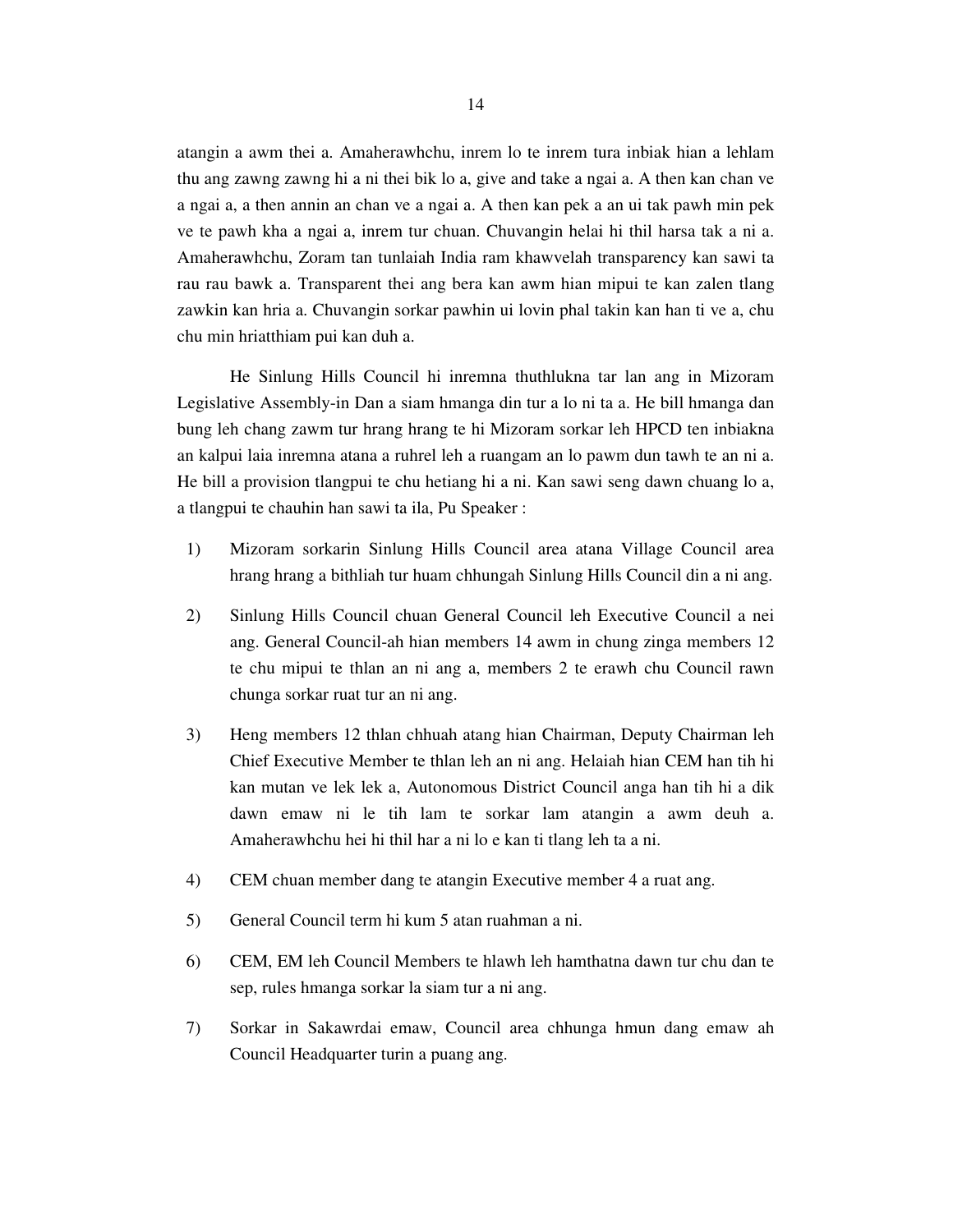- 8) General Council te hi thla 4 chhungin vawi 1 tal an thu khawm thin ang .
- 9) SHC headquarter-ah hian Secretariat a awm ang a, chumi chu Secretary leh officer dang ten Mizoram sorkar atangin an vil ang.
- 10) General Council hian Council area huam chhung development hna thawhna lamah thuneihna zau tak an nei ang a. Council area chhunga ram inpekna kalpui chungchangah Site Allotment Advisory Board (SAAB) angin hna an thawk bawk ang.
- 11) General Council-te hian Village Council ten chhiah/fee khawn theihna an neihnaah sorkarin a bithliah angin fee leh chhiah te a la ve thei ang.
- 12) General Council atana election kalpui dan tur Rules sorkarin a duang ang.
- 13) Council tan hian sum bawm/fund kan ruahman a ni ang a, chutah chuan state sorkar leh hmun dang atanga sum dawn te dah luh tur niin, Council inrelbawlna kaihhnawih leh Council huam chhung hmasawnna ruhrel dinna atan te sum pek chhuah thin a ni ang.
- 14) General Council hian anmahni inrelbawlna leh hmalakna turin kum tin budget an siam ang a, sorkar ppawmpui turin an thawn thin ang.
- 15) Sakhuana thil leh khawtlang nunphung Hmar unau te hnam dan leh hrai bik khawih thei thil Dan siam a nih dawnin state sorkarin General Council a rawn thin ang.
- 16) General Council din a nih hma chuan sorkarin a theih anga hma in Interim Executive Council din turin Executive Member lailawk tur te a ruat ang.

 Heng te hi Pu Speaker, a tlangpuia kan han sawi theih te a ni a. Tunah hian member zahawm tak ten min sawipui, tha zawka siam dan tur te a awm emaw, paih tur emaw, belh tur emaw a awm a nih pawhin, chumi chu zau taka nangmah pawhin min pawmpui ka han dil a ni e. Ka lawm e.

**SPEAKER** : Minister zahawm takin a Bill putluh chhan te, a Bill awm dan tlangpui te min hrilh tawh a. Tunah chuan sawihona hun kan nei tawh ang a. Sawihona ah hian minute 10 nge minute 5, a tawk mai em? Thutlukna a awm tehchiam na nge? A nih leh minute 10 inpe ila. Minute 10 kha an sawi rik deuh ber a ni a. Tunah sawi tan ang, tunge sawi hmasa ang? Pu Piana.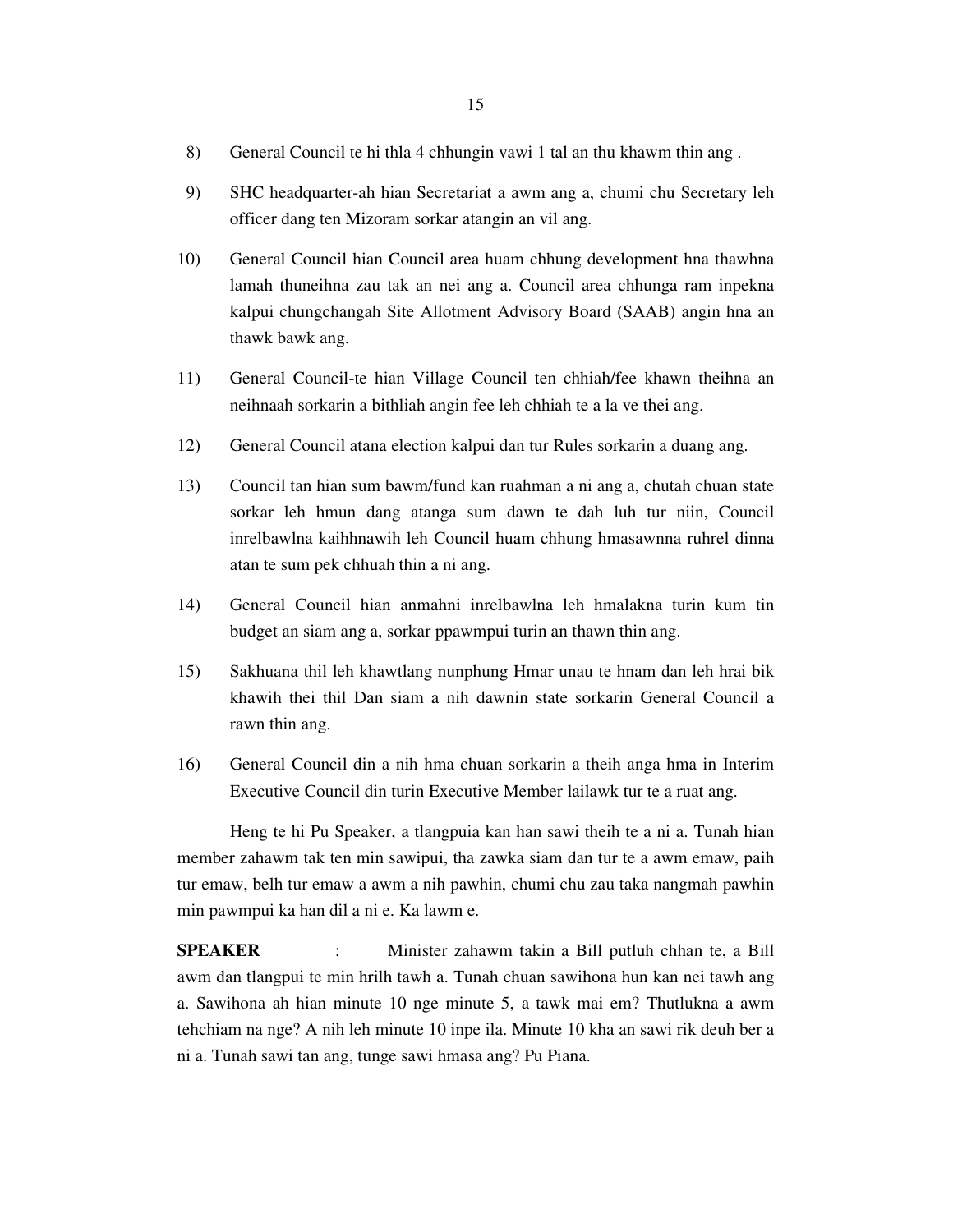**PU R.L.PIANMAWIA** : Pu Speaker, ka lawm e. Vawiinah "The Sinlung Hill Council Bill, 2018" he Assembly-a ngaihtuaha pass tura rawn chhawpchhuah a ni hi lawmawm ka ti hle mai a. Heng ang ngaihtuah theihna huna sawi ve theia min siamtu Pathian chungah lawmthu ka sawi a. He thil lo chhuahna atan hian kawng bumboh tak tak zawh chhuah a ni a, chumi avang chuan HPCD lam te, sorkar lama hnathawktute leh civil mi te pawh nunna chan tam tak an awm a, vawiinah hian kan theihnghilh thei lova.

 Tin, nichina kan Home Minister-in a sawi, Zokhawthiang daia Committee kal kha Subject Committee a ti a, a dik lo a, Assurance Committee a ni a, kha kha Pu Speaker, a remchan chuan correct leh ni se a thain ka ring. Chutiang chuan vawiinah inbiakna atana hmalakna nasa tak a kal tawh hnuah political level, a tawp kharna tak taka thu khirh lai tak maiah kan thawhpuite Pu Lalrinmawia Ralte leh Pu John Siamkunga ten, a tawp mam taka min han neihpui thei te pawh hi an chungah lawmthu ka sawi a.

 Vawiinah hian ngaihdan hrang hrang te a awm thei ang a, amaherawhchu he inremna kan siam taka hi inrintawnna tak tak atanga tih a ni hi ram mipui hian kan hre lo ang tih a hlauhawm hlein ka hria a. Sorkar lam pawhin HPCD palaite a ringtawk em em a. Tin, HPCD lamte pawhin sorkar an ringtawk em em hi a lawmawm ka ti a, hetianga inringtawn taka inbiakna, inremna kan han nei thei mai te hi a lawmawm ka ti tak meuh meuh a. Hun harsa leh hun khirhkhan te, a lehlam zawng chuan ngaihtuah chhuah loh theih loh te pawh a awm ve thei a, khatiang hun khirh takte let tawh lo tura, hmalam pana, hmasawnna kawng dapa kan han kal thei tur hi bial mipuite aiawh pawhin lawmawm ka ti a, lawmthu he House kaltlang hian ka sawi a ni.

 Tin, inbiakna atana tha leh zung sengtu kan CID hote leh kan sipaite theihtawp in chhuah a ni tih kan hria a. In thawhrimnaah lawmthu ka sawi tak meuh meuh a, heng thlen tur hian sorkar leh HPCD te inrintawnna hi tih pelhsawlh duh awm ta se, CID ah hian tih pelhsawlh theihna chance tam tak a awm a ni tih kan hria a. Amaherawhchu chutiang ni lova ram neitu thinlung pu tak taka he hna in thawhnaah hian kan CID hote leh kan police hote pawh lawmthu vawiinah hian ka hrilh tak meuh meuh che u a.

 Tin, hun lo kal zel turah pawh he inremna hi a puithunna theihna tur chuan HPCD leh sorkar ringawtin a tihpuitling theih tur a ni lo a. Ram mipuite kan zavaia tanrual a pawimawh a. Tin, hemi atana tawngtaina hmangtu zawng zawngte pawhin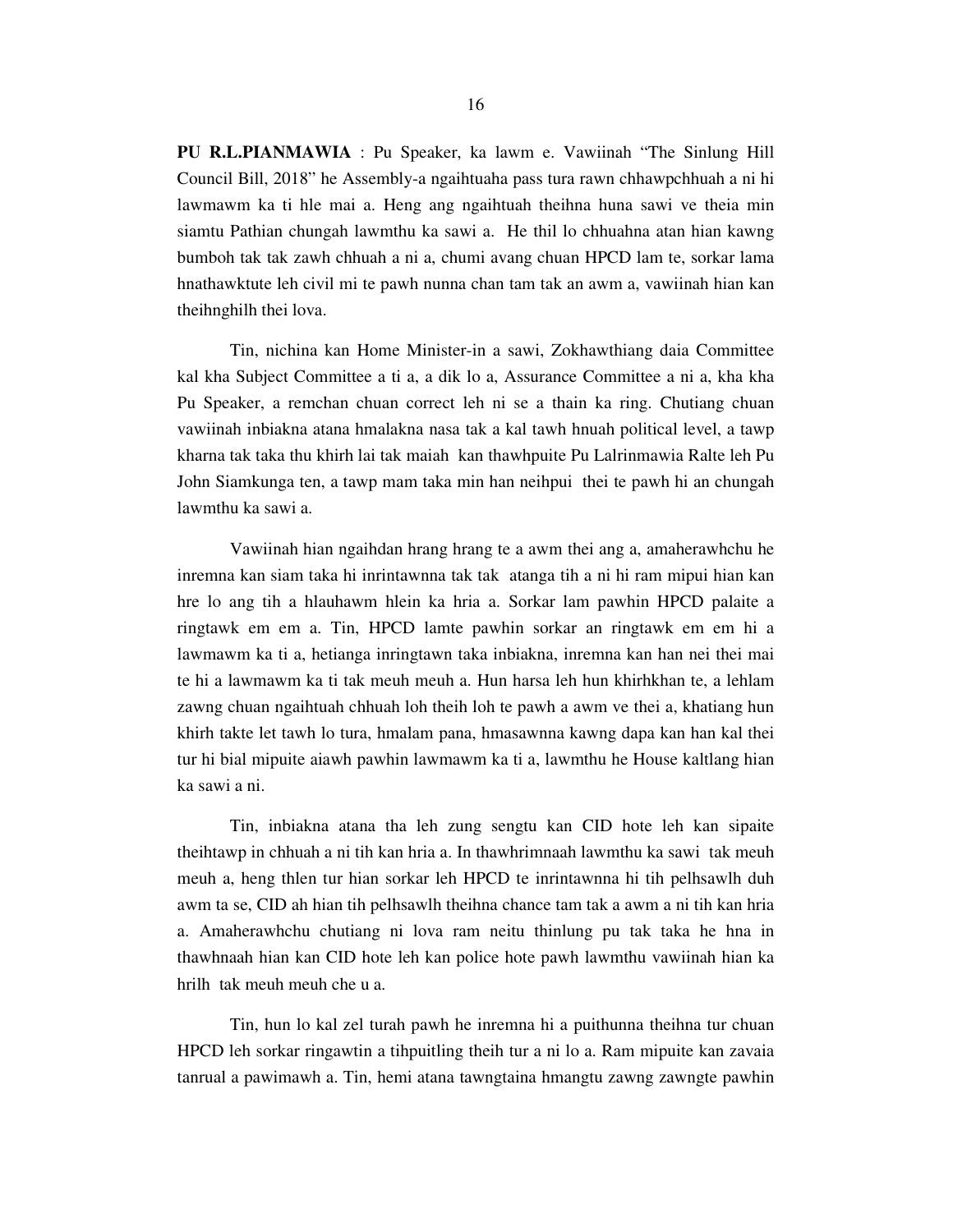bang lova he inremna hi a lo puitlin zel theih nan tawngtaina hmang chhunzawm zel turin mitinte ka sawmin ka ngen bawk a. Tin, tawngtainaa he inbiakna hlantu zawng zawngte in tawngtai rah a nih ang ngeia, a ven zuinaah pawh mawhphurtu in ni kan ni tih kan hriat thar a tul hlein ka hria a. Chutiang tur chuan ka chah duh a. Chuvang chuan "The Sinlung Hills Council 2018" hi lawm takin he House hian pawm thei ila; a lawmawmna, a hlutna hi kan sawi chhuak thiamlo a nih pawhin kan han sawi chhin atang pawh khan in ngaihruat theih ka ring a. Chuvangin hei hi sawisel mai lovin hlim taka he inremna thuthlung puitlinna tur atana Home Minister zahawm takin Bill a rawn chhawpchhuak hi lawm taka pawm tlang turin member zawng zawng te ka ngen che u a.

 Tin, thil pakhat General Council member tur chungchang kha tihdanglam leh theih a ni ang em aw ka ti a, helai inziakah hian mipui thlan tur kha member 12 a ni a sorkar lam atanga ruat tur kha 2 a ni a, a hmaa lo kal tawh dan ang kha chuan sorkar lam ruat kha member 3 a ni a. Chuvangin HPCD area-ah hian MLA 3 kan awm a, sorkar aiawh han ruat leh tur awm a kha a bai dawn deuh tlatin a hriat mai a, sa hrang inchankim law law kha tih dan a awm em tih ka rawn sawi tel ni sela. Pu Speaker, ka lawm e.

**SPEAKER** : A lawmawm e, minute 5, minute 6 chhungin a duh zawng zawng a sawi zo thei a ni. Khatiang kha a tha. Pu Z.S. Zuala i lo sawm ang.

**Lt. COL. Z.S. ZUALA** : Pu Speaker, tun ni 30 lo awm tur hi Remna Ni a ni dawn a. Remna Ni rawn thlentute bawk khan hetiang ang remna dan an rawn siam chhuak hi a lawmawm hlein ka hria. Hetah hian a ziak a, 'The area of the Village Council as may be notified by the Government' a ti a. A area te, a boundary te hi hriat a chakawm viau mai a. Map te pawh hi nei thei ila chuan kan chiang deuh ang a. A lan dan chuan constituency 3 chhung ami niawm tak khan a sawi a. Section 19-na ah 'Taxes and royalty', entirnan khami chhunga tax leh royalty balu(sand) tih te; tin, forest product hmunphiah producing area an ni a. Kha kha state sorkar nena in share dan turte kha la tihfel turah ngai ta ila. Tin, an thuneihna, power to acquire a ti a, ram development ti dawn ila ram acquire-ah hian an buai a. Tuirial Hydel Project te pawh kha an area tur a lo ni mai thei a, kha kha tun atang khan example kan hmu tawh a. Khatiang ang power inpek dan kha fimkhur taka insiamsakna kha a Rules khan a rawn kengchho turah ka ngai a. Tin, moveable property, immoveable property thleng khan thuneihna an nei dawn niin a lang a, kha kha enpui a, tha hle turah ka ngai a. Tin, delimitation siam dawn hian a tituten uluk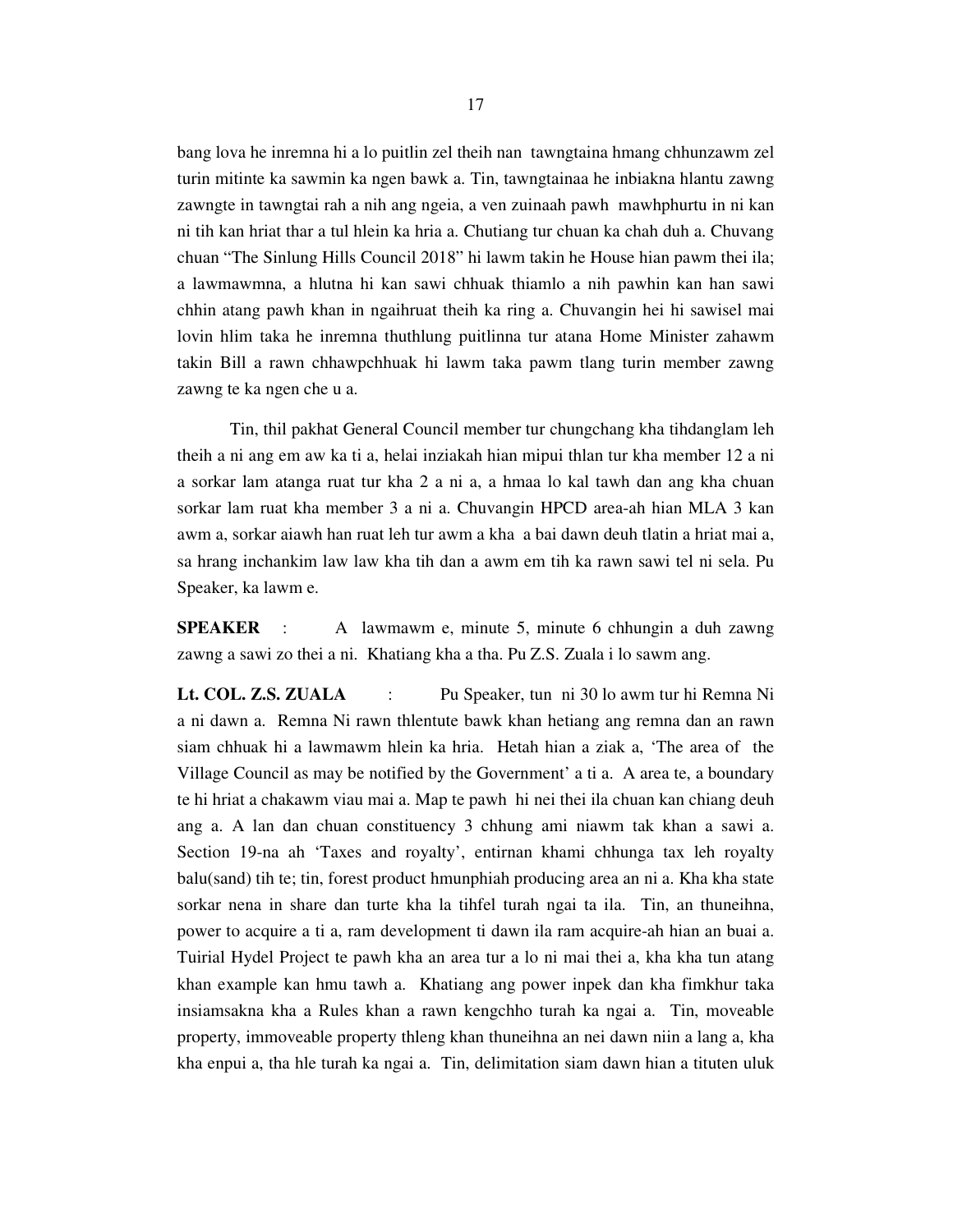taka an tih a ngai dawn a ni. A rualkhai em? Voters member thleng khan engtiang in nge an insemrual ang tih te, tihtur chu a la tam mai dawn. Tin, kan hriat theuh angin khi lai bial khi Manipur border a ni a. Manipur-a an inthlan dan culture te pawh kan hria a. Tin, fund hi engtiangin nge an tih dawn? Direct funding tih ang thleng khan state chhunga tih ngei tur chu niin a lang a. Khami ah khan thuneihna sang zawk an pe dawn nge tih kha nakinah an rawn sawichian theih chuan hriat a chakawm deuh a. Tin, District Council Area chhungah hian trade, sumdawnna hi an thlah zal angreng a. Traders hi an free duh viau mai a. Hetah pawh hian fimkhur hle chu a ngaiin ka ring. Kha kha nakinah Dan siamtuten la en chhoh zel ni ta se. Tin, hei hi dan tha tak mai a ni a, ka hmaa sawitu Pu Piana khan a rawn sawi tawh a. Kan sorkar tirh khan khawthlang lamah BNLF ten kan mite an kidnap in in lakchhuah nan an duh zat zat an chhiar a. A then laiah phei chuan pawisa tam taka inkhul chhuah a ni. Kha kha kan sorkar hotute hmalakna zarah a reh ta duak mai a. Hei pawh hi a lawmawm a. Tin, chutiang bawkin khilaiah kan hriat angin Assurance Committee MLA hote kha an lo ambush a, kan sipai 3 lai kha an thi a nih kha. Khang te kha a reh ta duak a.

 Tin, keipawh hian experience tlem azawng chu ka nei a, kan in te kha an han bomb a, an tichhe nasa a. Kan biala kan worker te leh YMA ten hnatlang in min han thuam a, a lawmawm khawp. Khatiang chi ho kha hemi hian a sort out dawn niin ka hria a. Kan hotute hmalakna hi a ropui hlein ka hria. Remna leh Muanna hi kan thleng dawn a nih chuan engtiang pawhin kan hotute hi an inphahhniam duh tih a tilang khawpin ka hria. He Dan hi a tha a, remna leh muanna a kawh hlein avangin pass ngei ni se tih ka rawn sawi duh a ni e. Ka lawm e.

**Er. LALRINAWMA** : Pu Speaker, ka lawm e. Vawiinah Sinlung Hills Council Bill kan han pass thei tur hi lawmawm hlein ka hria. Sawi tur a tam khawpin ka ring a. Tin, Remna Ni a lo hnai dawn bawk a. Ka hmaa member ten an sawi ang khan heng hunte nen pawh hian a inmil khawpin ka hria. Tin, thu dang sawi hmain a Dan chhungah hian tlem han ngaimawh ve deuh ka nei a, thahnemngaihna thute pawh a ni ang a. He Dan hi a hminga MLA kan nih hnuah Dan hrang hrang kan pass tawh a. Kan pass tawh reng reng hian, nichina member zahawm tak sawi ang khan a hmanna tur huamchhung kha fel taka ziah zel a ni a. Vawiinah erawh chuan Section I-ah khan, 'it shall extend to areas as may notified in Government from time to time' a ti tawp mai a, a hmanna tur bithliah a la ni lo lai hi a danglam khawpin ka hria, kan Dan pass tawhah chuan. Engpawhnise, hei hi engnge a awmzia? Thil ril zawk te pawh a awm a nih ka ring a. Dan kan pass dawn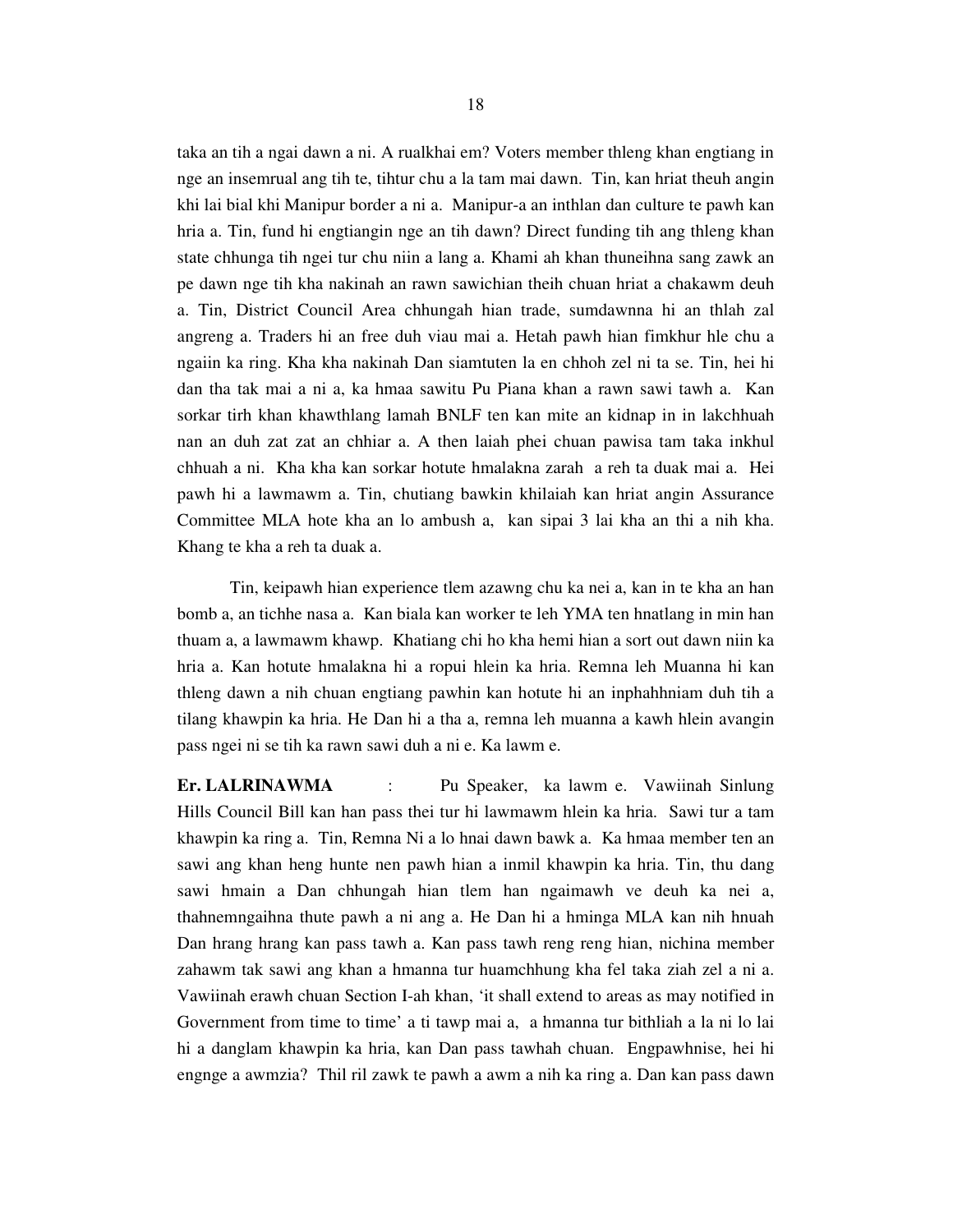a, Dan kan hmanna tur hmun Dan pass a nih dawn laia sawifel theih a ni lo lai hi a khingbai deuh riauin ka hria a. Khalai kha ka han sawi duh a.

 A dawt leha ka sawi duh chu nominated seat chungchang Section V-na, General Council chungchangah khan nominated seat kha 2 a awm dawn ni khan a lang a. Heng nominated seat te hi tute nge an ruat ang tih lai hi ziahlan theih ni se a tha khawpin ka hria. State dang atanga Council Bill te pawh hi ka'n en a, anni chuan tluangtlam takin an ziak lang nghal mai a, hmeichhia an dah tur thu emaw, sakhaw hruaitu an dah tur thu emaw, minorities an dah tur emaw kha felfai taka ziahlan a ni thin a. Amaherawhchu, vawiina kan Dan-ah hi chuan ziahlan a awm lova. Nominated seat 2 a awm ang tihah khan kan tawp mai a. Helai hi nakina la inhnialbuai theih thil awmthei niin ka hria a. Chuvang chuan heng hi chiang zawka ziah ni se chuan a tha khawpin ka ring. Tin, Section 16-naah hian Secretary ruat chungchanga a extention hi kan ziak chiang tawk em aw, ka ti a. Section 16 Sub Section 5-naah hian, 'the term of appointment of Secretary shall be a period of 3 years, but may be extended by the Govt. in consistent with the Executive Member' a ti tawp mai a. A pawh sei hun tur kha a sawi tawp mai a, a hun leh zat kha a sawi si lova. Hengte pawh hi engnge ni, duh chen chen kan sawn mai dawn em ni tih laite pawh kha rilruah a lo lang a. Engpawhnise, thil tha zawk te pawh a ni turah kan ngai nge ni, a chiang lo riaua hriatna ka nei a.

 A dawt leha ka sawi duh chu, Section 36-na, disqualification for members of General Council ah hian General Council member ni thei tur hian kum 18 chin hi kan ti a, hei hi an naupang mah mah em aw ka ti! Kum 18 chu la naupang ve vaw tak mai an ni a. Sub-section C-na ah hian Electoral Roll of the Village Council within the State, State chhunga a inregister lohin tih kha a ni a. Tin, helaiah hian ka rawn sawi lai chu hemi Village Council tur hian a area huamchhung ami te chauh kha a ni em tih lai tak kha chiangkuang taka ziahna a awmlo niin ka hria. Pawnlam ami in duh duhin an va chuh kual thei tihna em ni tih lai hi min han hrilhfiah se. Keima ngaihdan phei chuan, 'within the constituency' ti se chuan a zia deuhin ka hria. State pumpui chhung ami a ni ang tih tawp mai kha chu! Council Bill dang, state dang kan thlir chuan, khami constituency huamchhungah tak a nih loh kha chuan hengah hian a tel theihloh reng reng a. Amaherawhchu chutih lai karah chuan state chhungah a nih loh chuan a ziaawm a. Chuvangin kan khawchhung ami a nih loh chuan khang te kha. Council area huam chhung ami tan lo pawh a chuh theih dawnin ka hria a. Helai hi min hrilhfiah theih chuan a lawmawm ngawtn ang. Chumi a nih loh chuan a dik dawn in ka hre lova. Within the state ti mai lo hian within the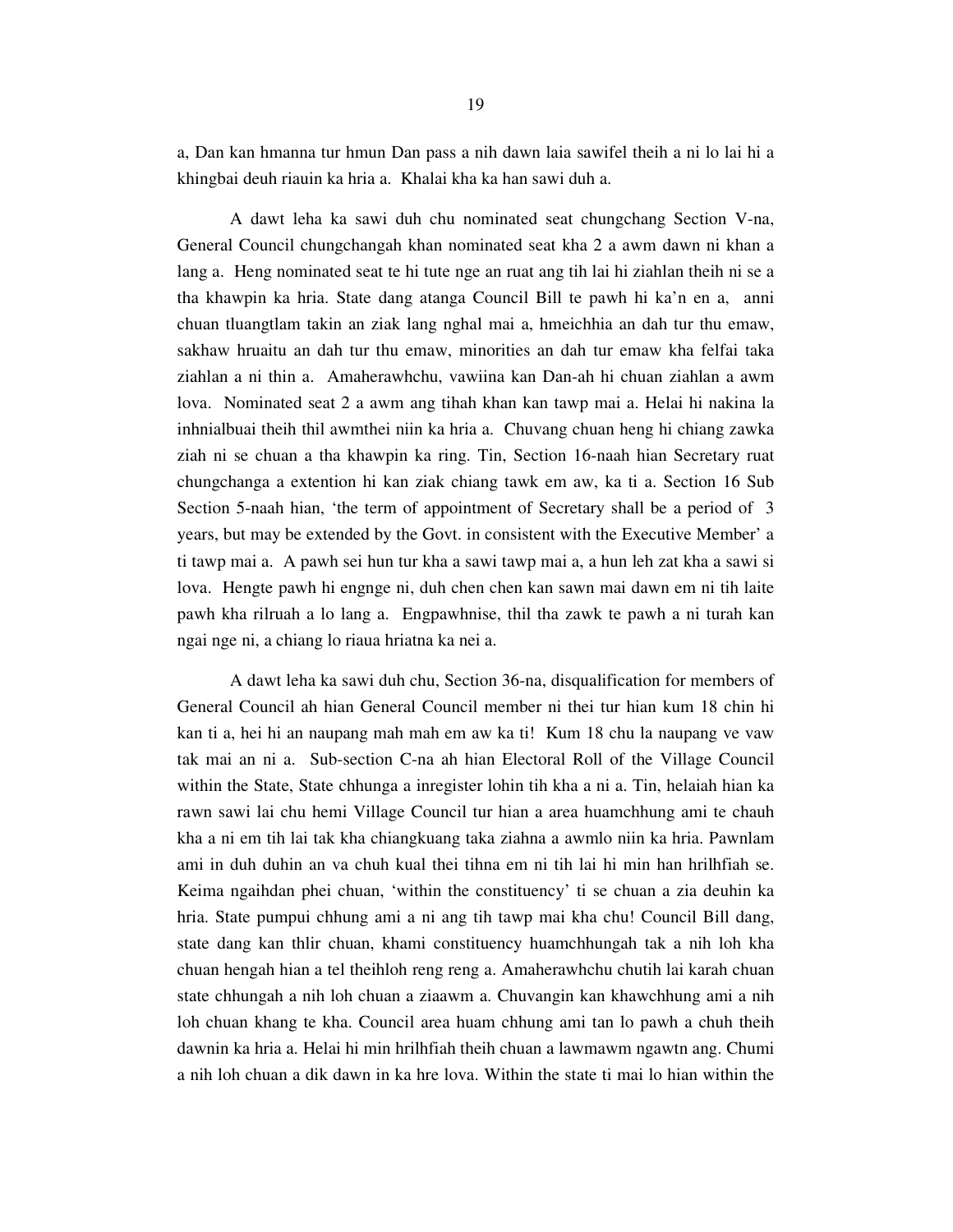council a tih hi ka lo beisei dan a ni a, khami area huam chhunga mi chauh council member ah hian tel turah ka ngai a. Mahse a hrilhfiahnaah hian Village Council chu Village Council Act hnuai 'Village Council' tih ang khan min hrilhfiah leh bawk si a. Chuvang chuan he Village Council huamchhung a tih hi Mizoram Village Council huamchhung a tih hi kan khaw chhung atang pawhin a chuh ve theih dawn a, General council member nitur hian. Thil in tuha lo deuh ni a hriatna ka nei a ni. India rama Council Bill dangah pawh ama area chhung atang ngeia member hi ni turin a lang a ni. Council area pawnlam atangin miin an chuh si chuan hnial theih an nilo ang tih a rin theih a ni. Hemi Council member-ah hian hmun thenkhatah hian a bialtu MLA te ex officio ah hian an dah ve thin a, hmundang ah hian. Keini chu an ti ve lemlo va. AMC-ah pawh a bial chhunga MLA te chu ex officio-ah pawh an awm ve a, a tha khawpin ka hria a. Chuvangin hengte pawh hi kan ngaihtuah a, kan sawi ve hrim hrim a ni tih ka sawi duh a. Tin, Section 42-na fund chungchanga ka sawi duh chu ka hmaah khan Mmember zahawm tak khan a sawi tawh a. Fund hi state sorkar treasury kaltlang vekin ni se tih hi ziahlan ve ni se tih ka ngaihtuah a. Kan House Leader pawhin a sawi tawh tho a, District Council huamchhunga sum leh pai enkawl har zia te pawh kha kan sawi in ka hria a. Estimate committee ah te, PAC Committee ah te kan awm a, kan kalna hrang hrangah autonomous body hrang hranga sum enkawl hi a har em em a ni.

 Ka ngaihdan chuan provisio emaw dahin hemi chungchangah hian state sorkar-in sum a pek tawh pre review-na leh an tih tur an ti em tih provision kha chu dah ila a thain ka hria. Pawisa kan peka kan sezawl chhuah tawp mai kha chuan hmasawnna a ram mipui tan a awm tam thei ang em tih hi ngaihtuah tham a tling a. Chuvangin state sorkar hotute kha an nu leh pa kan nih ang ngeiin sum leh pai an hmanna leh hmasawnna kawnga an hnathawh tur endikna kawng ah khan Dan bung leh chang kha belh theih ni se chuan mipui tan pawh a thlamuan thlakin a hlimawmin ka ring. He council area chhungah Constituency 3 a awm chuan voter chu a constituency ngaihtuahin a tlemin ka ring a. Inkhelhna sang lutuk te kha a chhuak theiin ka ring. Chuvang chuan helai hi dah belh atan rawtna ang deuhin ka sawi a. A tawpa ka sawi duh chu hetianga inremna a lo awm ta hi a lawmawm em em a. Vawiina kan inremna, kan thuthlung ziah a ni ber ang chu tihlawhtling tur chuan kan inrintawnna a pawimawh ber a. Heng Dan te pawh kan pass ngam ta rau rau a nih chuan pe ngam ve ta law law ila tih hi ka rilruah a lo lang a ni. Chumi ni loa helai atanga ti kual a, thawk hleithei lova kan ti kual dawn a nih chuan lungawilohna a lo chhuak leh ang tih kha ka ring a. Chuvang chuan a bik takin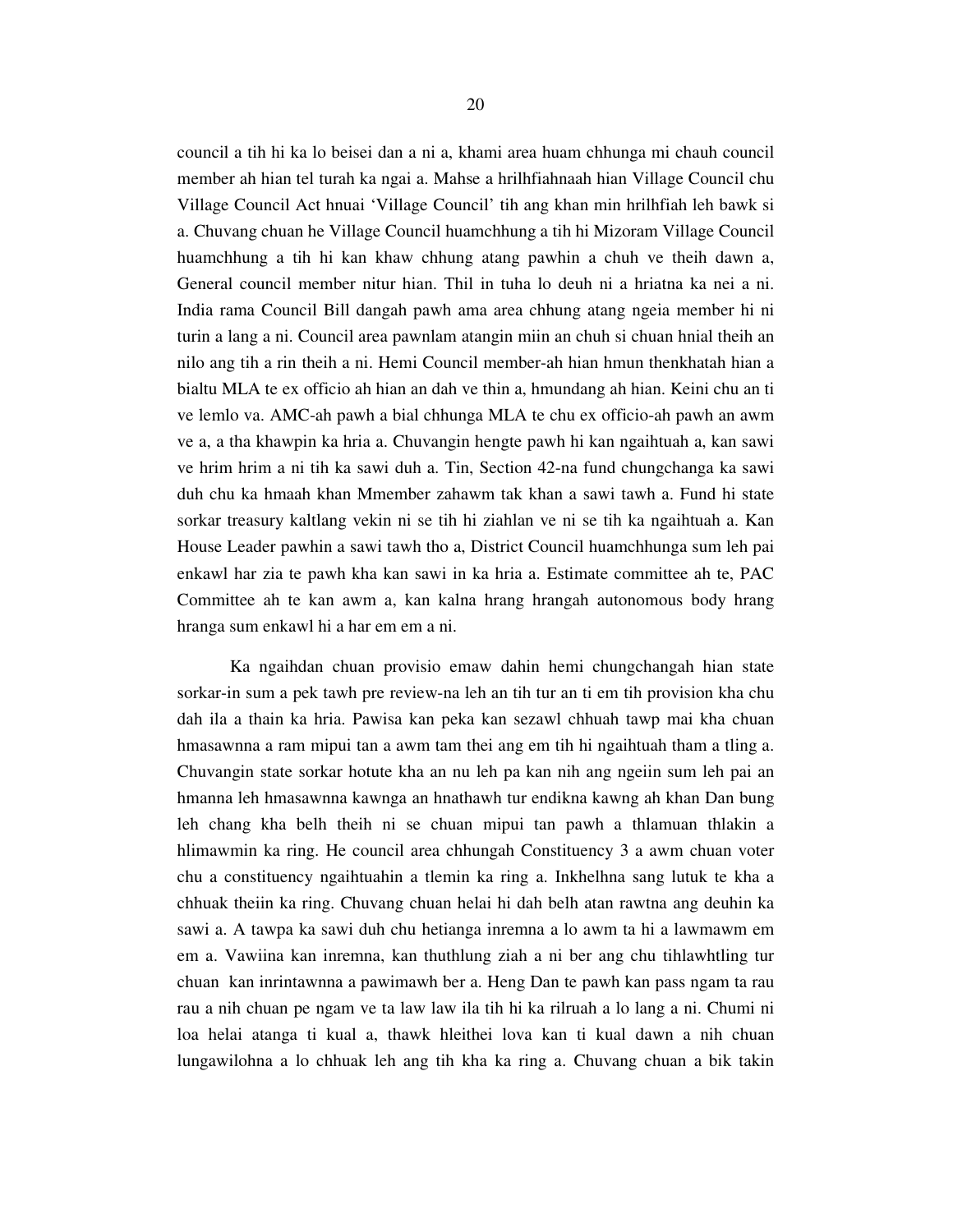demand area te an khawngaih thlakin ka hria. 1986-ah MNF leh India sorkar te inremna kan nei a. Chumi atanga rei lo te ah an bei leh bawk si a. Anni lam tan chuan zalenna hun hi a tlem em em mai a, hetianga thuthlung siam rem a lo ni ta hi a lawmawm em em a ni. Keipawh tawn hriat deuh roh ka nei a, kum rei tawh deuh ah khan Tuirial kam ah ka thiante nen zankhat leh nikhat min han mikhual chu min man chu a ni chiah si lova, kal an phal bawk silova , a thawpik thlak ang reng khawp mai. Khangte kha min ngaihtuah chhuah tir a. Khami tuma mikhual nih kha chu thil nuam tak chu a ni lo. Vawiinah chuan zalen takin khulai lui dungah te pawh kan han kal thei tur te pawh a hlimawmin ka hria a.

 Tin, hei Remna Ni a lo hnai a, kan hnam sipai ten Mizoram tana an lo beih na zalennna an lo sualna te min ngaihtuah tir a. Kan unaute pawhin an hnam tana an beihna chu a hma aia dinhmun tha zawkah an inhlangkai tih te min ngaihtuah tir a. Heng hnam tana bei tute hi an va hlu em tih te ka rilru ah a lo lang thar a, an ngaihsan awm hle in ka hria. Chulai kara Pu Speaker, kan hnam sipai rammu, ram tana zalenna suala theihpatawpa bei tute i dinglama thu te pawh an awm ang, anni pawhin vawiina sawi nuam an tih ber chu an vanglaia he ram tana ke an lo penna chu a ni. An tu leh fa te hnenah pawh sawi chhawn an chak ber zel a ni. Amaherawhchu chutih lai kara zalenna an sual lo ti a anmahni damchhung huna an thil tih hlu berte a lem ang maia an chhuahsak te hi kan in ngaihtuah thain ka hria. He zalenna an sual hi thang leh thar te hnenah Zofaten kan hlanchhawng ve zel tur a ni dawn lawm ni tih hi he House kaltlang hian Zoram mipui te hnenah ka sawi ve duh a ni.

 A tawpa kn sawi duh chu Dan kan lekkhawhna chungchangah hian a nihna ang tak hian lekkhawh ila a thain ka hria a. NLUP chungchangah te pawh hian hei lehkha kan dawng ringawt mai a, NLUP guideline fel tak te kan han siam a, chutih lai karah chuan, kan pehhel thui deuh nge ni, i bialah, hei, NLUP chutiang khatiangin kan han ti a, West-I ah te pawh hian, a bialtupa chu Pu Sangthuama ni a ka hriat lai khan, a lo tling ta lo zawka te kha lehkha kan han pe a. Hengte pawh hi guideline palzutna a ni a. Chuvang chuan Dan kan siam ta rau rau a nih chuan kan zawm ngam tur hi kan phuah chhuah thain ka hria a. Vawiina he Sinlung Hills Council Bill pawh hi dan tha tak a ni, dan anga kan pass a nih chuan kan hman ngam a thain ka hria, chu chu ka sawi duhin he Council Bill hi lawmawm ka tiin ka thlawp a ni tih ka sawi duh a ni e. Ka lawm e.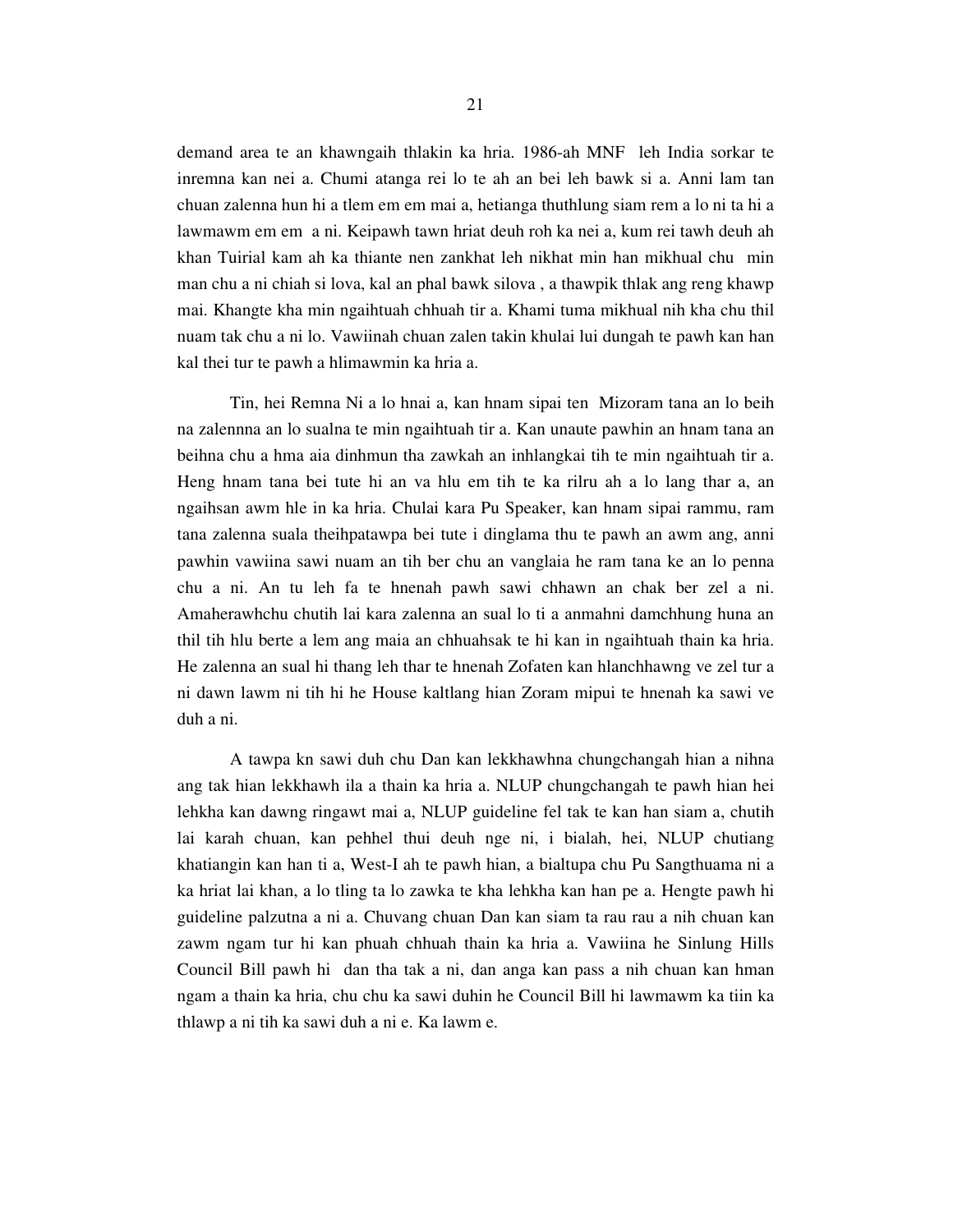**SPEAKER** : Midang tunge sawi leh ang? Sawi tur kan awm tawh loh chuan House Leader kan sawm tawh mai dawn asin. Pu Thanliana i lo ko ang.

**Pu LALTHANLIANA** : Pu Speaker, hun min pe a ka lawm e. Sawi ve loh theih loh niin ka hria. Kan ngaihthlak tawh ang khan a buaithlak ziate va hre ve vuai vuai zingah kan telve avangin ambush zingah khan ka tel ve a, inremna tulzia leh pawimawhzia hre zingah khan telvein ka inhria a. Hetianga kan sorkarin remruatna tha tak mai a siam a, inremna thuthlung a siam hi lawmawm ka ti a. He Bill hi pass ngei ni se tih ka sawi duh a. Chutih rual chuan a area vel chungchang kha keipawh ka lo chhinchhiah deuh a.

Pu Speaker, ka lawm e. Committee-a quorum chungchang hi two third of the member excluding the Chairman tih a ni a, 15 ni ta se, 10 an awm loh chuan rorel thei lo tur ang kha a ni a. Helai hi a size hi lian lutuk em aw, ka ti deuh a. A zat tur chu ka hre chuang lo nain hei aia tlem deuh hlek hi ni thei se chu Committee lo-a thulh mai te a awm palh kha a awm thei ang tih kha ka hlau deuh a, helai hian ka rilru a la deuh hlek a. A thalo phei chu ka ti lo a, amaherawhchu, a huphurhawm deuh em aw te ka ti a, ka lo chhinchhiah zingah a tel a.

 Tin, qualification of membership of General Council tiha vote nei thei, registered as voter in any of the electoral rolls as defined in sub section-I of section 32 of this Act tiha vote an neih tawh chuan thlan theih ni turah ka ngai a. Kum 18 hi chu an naupang deuh em aw ka ti a. MLA hi kum 25 vel a lo ni a, kha kha kan ngaihtuah chiang turah chuan ka ngai a. Helai hi a ngaimawhawm em ka hre lova, amaherawhchu, kan duh naupang angreng khawp mai a, kum 18 china vote pe theitu tur chu. Engpawhnise, kohhranah te pawh hian kum mipa 18 leh mipa kum 21 tih a ni a nupui pasal innei thei, chutah chuan kum 18 kha member an nih chuan an va naupang awm ve ka ti deuh a, chungte chu ka sawi duh a.

 Pakhat lehah chuan he autonomy hi within the state of Mizoram with autonomy to some extent under the state government tih a ni a, a update deuh em aw ka ti a, a chiang lo nge in tihdan than ka hre lo a. To some extent han tih ringawt hi a chiangkuang em aw tihte ka ngaihtuah a. Khangte kha ka ngaimawh zawng tam tak zinga tlemte ka rawn sawilan a ni a.

 Pu Speaker, ka sawi duh ber chu inrem hi a pawimawh ka ti a. Mizoram sorkar leh HPCD te hi a tir atangin ka lo ngaihven ve khawp mai a. Thutlukna tha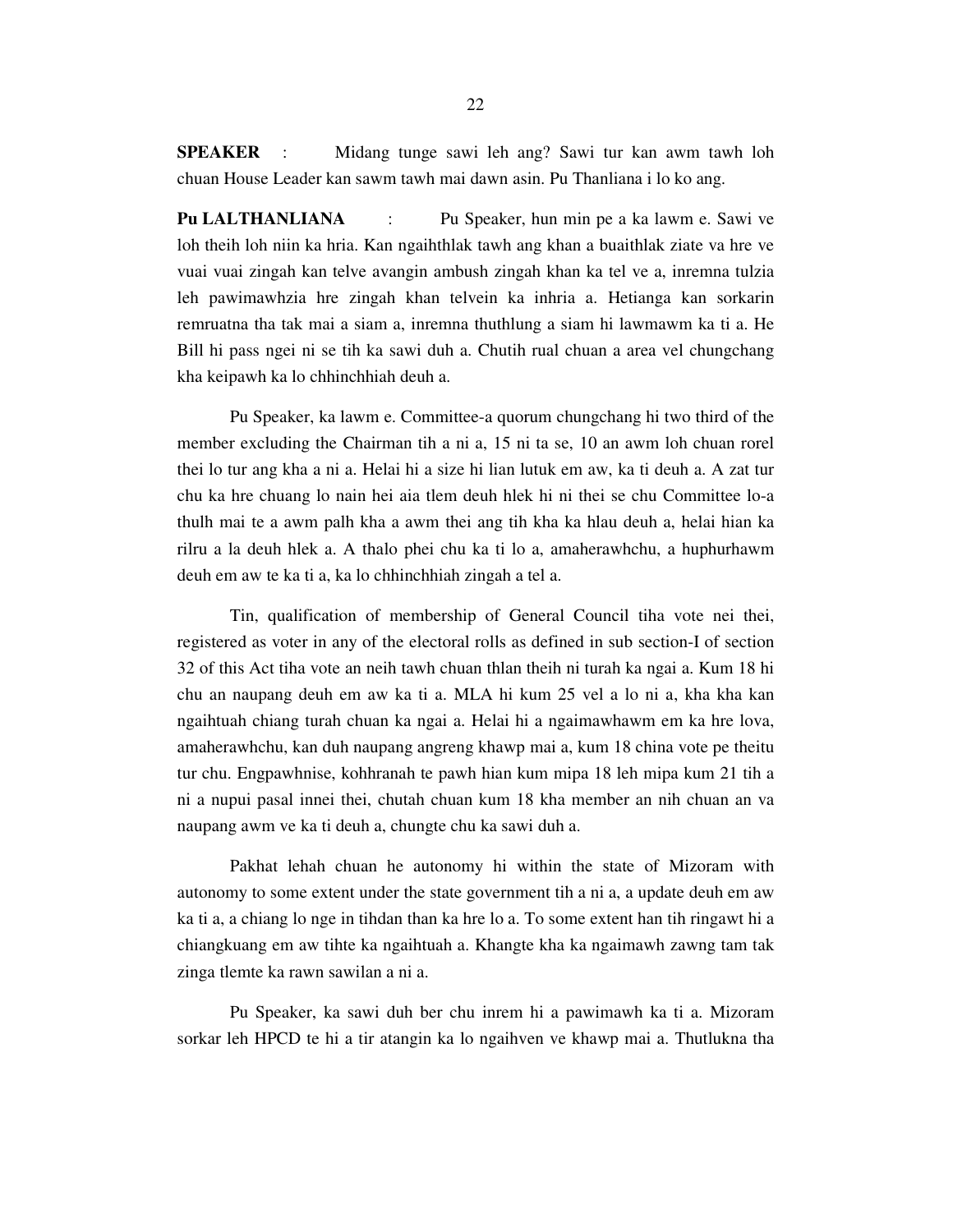tak ni tura ka ngaih a han thleng a, hetiang bill kan han ngaihtuah thei tur hi a lawmawm ka ti a, ka rawn support a ni. Ka lawm e.

#### **S P E A K E R** : Pu T.Sangkunga i lo ko ang.

**Pu T.SANGKUNGA** : Pu Speaker, tawite ka sawi ve duh chu he inremna hi ropui ka ti a. India ram state ralmuang ber kan tih thinah a nemnghehna tur tlema ralmuang lo lai inrem lehna hi a ropui ka ti a, lawmawm ka ti takzet a, kan sorkar leh HPCD lam pawh fakawm ve vein ka hria a. Home Minister zahawm tak sawi ang khan gift and take a ni a. An nin sixth scheduled hnuaia dah an han demand a, kan sorkarin heng em em chu an ti a. Chutih laiin CEM neih an demand te kha rem an han ti veleh thung a, khatianga gift and take policy hmanga an han ti thei kha he ram hi ram nuam a nih theihna tur kawng a ni a, lehlam lehlamin fakawm ka ti a, lawmawm ka ti a.

 Amaherawhchu, nichina an sawi ang deuh khan keipawn ka lo chhinchhiah ve chu Sinlung Hills Development Council Constitution and Conduct of Business Rules, 2008-ah khan thlan theih chin kha kum 25 tih a ni a (a hluiah khan). Kum 18 a a tlahniam ta daih mai leh electoral roll a chuang, council area pawna awm ten chuh theih niin a lang nghal a. Thil awm thei chu entirnan – Roll hi a tlangpuiin January thla hi kan hman hun a lo ni a. Entirnan, November-ah inthlang ta sela roll-a la awm lo kha a date of birth-ah kum 18 a nih chuan thlan theih a ni dawnin a lang a. Council member atan chuan naupang deuh mang e aw tih member zahawm tak takten an han sawi kha keipawhin ka lo chhinchhiah lai a ni a. Voter pawh la nilo te thlan theih dan a awm chuan CEM pawh a ni thei dawn tihna a ni a (thlan a nih kha chuan). Khawvelah hian hruaitu ber hi chu tlema naupang han tih pawh hi kum 30 chuang an ni deuh nual a. Heta kum 18 tling lo pawh CEM a nih theih dante kha ka hresual nge, nakinah kan puten min la hrilhfiah turah ngai ila. Hetiang a nih chuan voter ni pha lo te CEM nih theih dan a rawn inhawng te hi chu Rule hmasa Sinlung Development Council a nih laia kum 25 kha hmang zawk ta ila chuan i dinglam ami leh i veilam amiten an han sawi ang chi a kha ka lo chhinchhiah ve zingah pawimawh ka tih avangin ka rawn sawi nawn ve duh hrim hrim a.

 Tin, ka zir chian hmaa min strike deuh ni a ka hriat chu Act-ah hian repeal and saving a awm lova, Development Council a nih lai kum 2008-a an siam kha dan a ni ve in ka hre si a, saving chauh hi Rule tharah hian a awm si a ka ti a. Mahse, kan hotute Assembly amite ka han zawt chiang a. A hmasaa kan siam kha Act a lo ni lo va an ti a, Act pass lovin Rule chauh neiin Sinlung Development Council kha kan lo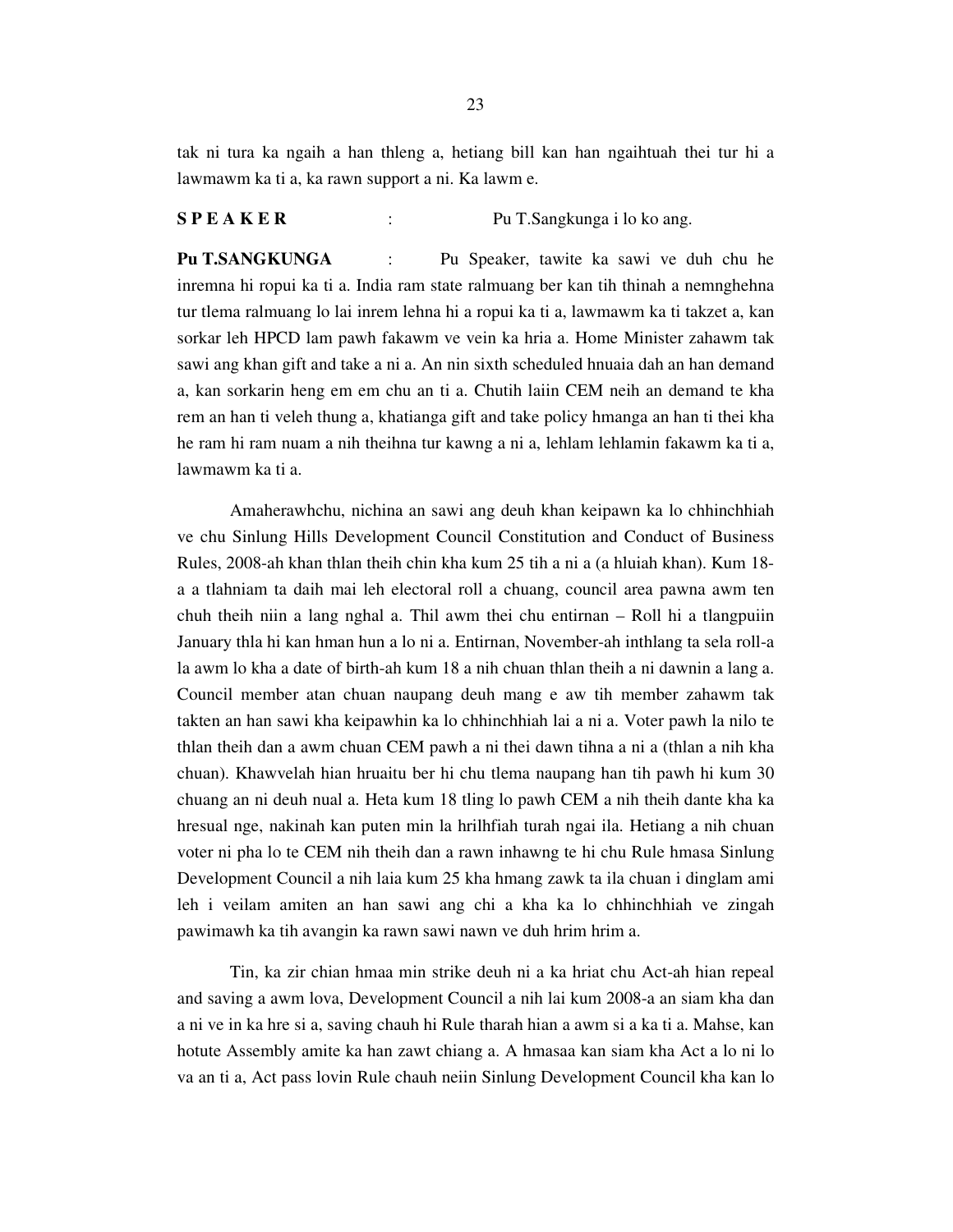run a nih kha chuan repeal tur chu a awm lo ngei mai a. Amaherawhchu, a Rule hmanga siam a nih avangin Rule siam hnuah chuan Rule hmasa kha kan repeal loh chuan Rule 2 a awm dawn a ni a. Hei hi chu kan hotuten an hre em emin ka ring a, he House-ah hian ka rawn sawi ve duh hrim hrim chu Rule dinglai Sinlung Hills Development Council/Constitution and Conducts of Business of Rules, 2008 a lo awm tawh a. Vawiina kan Act hi kan pass hunah Rule siam leh hunah khan repeal ngei ngei loh chuan Development Council Rule kha a lo la din bawk chuan Rule 2 kan nei dawn tihna a ni a. Fimkhur a ngaih thu hlaah han din takah chuan ka sawi duh mai mai a. Act leh Rule tam berah hian repeal and saving provision hi a awm thin a, tun ami 61-a saving chauh a nih tak hian min strike deuh na hi an ti dik thlap a ni. A hmaa mi kha Act a lo nih loh miau avangin repeal tur chu a awm lo ngei a, Rule siam hunah erawh chuan helai hi fimkhur a ngai turah ka ngai.

 Tin, an rawn sawilan tak ka sawi leh duh chu pawnlam atanga chuh theih tur anga lang hi a thatna leh that lohna nizan pawh khan ka ngaihtuah nasa mai a. Council puitlinga councilor tur leh executive member ni tur chuan Siaha pa pawhin an chuh thei turte kha an changkan phah zawk ang em tih leh pawnlam atanga chuh awih a kha a dan kalhmang lo deuh em tih kha ka hma amite ang deuh bawk khan, han chhiar thuak kan ni a, ka hmu kim lo te pawh a ni mai thei a. Khalaiah khan khawi atang pawhin Lawngtlai lam atang pawhin a chuh theih daih dawn a nih hi tih tur kha a ni a. Chuvangin khalai kha chu chi hnih awm theiin ka hria a. Mi fel tak tak khilai area ami voter pawh nilo, in leh lo pawh nei lote, pa fel pui puiin an chuh theihna Dan a ni dawn a, a tha phian mai thei a, council kha a changkan phah viau mai thei a. Amaherawhchu, khita a chhunga mi, council area chhunga mi voter ngei han tih kha chu a dan kalhmang deuh em, mi tihdan kalhmang deuh lo nise tihte ngun takin ka ngaihtuah ve mai mai a. Khalai kha a siam dawn ah thil chi hrang hrang en hian uluk deuh taka helai bik hi chu siam a la ngai awm mang e tiin ka lo ngaihtuah a.

 A tlangpui chuan, hetiang hun chep tak karah kumin April-a inremna ziah, tuna Dan puitling kan han nei mai tur leh MNF leh India sorkar Remna Ni hma chiah a, khami Remna Ni-a lo awm tawh dang han sawi theih tura a awm leh hetianga Dan chak tak an han siam hi chu a Department te ber atanga lian ber thlengin fakawm ka ti a, he ram tan hian tha bawkin ka hria a. Remna tha tak kan han nei tur hi lawmawm ka tiin, he kan Dan ruahman hi pass ngei turin ka support a ni e. Ka lawm e.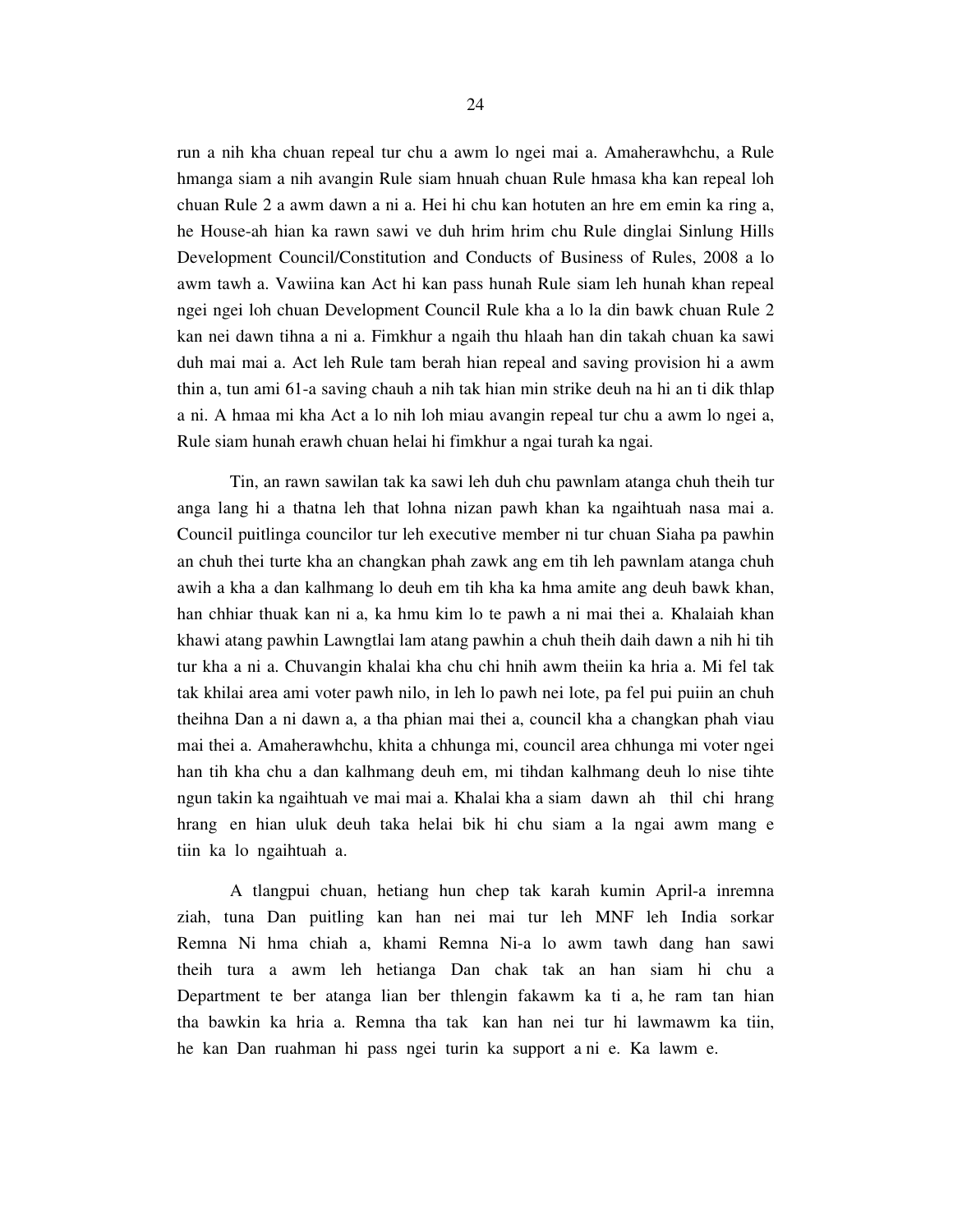**SPEAKER** : Pu Rinthanga'n sawi rawh se.

**PU K. LALRINTHANGA** : Pu Speaker, ka lawm e. Vawiina kan bill sawiho tur ah hian sawi ve ngei tulin ka hria a. A chhan chu Serlui bial khaw thenkhatte Village Council Area chhungah hian kan tel ve a. Sorkar-in Development chi hrang hrang a khawih tur ah te, administration a kalpuinaah te harsatna awm thin hre chiangtute kan nih ve avangin vawiin hi a lawmawm em em a. Chuvang chuan han sawi ve ngei tulin ka hria a, ka rawn ding chhuak a ni.

 A hmasa bera ka sawi duh chu tun Mizoram state sorkar -ah hian remna leh muanna duhtu Chief Minister te, Home Minister te kan nei hi lawmawm ka ti a ni. Mizoram kum engemawzat 1966 atangin kan buai a, 1986-ah remna leh muanna a thleng a ni a. Khami hun chhung khan kan hriat theuh chu political party zawng zawngte hian inthlan dawn apiangin manifesto ah remna leh muanna hi No. 1-ah kan dah vek thin a ni ka hriat chin ah chuan. Amaherawhchu, tuna kan Chief Minister hi 1984 ah thlan tlin a ni a, Chief Minister a rawn nih hma kha chuan remna leh muanna a awm thei lo. A chhan chu underground te hnenah Mizoram sorkar-a thuneihna pe phal an awm ve loh avangin remna leh muanna a awm thei lo a ni tih hi a tawi zawngin sawi ta ila.

 A ni hi Chief Minister a rawn nih a, 'Chief Minister ka nihna ka kian thei ang,' tih a rawn sawi atang chiahin remna leh muanna kawng kha zawh in, inbiakna kawng pawh a awm thei a. Chutiang chuan Mizoram ah remna leh muanna kan nei thei ta kha a ni a, lawmawm ka ti tak zet zet a. Anin a seat a ken rualin Minister dang te pawhin thawhhona tha tak hnuaiah an seat an kian thei a, chutiang chuan inpekna thui tak nen remna leh muanna kan han nei kha lawmawm ka ti a ni.

 Remna leh muanna duh tu Chief Minister kan nei a. Political party dangin Mizoram-ah sorkarna an lak reng reng in remna leh muanna hi kan la nei ngai lo. Remna leh muanna kan neih tawh chhun te chu 1986-a kan neih te, tuna kan Home Minister zahawm takin a a sawi 1994-a inbiaknaa inremna kan neih te, kumina inremna kan neih te hi Mizoram-a remna leh muanna, Mizoram sorkar leh midang ten an sign awmchhun te chu a ni a. Chuvangin ka sawi duh chu hruaitu remna leh muanna duh kan nei hi lawmawm ka ti a. Chuvang chuan lawmthu ka sawi duh a ni. Kum 2008-ah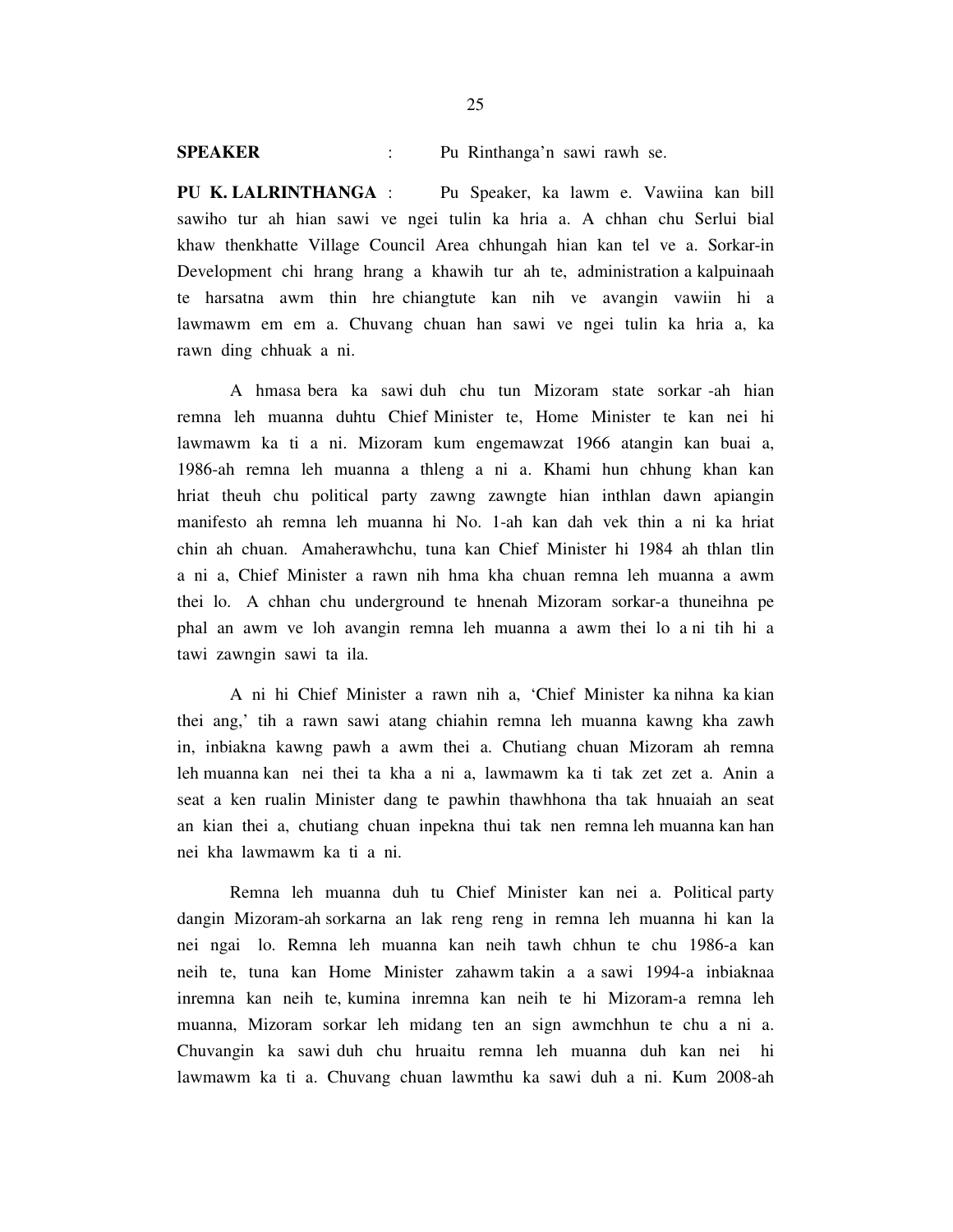MLA kan inthlang a, chutatang chuan kan hming te pawh a lo lang ve a, Sinlung Council Area chhunga MLA 3 te chuan kan area chhunga harsatna awm te chiang takin kan hria a ni. Heng lo awm chhan hi bial chhunga mi thahnemngai ten development nasa zawk duh vanga hma an lak a, chutia duhthawhna avanga harsatna lo thleng a ni tih kan hre theuh a ni.

 Chutih rual rual chuan, duhthawhna avanga harsatnaa lo thlen avang chuan development erawh thung hi chu a kal hleithei lo a ni. A chhan leh vang chu sorkar-in development hnathawh a han tum thin a, chutia hna thawh a tum chuan agency-ah contractor te emaw, tu tu te emaw, tin, sorkar hnathawk te emaw a rawih loh theih lova, chungte chuan an hnathawhna kawngah harsatna an tawk a. Rambuai a nih chuan hna an thawk tha hlei thei lova. Chu chuan area chhungah development kal tur te a ti sukukin harsatna kan thleng thin a. Kan V/C te leh mipuite pawhin hetianga ram buaia awm hi hrehawm an ti em em thin a ni.

 Amaherawhchu, chutih rual rual chuan, tun dinhmun ah chuan remna leh muanna sign a lo ni a, Council area chhunga kan underground te pawh an rawn chhuak thei hi lawmawm ka ti a. Hemi atana hma la tu hi mi tam tak kan awm a ni, lawmawm ka ti. Mi tam takin Pathian hnenah remna leh muanna a awm theihna turin an tawngtai a. Thenkhatin thu leh hla in hma an la a, sorkar-in ngaihtuahna a siam a, remna leh muanna a awm theihna tura ngaihtuahna sengtu zawng zawngte leh hnathawktu zawng zawngte hnenah hian lawmthu sawi loh theih loh niin ka hria a. Area chhung MLA te kan nih ve avangin ka lawm tak zet zet a ni tih ka sawi duh a.

 Hei bill pass tur Sinlung Hills Area Council bill pass tur, tun hun ah hian kan Home Minister zahawm takin a rawn buatsaih thei hi, a rawn buatsaih fel ta hi lawmawm ka ti a. A chhung bill chungchangah hi chuan sawi vak pawh tulin ka hre hran lem lova, saptawng thiam zawk te leh saptawnga a kawh dan hretu zawk, hre deuhhlek tu zawk, hrechiangtu te an awm ang a, sawi vak pawh tha ka ti hran lem lova. Amaherawhchu, hetianga inawpna tur tha zawk ngaihtuah a, hun rei lo te kara hmanhmawh taka bill sawiho tur leh pass tura ruahmanna an han siam hi tha in ka hria a. Chutih rual rual chuan, ka hmaa sawitu chiah khan Council area pawn atanga chuh thei rawn awm thei tur, khami thalo a tih lai kha, kawng leh lam ah chuan kei chuan a tha viau mai awm mang e aw ka ti a. A chhan chu Aizawl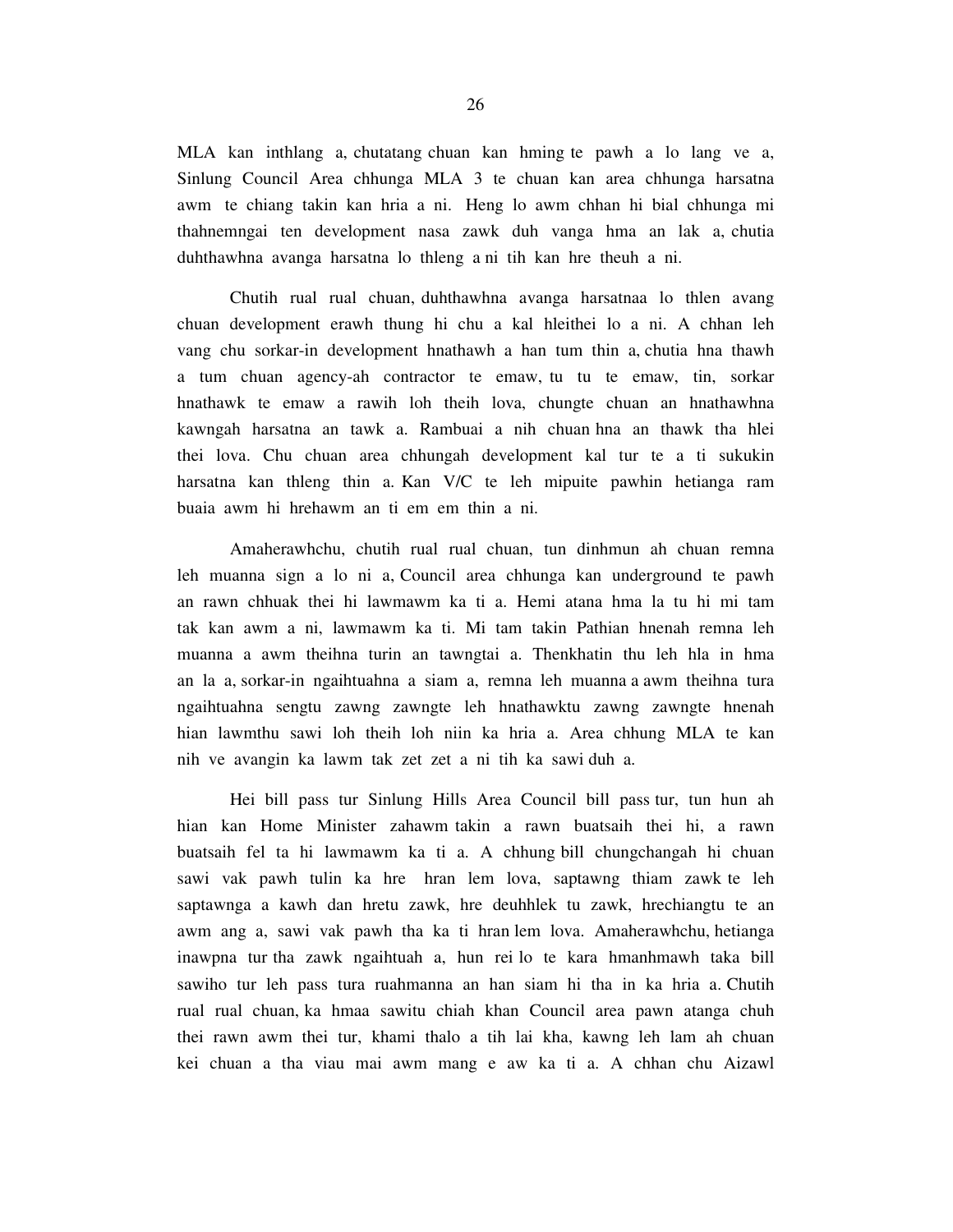27

tlang atangte leh hmun hrang hrang atang hian Council area atanga rawn seilian a, he area chhung tana mi thahnemngai tak tak hi an awm fur a ni. Chungte chuan Council area chhunga development nasa zawka a kal theihna tur hian ngaihtuahna tam tak an hmang ve a ni tih hi chiang takin ka hria. Chutiang anga a area chhung tana thahnemngaihna neia va in candidate an nih loh chuan hmun hrang hrang atang chuan an tling lo tawp ang tih chu chiang sa a ni a. Thahnemngaihna nei nia an hriat te Council area chhunga mipuite'n vote theih tura an rawn in tarlan ve theih kha a tha ve riauin ka hria a. Chuvang chuan, tun dinhmun hi bul tanna a ni a, nakin ah Council te pawh din a la ni ang a, anmahni ro in rel te pawh a lo ni chho ang a, chung hun ah chuan tha lo an tih chuan an la paih ve thei mai turah ngai ta ila. Tun dinhmunah chuan he Council din theihna tur hian hnathawktu leh thahnemngai a thu leh hla a lo in fahtu midang tam tak hi an awm ve avang hian an tel ve te pawh hi a tha a ni lawm ni tiin ngaihtuahna ka siam a. An tel ngei hi thain ka hria tih ka sawi duh a ni. Chutichuan he bill hi he House hian lungrual takin pass ila ka duh a. A thalo lai te a awm a nih chuan nakinah la siamthat leh theih tho a ni a. Tun hunah hian member zawng zawngin lungrual takin pass ni se tih ka duh thu ka rawn tarlang ve a ni e. Ka lawm e.

### **S P E A K E R** : Dr. Ngurdingliana.

**Dr. NGURDINGLIANA** : Pu Speaker, ka lawm e. Member zahawm tak Serlui bialtuin a sawi ang khan ka bial chhung khaw 24-ah khaw 9 hi demand area chhunga awm kan ni a. A tuartu kan ni a, he remna leh muanna, sorkar leh kan HPC(D) unau ten an han sign thei ta mai hi a lawmawm dan chu han sawifiah chi pawh a ni lo a. Bialtu nihna piah lamah khaw mipui, a tlangdung mipui kan lawm em em a ni tih kha a hmasa in kan sawi duh a.

 Khawi hmunah pawh Development Council movement lo piang reng reng hi khawvelah hmasawnna kawnga duhthawhna vang thil a ni a. Tin, sorkar inrelbawl dan a inanglo a, India ram chu democracy, mipui zalenna ram a ni a. Ram hrang hrangah dictatorship hnuaiah te, inthlauh thlakna/economic depravation te, ethnic depravation te a hrang hrang a awm thei. India ramah chuan zalen takin movement chi hrang hrang hi democracy-in a ken tel avangin Chhattisgarh-ah a ni emaw, Uttarakhand-ah a ni emaw, Maoist movement kan tih te, Naxalite movement kan tih te pawh tam tak a awm tih kan hre vek a. Vawiinah kan ram bikah 1986 atanga kan House Leader leh kan Chief Minister kaihhruaina hnuaiah leh Pu Laldenga, kan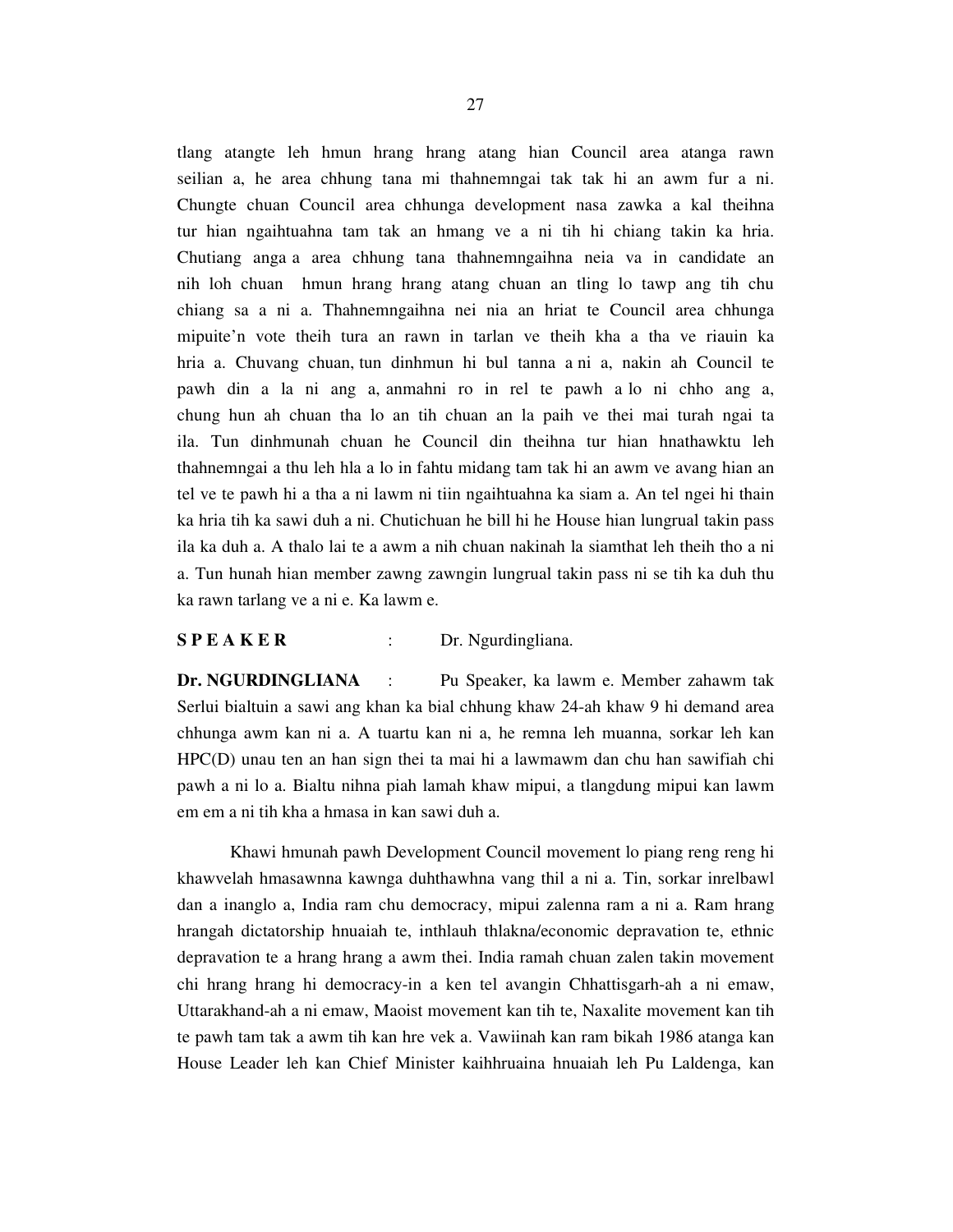MNF hruaitu zahawm tak vawiina fam ta te nen nichina kan ngaihthlak give and take thinlung putna atanga remna leh muanna zau zawk a Mizoramin kan neihna kal chho zelah, heng kan unau hnam bila awm te hmasawn duhna kal chho zelah kan hotuten hetia thiam taka an han ti hi a lawmawm ka ti a. Keini Mizo hnahthlak hi hnam peng hrang hrang awm mah ila, a tawpkhawkah chuan kan lungrual a. State nih hma UT kan nih khan Autonomous District Council pathum a rawn piang thawt a. Chungte pawh a hunin a hril tel a ni tiin pawm takin kan hotute an kal chho a. State kan nih hnuah tun hi a vawikhat nan inremna thuthlung lo awm leh hi niin ka hria a. Hetiang zawnga kan hotuten huapzo taka ngaihtuahna senga hma an la hi lawmawm ka ti leh zual a ni. Kha kha a tawi zawngin ni se. Nichina move-tu, Home Minister zahawm takin a sawi ang khan hemi kawnga hma latu tam tak, HPC(D) unau te piah lamah kohhran ang zawng te, sorkar aiawh te, khang zawng zawng tha thawh, ngaihtuahna seng zawng zawng te hnenah khan lawmthu kan sawi a. Tichuan hemi Council Bill in a rawn ken tel kum 18 tih te leh pawn lam atanga khilai voters area chhung ami lo tan chuan chuh theih loh ni se tih leh ex-officio chungchang kha sawifiah lawk ka duh a.

 Indian Constitution hi Pu Speaker, khawvel constitution-ah chuan a fun kim ber, chipchiar ber, exhaustive constitution ti a an sawi a ni a. A kim em em mai a, mihang, midum, mingo, mieng, sakhaw hrang hrang kan awmna ram a ni a. Khang zawng zawng funkhawm khan mumal tak maiin kan constitution draft tuten inrelbawl dan, Union List te, State List, Concurrent List an siam bakah hnam hnuaihnung zawk, ei leh bar/economics-a lo thang zel te, tribal area te humhalhna tur provision tam tak an dah chho hi kan han hria a, President, Vice President, Governor ni tur chuan kum 35 chung lam nih a ngai a. Lok Sabha inthlannaah member chuh thei tur chuan kum 25, Rajya Sabha-ah kum 30 chunglam, MLA-ah kum 25. MLC kan tih hi state nazawngin kan nei lo a, khung Karnataka te, Maharashtra te, state 6 laiah a awmin ka hria a, Member Legislative Council tih a ni a, hei pawh hi kum 30 a ni a.

 Tin, Constitution hnuaia articles awm zawng zawng tuna ka sawi bakah Municipality kan tihah hian kum 21 chunglam a ni a. Tin, Panchayat kan tih keiniah chuan a hming a dang a ni mai a, Village Council kan tih, mahse tier hrang hrang Panchayat kan tihah hian kum 21 a lo ni ta a. Chungah chuan keini  $6<sup>th</sup>$  Schedule hnuaia inrelbawlna zau tak kan neihah hian Local Council hi kum 18 an ti a, tun hnua Municipal Aizawl a lo pian hnu khan. Village Council hi kum 18 chin in an chuh thei a, vote an neih hnuah. Amaherawhchu kan hria a, a practical tak tak chuan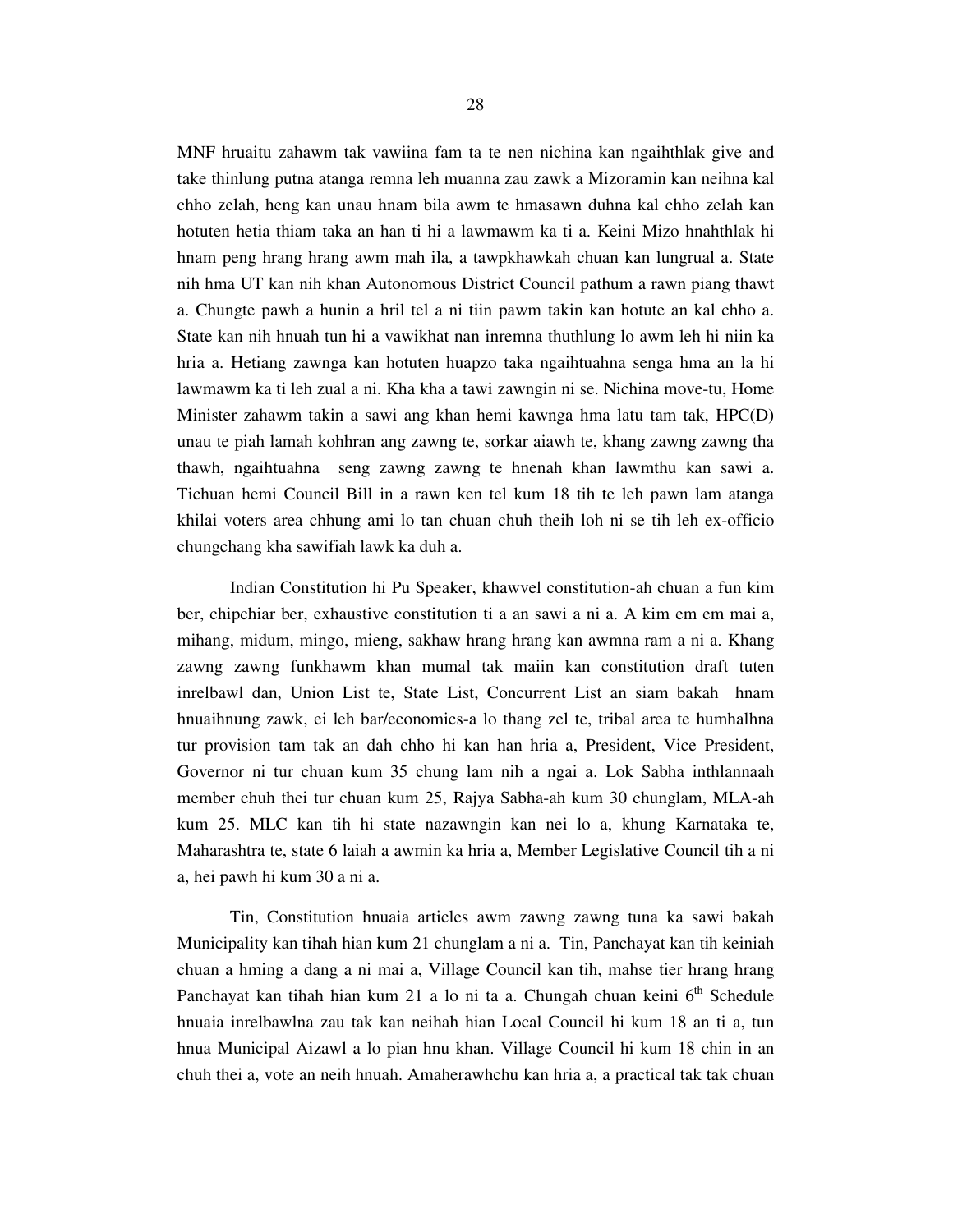kum 18 awrha Local Council member nih emaw, V/C ni emaw hi kan tlem viau ang. Hemi a article piah lama helai kan State huangchhunga kan inrelbawlnaah chuan kei chu kum 18 hi tha ka ti khawp mai. Local Self Governance, India Constitution pawhin a duh em em, a hnuaihnung ber democracy-a a siam Panchayat ang te keiniah chuan Village Council te, thuneihna insem zaina kawng a nih avang hian kei chuan ka lo thlawp khawp mai a.

 Tin, Chhinlung Hills Council area chhung ami chauhin chuh theih ni se tih hian a tum hi a kawk zawk lo maw tihah kha chuan, India ram chhung zawngah hian khawi state-ah mah, khawi Council-ah mah chumi chuan a chuh thei lovang tih hi ziak in a awm lo a. Chung a awmna Constitution dang han bih chuan entirnan hnam ral mai tur Australia ramah aborigine kan tih ang te, hung bik, eng emaw chhan vanga special tak an nih loh chuan, khatiang kha bar theih a ni lo va. Chuvangin tunah pawh kan hria a, Pi Indira Gandhi pawh kha khutah Karnataka-ah Chitamanga lore-ah te pawh a zuk contest thei a. Rajya Sabha-ah pawh Manmohan Singh pawhin Assam aiawh a thei a. Khatiang khan democracy hnuaiah chuan exceptional case a nih loh chuan khatiang kha chu an dah ngaiin ka hre lo a. Chuvangin an rawn draft dan ang hian kei tha khat viauin ka hria a.

 Tin, hemi piah lamah Tuivawl bialtu, member zahawm takin nominated member 3 tal ni thei se a tih kha chu ka thlawp khawp mai a, member zahawm tak Pu K. Lalrinthanga bial Serlui te, Tuivawl te, Chalfilh aiawh khan nominated member kha pakhat theuh ni thei se, amaherawhchu rawtna lo kal leh ex-officio ni a, MLA te han tih kher kha chu a body, a structure han enin sorkar inrelbawl dan han enin helaiah sorkar Joint Secretary level aiawh executive officer a awm dawn tho a, kha kha chu a tul lem em ni aw tih ka rawn rawt a. A tawpna ah chuan Pu Speaker, he Bill, " The Sinlung Hills Council Bill, 2018" hi lungrual taka kan pass theih nan member te nangmah kaltlangin ka rawn sawm a ni e. Ka lawm e.

**SPEAKER** : Helam hi i pe hmasa ang, an khat deuh a, Pu Sangthuama.

**Pu K.SANGTHUAMA** : A sawi hmasa duh a nih pawhin ka kian thei tho a, Pu Speaker ka lawm e. Vawiinah hian thu seipui sawi tehchiam na hun pawh a awmin ka hre lo a. A hmasa berah chuan kan Bill-ah hian a area chin dah hi fel loin kan hre deuh nge ni, nakinah sorkarin a area tur hi ruahmanna a siam dawn nge ni, hei hi nakinah hrilhfiah ni ta se. A area chungchang ah hian ni e, buai a awl khawp a, tunah pawh in han siam dawn ang a, a leh lamin an duh ang a, a lehlamin an duhlo ang a, harsatna chu kan la tawk tho chuan ka ring a, duh duha beng luih hi a har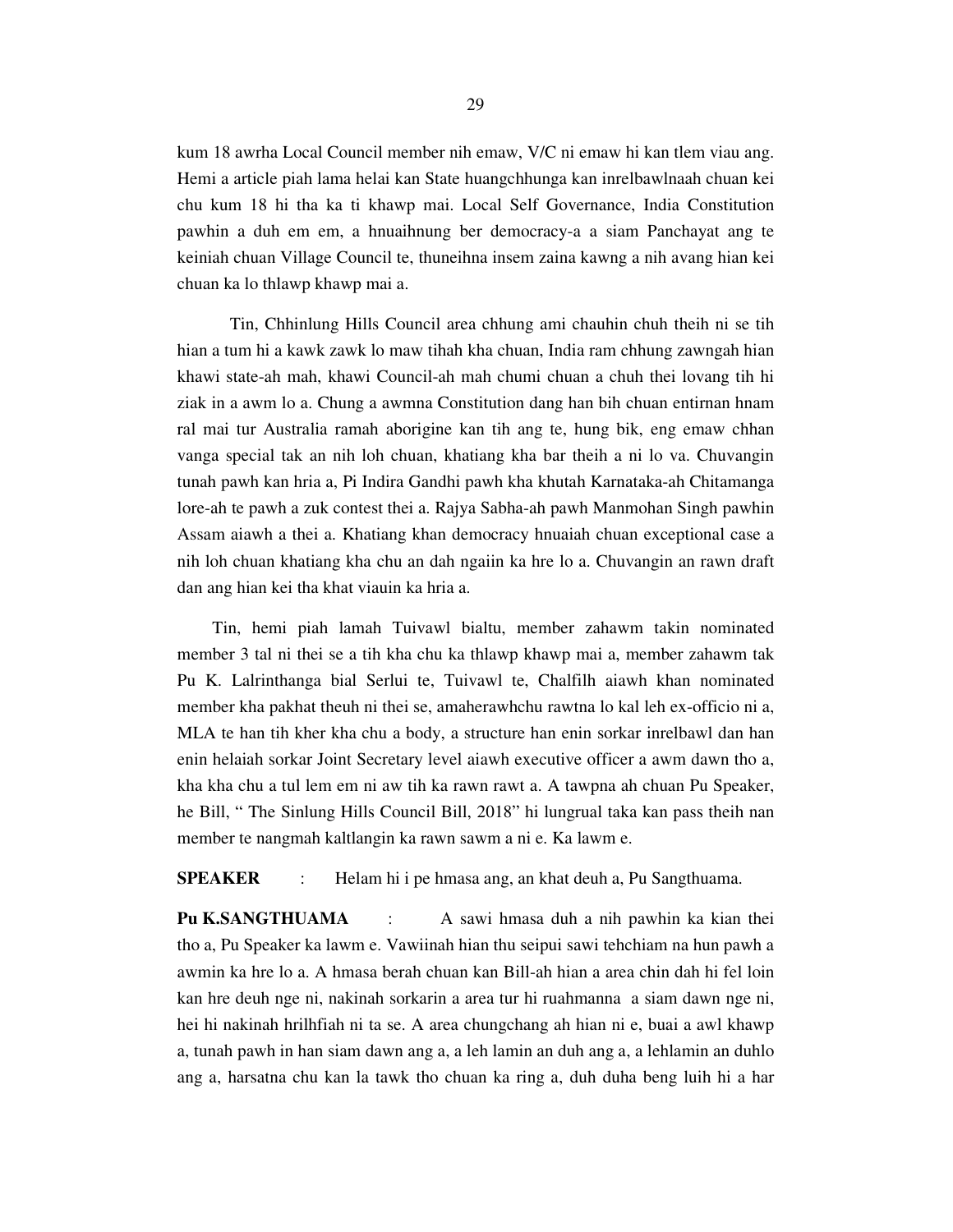angreng khawp mai a. Chuvangin area tur han siam mai pawh kha a har a nih te ka ring a. Hetilai hi tel se a thenin an ti ang a, a thenin kan duhlo emaw an ti ang a,mipui hi kan ngamloh ber an ni bawk si a, Pu Speaker. Chuvangin hei hi in harsatna, kan harsatna te pawh a nih ka ring a, theih chu ni se tunah hian pass thlap ila a tha ber mai a, chu chu kan siam rih si lo a, hunin a rawn hril tur ni maiah ngai ila, Dan te an han siam zawh ah.

 Tin, Secretary term kum 3, hei hi Secretary hrim hrim a hi, Joint Secretary rank chin a awm ang tih kha a ni a, a dik thlapin ka hria a, Secretary hi anmahni kan Autonomous District Council pawh hian kan tawng an huat thu suh ah tha ka la tih ber chu administration-ah hi chuan MCS te, IAS te hi dah thei ila, District Council-ah pawh hian tha ber maiin ka hria a. Administration hi a har ber mai a, chuvangin keimahni leh keimahni kan indah khan politics-ah chuan duhsak zawngte a lo awm thin a, duhthusam lo ang reng tlat thin. Chuvangin hetah hian chuan tha ka ti khawp mai a, hun kal zel turah pawh la ni zel turah ngai ta ila.

 Tin, a hun bi kum thum tih hi extend theih a ni a, extend turah hian duh chen chen extend mai tur nge, hei chu a zalen lu deuh lo maw? Kum khat te, kum hnih te tih theih a ni ang tih te awm sela chuan a tha ber chuan ka hria a. Tin, pakhat lehah chuan tax collection chungchang pawh hi fimkhur a ngai viauin ka ring a, nakinah movable properties tih te, immovable properties tih te, nuai khat chinah tih te a awm a, hetiang hrim hrim ah hian nakin kal zel ah tax ah hian buaina a awm duh khawp mai a. Chuvangin inhmun lo ram pawh engtin nge anmahni in an pe dawn? District Council-ah hi chuan midangin inhmun lo ram pawh kan nei hleihthei lo a, tunhma chuan Saiha-a kan awm ve lai chuan inhmun ka nei ve a, mahse ka hralh ta daih a. Tun hnuah hi chuan District Council Autonomous-ah hi chuan tuman an pe duh ta lo a, mahni ram hi kan ti zim zel dawn niin a lang a. Khalai pawh kha ngun taka kan sorkar-in in en a ngai ang tih ka ring a. A area zawng zawng ah hian anmahni Dan siamte kha kan sorkar-in approve te a la ngai ang a, chungah chuan khawchhakah, khawthlangah an ti ang a, Aizawl deuh chauh hi kan la chang thei mai thei a, chu chu khawvel kalphung thui tak a ni a. Chuvangin Pu Speaker, heng ah hian sorkar in nakin ah ngun takin (tu pawh lo sorkar se) ngaihtuahna kan sen thui viau chu a ngaih ka ring a ni.

 Tin, kum chungchangah hian Pu Speaker, kum 18 em em hi chu rorel tlak chu kan la ni, lemlo a ni a dik chiah chuan! Kum 18 chu naupang BA pawh la pass lo a ni a. Pawl 12 pass vel an la ni mai a, tlema a kal chak deuh chuan leh kum 18-ah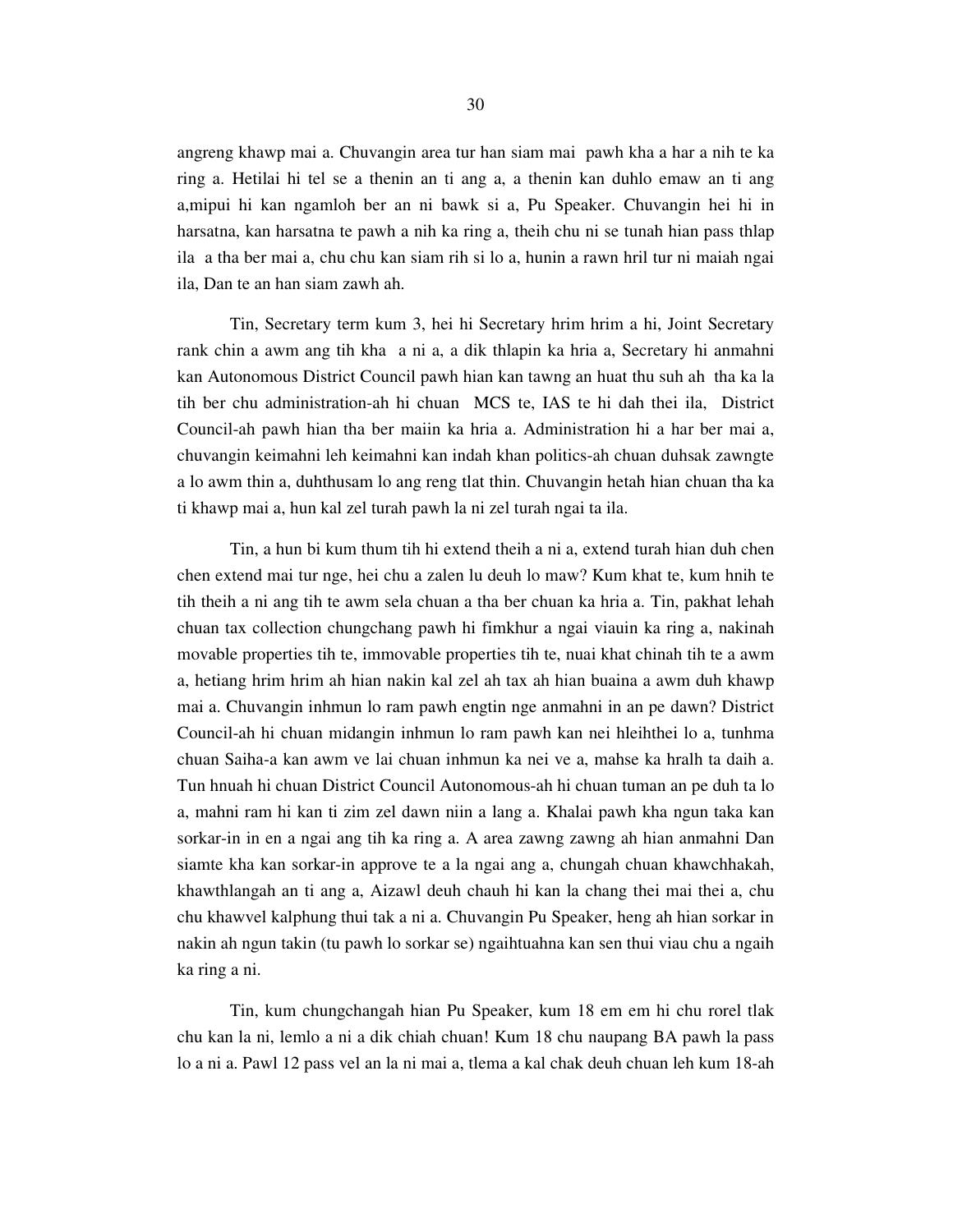chuan graduate te pawh an ni chho ve tawh a, (tunlaiah chuan) mahse heti em em lutuk hi chu khiti laiah pawh an duh chiah chuan ka ringlo. Chuvangin kum 21 chin hi chu ni hram se chuan India ram pawhin ni thei tura a ngaih hi chu a dik khawpin ka la hre fo a, keichuan kum 18 hi chu tlem chuan a la naupang deuh ka ti a. Tin, pakhat lehah chuan Pu Speaker, a thatna leh that lohna a awm a, duh duha chuh theih a nih chuan han chuh huai huai ila, han inseng deuh ila kan tling ve thei mai thei a, entir nan a nia ka tih. Chutiang chu thil awm thei a ni a, mahse a area tan chuan a hnawk ve viau mai thei a. District Council-ah pawh chuan va chuh thei ta ila chuan kan tling ve khiah mai thei a ni, District Council pathum kan neih ah sawn. Mahse anni pawhin a area chhunga pianglo chu chuh theih loh tih dan kha an lo siam ve thlap a, anni chu an felfai mai a, helam atangin va ti ngawt dawn ila a tih theih ngawt lo a, chuvangin khami kha a that leh that lohna Pu Speaker, in ngaihtuah ngun chu a ngai khawp mai. Hei hi a tha zawk ang, tha lo zawk ang tih phei chu ka sawi thei chiah lo a, mahse anmahni area mi chu an hlim zawk chuan rinna ka nei a. Parliament te, MLA te nen chuan a tehkhin theih chiah chuan ka ringlo a, state chhunga inrelbawlna hrang kha a ni a, Parliament-ah te, MLA-ah te chuan a dik chiah mai a, duh duh kha a chuh theih a, duh duh chuh theihnaah khan kan va chuh lem chuang lo a. Heti laiah pawh he dan hi awm ringawt mahse, mi tam tak chu an inrawlh phei chu ka ring em em chuang lo va. Mahse, mihringin zalenna kan neihah khan sawisel tawk chu kan han pass chiah ang a, sawisel tawk, pu te hnena lo kal tawk chu reiloteah khan an tam leh thovin ka ring a.

 Chuvangin helai Dan pawh hi a area chhunga awm ten an chuh thei ang tih chu ni se, a area chhung ami chu an hlim zawk mai thei a ni tih kha han sawi ve leh ka duh a. Vawiina kan Dan hrim hrimah hian, a la amend zel theih a, nakinah pawh sorkarin a enpui zel tur kha a ni mai a, vawikhatnaa Dan siam hi a felfai thah thei bik lo va, engemaw neuh neuh chu sawisel hrim hrim ang aw tih chuan sawisel tur phei chu tam tak ka hre tho va, a tul berin ka hre lo va. An inrelbawlna chungchang, budget chungchang te, sum chungchang te, helaia a ziahah chuan a clear cut em em lutuk chuang lo va. Anmahnin session te an nei ang a, committee te an nei ang a, thla 3 danah an nei zel ang tih te, anmahniin budget te an rawn ti ve ang a, kha kha sorkarin a enpui ang a, an passed ang a, an pe dawn tihna maiah ka ngai a, chu chu an kalphung tur niawm tak a ni. A tlangpuiin kan Autonomous District Council Dan tam tak entawna siam niawm tak niin ka hria a, chuvangin autonomous an ni chiah lo va, mahse dah len ve an duh a, dah len ve kan duh siah chuan kha bak chu amendment siam tur chu Pu Speaker a awm bawk si lo va, khalam hawi deuha kal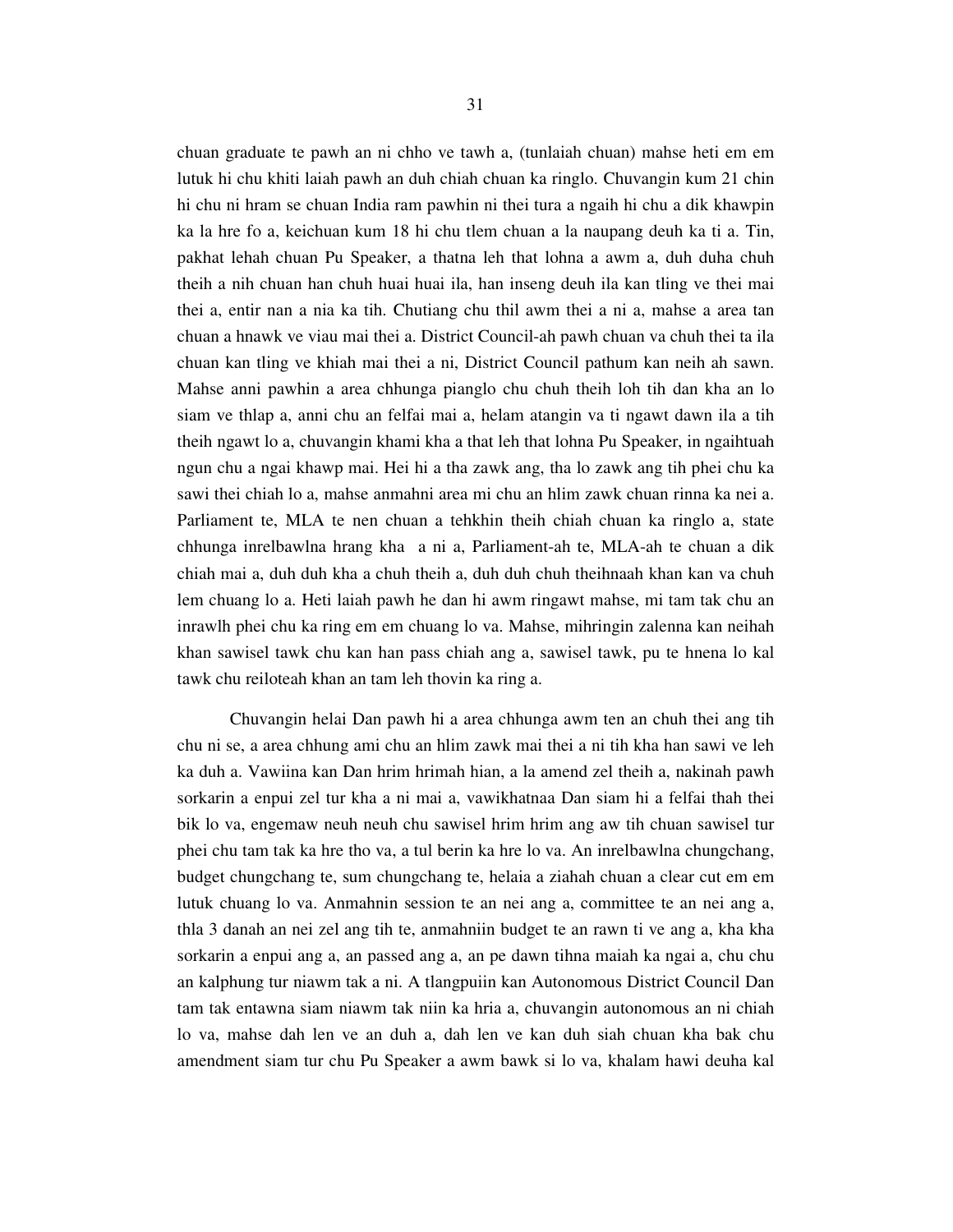kha kan duh ni maw ka ti mai a. CEM te an awm ang a, executive member te an awm ang a, khatiang kha a ni chho ta vek a, an thuneihna erawh kha chu a inchen ta lo deuh tihna a ni mai a. Nakinah chuan an la tum tur chu Autonomous District Council a ni mai a. Central sorkar leh Mizoram sorkar-in rem a tih chuan pek pawh kan la pe mai thei a.

 Thuneihna hi mitinin kan duh vek a, keini pawhin independent kan sual a dik chiah chuan. Thenkhatin in sual lo te an ti a, independent chu kan sual a. Hei hi kan House Leader pawh hian khati lam khan khawngaihin ti ti tawh lo se tih tunah pawh ka ngen duh a. Mihring reng reng hian ngaihtuahna thinlung hi kan nei theuh a, tunah pawh HPC hian Autonomous District Council an dil a, chu chiah chu kan pe thei ta lo rih a, Central sorkar te a ngai a, kha kha chu an dil a ni, an dil kha sorkarin a ti thei rih lo a ni mai a, rilru taka pawmpui pawh an ngai a. Chutiang deuh hlek chuan thiltihah hian mihring rilru mak deuhna ang thinlung hi a tha hrim hrim lo hian ka hre ve a, nakinah te phei chuan an la nei lo ang tih theih pawh a ni chuang lo HPC-ah te pawh hian. Hun a lo kal zel ang a, keini phei chu he House-ah hian kan thut loh hun a la awm ang. Kum hrim hrimah pawh thangthar an lo la kal zel ang a, tha zawk tur chu Pu Speaker, an la ngaihtuah chho zel ang a, chu chu khawvel kalphung hrim hrim a ni a, hemi kawngah hi chuan rilru zau tak, ngaihtuahna zau tak, kan state pumpuia keimahnin rual khaia ka siam a ngai a, chu chu kan sawi duh a.

 Engpawhnise, remna leh muanna a awm a Pu Speaker, a lawmawm a. Remna leh muanna hnuaiah lo hi chuan thil tih a har a. Kan Chief Minister te pawh an fak awm em em a, remna leh muanna chungchangah te pawh. Tin, 1986 inremna hma khan Mizoram pumpui kha dik chiah chuan remna duhin kan tap a ni a, a dawn tep April thla chho velah kha chuan chaw ngheiin zirlai ho zawng zawng leh kohhran ho zawng zawng leh YMA thlengin kan rum tak meuh a ni a. Remna leh muanna a awm a, vawiinah chuan mumal takin Mizoram kan kal chho thei a, a lawmawm em em a. Chutih lai karah tuna HPC D atang hian 1990 velah harsatna a lo kal chho leh a, vawiina kan han solve leh thei hi a lawmawm em em a, a dang hi a lo la kal leh zel dawn em kan hre lo va, kal leh zel tur te pawh a la awm thei ang kan hre lo va. Mihring chuan mahni tana tha ber tura kan ngaih hi champion pui kan tum thin a ni a. HPC kher lo pawh hmun dang dangah te pawh hian council leh council te pawh hian development hi an rawn la ngen zel a ni mai thei a. Kan hriatreng atana tha ka tih chu thil hi awlsam lutuka ngaihtuahna kan hman hian kan ram tan a tha ber em aw, a tha ber lo em aw tih ngaihtuahna kan siam fo a ngai a.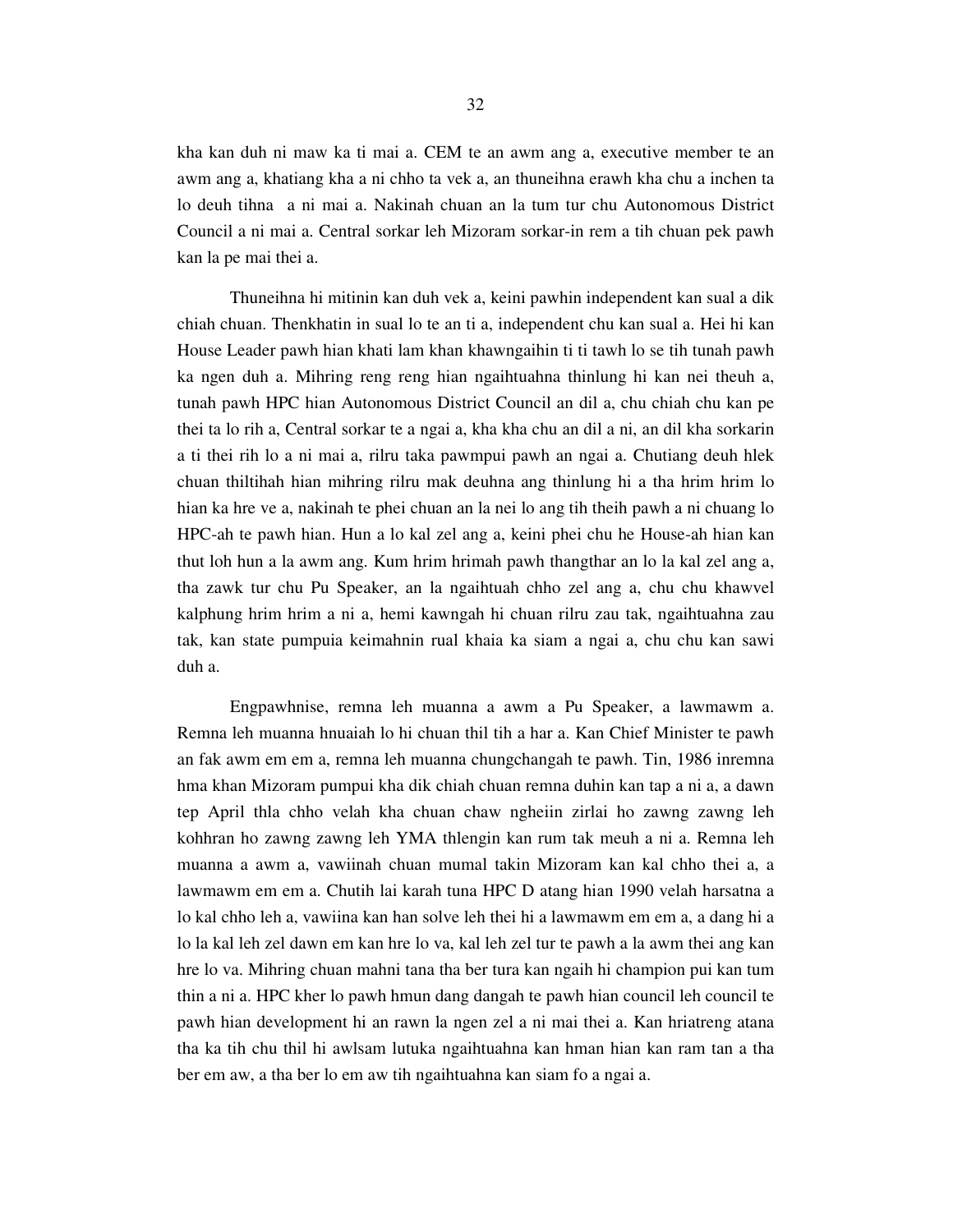Pu Speaker, tawite, vawiin bak hi thusawina hun kan zavai hian rualkhaiin tun term-ah hian kan nei leh dawn tawh lo va. District te pawh hi keichu entirnan, Lunglei District te pawh saw, Chakma kan tih fo Bangladesh atanga foreigner tam tak lo kal te pawh hi kan control theihna tur chuan sawlai area hrim hrimah sawn district te hi DC administration tha tak ti thei tur te hi dah ila, sawlai area-a kan dah phawt chuan administration hi dik chiah chuan a pawimawh em em a, khatiangah khan kan rilru te hi rualkhai takin awm se.

 Tichuan, Bangladesh atanga kan ram mi ni lemlo lo kal te kha Pu Speaker, a dan te hi a awl zawk awm mang e tih ngaihtuahna ka nei a, chu chu kan hotute pawhin in rilru ngaihtuahnaah lo nei ve ta ula, vawiinah dah ang, a tha ang ka tihna pawh a ni chuang lo va, hun lo la kal zel tur atan chuan a ram mipui hian kan thatpui mai awm mang e ka ti a. Entirnan, Demagiri-ah emaw, a piah deuhah emaw IAS pachal in emaw awp thlap se chuan, engkim mai hi administrator titu ho kuta a awm chuan politician chuan hetiang hian kan han ti a, heti hian kan han kal ang, (SPEAKER : Hun i hmang tam tawh riau mai a) mi an nel si a, kan duap leh deuh mai zel a. Chuvang chuan khatiang ang chi khan district te hi awm se, vawiinah keini, keini tih lam kha ka sawi lo va, a ram pum chanchin kha ka rawn sawi zawk a ni a Pu Speaker, khatiang thleng khan ngaihtuahna zau tak hmang ila kan ram tan a that ka ring ve a ni. Awle, he kan bill hi Home Minister zahawm tak hian a buatsaih a, chuvangin vawiinah hian tha taka kan pass a ngai a, tha takin kan pass turah ka ngai a, ka rawn support a ni e.

**Dr. B.D. CHAKMA** : Pu Speaker, ka lawm e. Patent error section 7, sub section 2-ah resignation of member of General Council-ah hian 'Provided that such registration a inziak a, printing mistake a ni mai thei, resignation tur a ni a. Such an effect only upon acceptance of the Chairman or Deputy Chairman as the case may be, registration tih kha resignation tihtur a ni a, Tin, section 42 sub section (b) Powers to make rules, regulation, election of members-ah hian The Appointment of Returning Officers, Presiding Officers and Ruling Officers a inziak a, hei hi Polling Officers tur a ni a.

 Tin,Chakma CADC hnuaiah EM leh CEM te kan lo ni tawh thin a chuvangin Secretary appoinment chungchangah tlem sawi tur ka nei a. Rules 16 section 16 sub section  $5 -$ The terms of appoinment of Secretary for a period of 3(three) years but may be extended by the Government in consultation with the Chief Minister tih a ni a.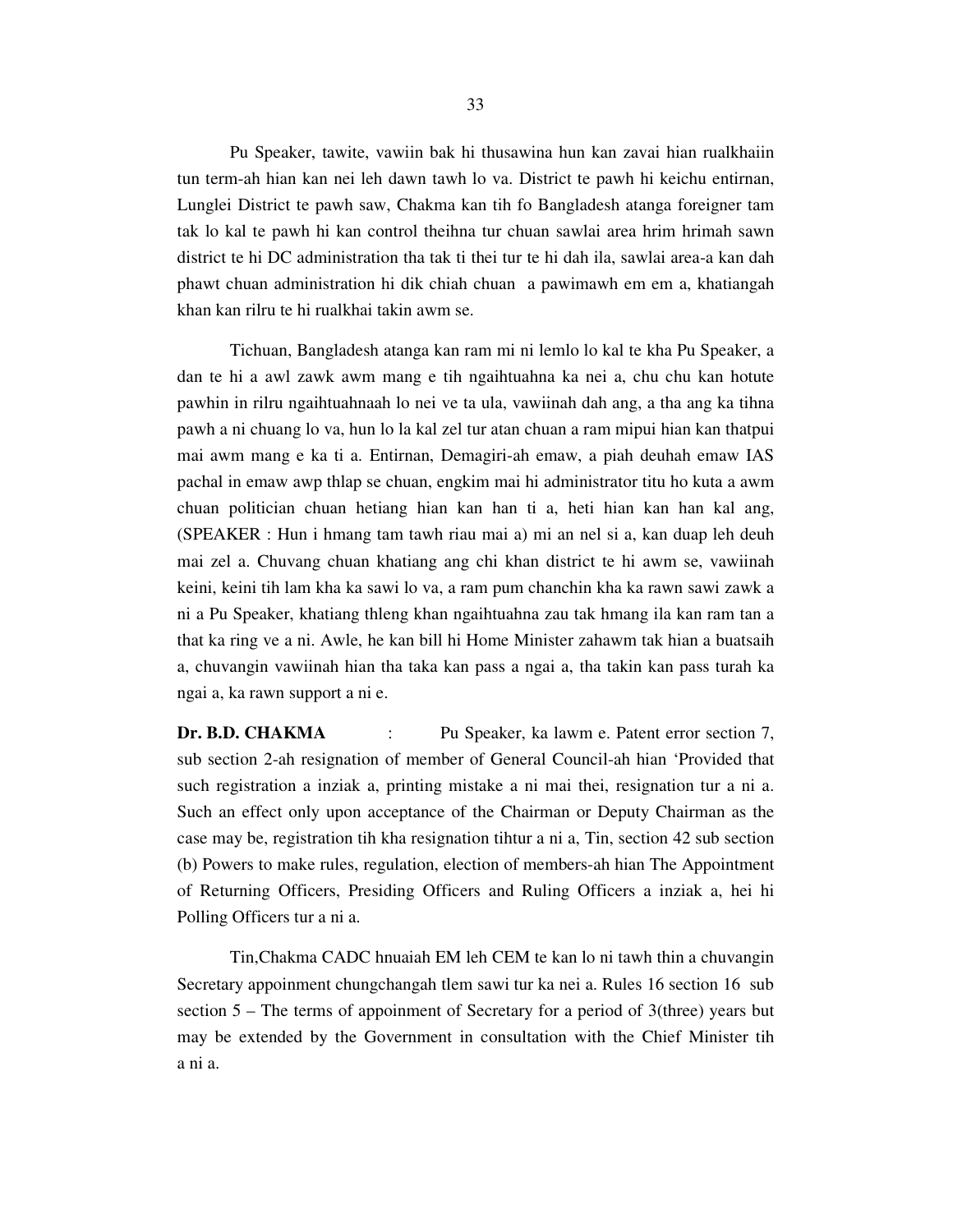Pu Deputy Speaker, Secretary appointment chungchanga 3 years appointment hi chu a term kha Executive Council kutah awm thei se tha ka ti. A chhan chu Secretary leh Executive Council hi mahni opinion a nih loh chuan a hrehawm lutuk thin a ni. Ka CEM nih lai pawhin opinion tihin a awm thei ta a ni. Kum thum chhung hetianga rules-a a awm chuan Executive Council nen opinion a inmil loh chuan a hrehawm lutuk ang. Rules siam laiin DDO power hi a nei dawn tih a lang a, DDO power a neih chuan khatiang financial irregularities emaw, thil diklo emaw tih palh a awm chuan thlak theih dan hi a awm miah lovang. Kum thum chhung a awm chuan Executive Council nen an inmil loh chuan a buaithlak viau ang. Chuvangin, hei hi kum thum term hi mention lovin Joint Secretary rank atangin a senior berte hi Executive Council thuneihna angin sorkar hnenah recommendation hi an thehlut thei a ni.Chuvangin, hei hi chu term mention lovin Executive Council kutah awm thei se tha ka ti.

 Tin, a tawp ber atan minimum age of Councellors kha 18 years in a ziak ta a, 18 years kha chu a naupang lutuk deuh lo maw ka ti a, hei hi chu autonomous body ni lovin thuneihna sang zawk nei a ni a, matric pass emaw PU pass emaw chauh a ni a,chuvangin a tlem berah 21 emaw, 25 years of age emaw ni se, tender age a ni a,elected body a nih chuan. Chuvangin minimum age-ah 21 emaw 25 years of age ni thei se a tha ka ti.

 Tin, a tawp berna atan chuan he bill hi Mizoram mipuite tan remna leh muanna atan a that beiseiin ka support e.Pu Deputy Speaker, ka lawm e.

**DEPUTY SPEAKER** : Tu nge sawi leh dawn le? Kan duhtawk deuh em ni? Pu T.T.Zothansanga.

**Pu T.T.ZOTHANSANGA** : Pu Deputy Speaker, ka lawm e. Vawiinah kan sorkar chaktakin inremna a rawn chhawp chhuak leh thei hi a lawmawm ka ti khawp mai a, inremna chungchangah hian Congress party hi Mizoramah hian a symbol kan ni tan tawh a, kan ni mek zel bawk a, lawmawm ka ti a, remna duhtu chu an eng a thawl e tih ang khan kan sorkar hi a fakawm hle a ni tih ka han sawi hmasa duh a ni.

 Pu Deputy Speaker, an sawi deuh teuh tawh a, tam tak ka rawn sawi lo ang a. Ka rawn sawi duh chu section 18-na 2-na ah khan General Council khan state sorkar atanga development lo kal reng reng kha thla thum danah endikna hna an thawk thei ang tih ang deuh khan a rawn inziak a, 'Summon a meeting at least once in every three months to monitor progress and implementation of the allotment of the work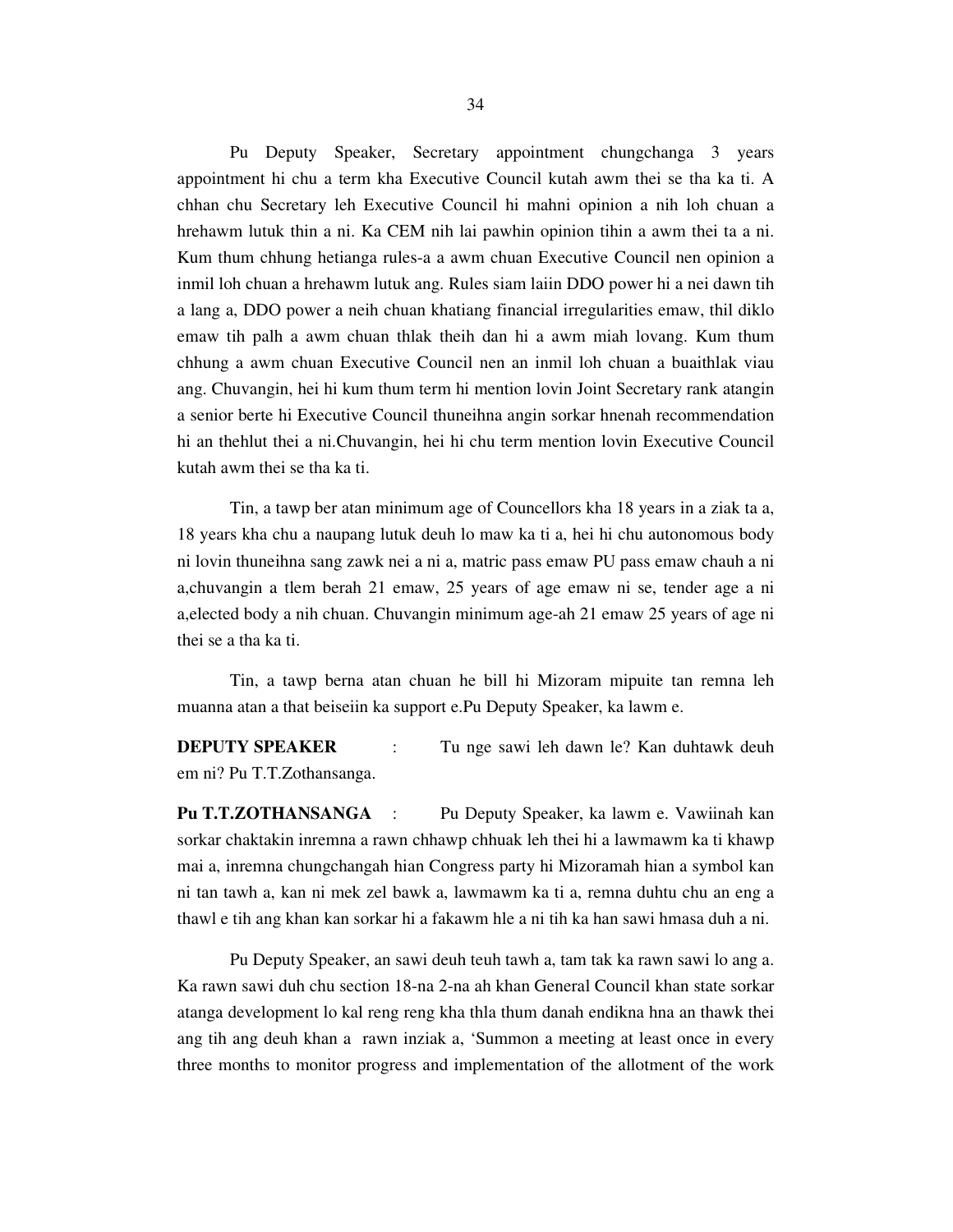executed by the department of the state government' a rawn ti a ni. Kha kha a tha khawp mai a, chutih ruala ka sawi duh chu Council vek hian in plan leh scheme chuang zawngin an formulate thei a, an execute thei a, an examine thei a, an review thei a, an monitor bawk dawn a ni. Khalaiah khan anmahni hnathawh an area huamchhunga thawh hrim hrim kha va check ve tu kha an awm dawn miah lo tihna ang a ni ta a. Tunlaiin kan hria a,DPR siamtute pawh hian an execute hi an phal tawh lo a ni. Anmahnin an execute a, an formulate a, an review a, an monitor bawk kha chuan an solo lutuk palh mai ang tih ka hlau a, State Govt. in tlema a lo va enpui theih lai kha a pawimawhin ka hria. Developmental work hi monitor lai tak hi a pawimawh lai ber a ni tel a,anmahnin an execute-a an monitor bawk kha chuan hna kha lo thuanawp ta sela harsatna kan nei nasa ang tih kha ka hlau a. Zep thu a awm lem lo, NEC te, NECPR te pawh kan han dawng thin a, a monitor lamah kan chaklo deuh pawh a ni mai thei tukin chanchinbu thlengte khan a la rawn ti chhuak a. Hei hi tun sorkar bik pawh a ni lova, tunhma atang tawhin a ni a. Chuvangin monitoring hi a pawimawh si a, state sorkar-in an an bial chhunga hna an thawh an lo monitor pui em em lai si a anmahni hnathawh monitor pui ve miah si lo lai kha a felloin ka hria a. Khalai kha ka rawn ngaihpawimawh lai a ni a. Kan council khi thang duang se, theihtawp chhuah se kan ti a, hmasawnna ropui tak ni tur pawhin kan duh, amaherawhchu a monitor lamah khan kan puih tel a ngaiin ka hria a, kha kha ka sawi duh a.

 Tin, Pu Deputy Speaker, vawiina kan Council Bill hi tha ka ti khawp mai a. Hei hi keichuan anni chauh lo pawh midang pawh hi nichina member zahawm tak Pu Sangthuama'n a rawn sawi ang khan hmun dangah te pawh a la awm thei, rualkhai deuh in a ti a. Hei hi uluk deuha kan en a ngai a ni, kan duap leh mai palh ang tih a hlauhawm tih lai chho te kha ka rilruah a rawn awm a. Tun tum ah hian Hmar unaute ka lawmpui em em a ni tih kha ka sawi duh a. Harsatna kan tawk thin a, kan harsatna kan sorkar-in a hria a, chu chu tunah hian kan tum ang chiah chu a la nilo. Mahsela goal pakhat chu min han thlenpui chu a ni a, tah hian ka lawmpuina thu ka sawi duh a. Chutih ruala ka sawi duh chu tlema han huaisar deuh apiang hi kan ngaihsak em ni chu aw tih ngaihdan ka nei deuhhlek a. Zepthu a awm lemlo a, kan bial angah te khian PTC te pawh a awm a. Tin, Sinlung ang deuh hian Sialkal Development Council te pawh kan nei chho a. A ngawi apiang mai hian thil hi kan chan emaw tih mai palh hi a awlin ka hria. Nakinah a nawra nawr ngai kher lo in anni lam pawh hi kan sorkar hian min ngaihsak a tha ka ti a.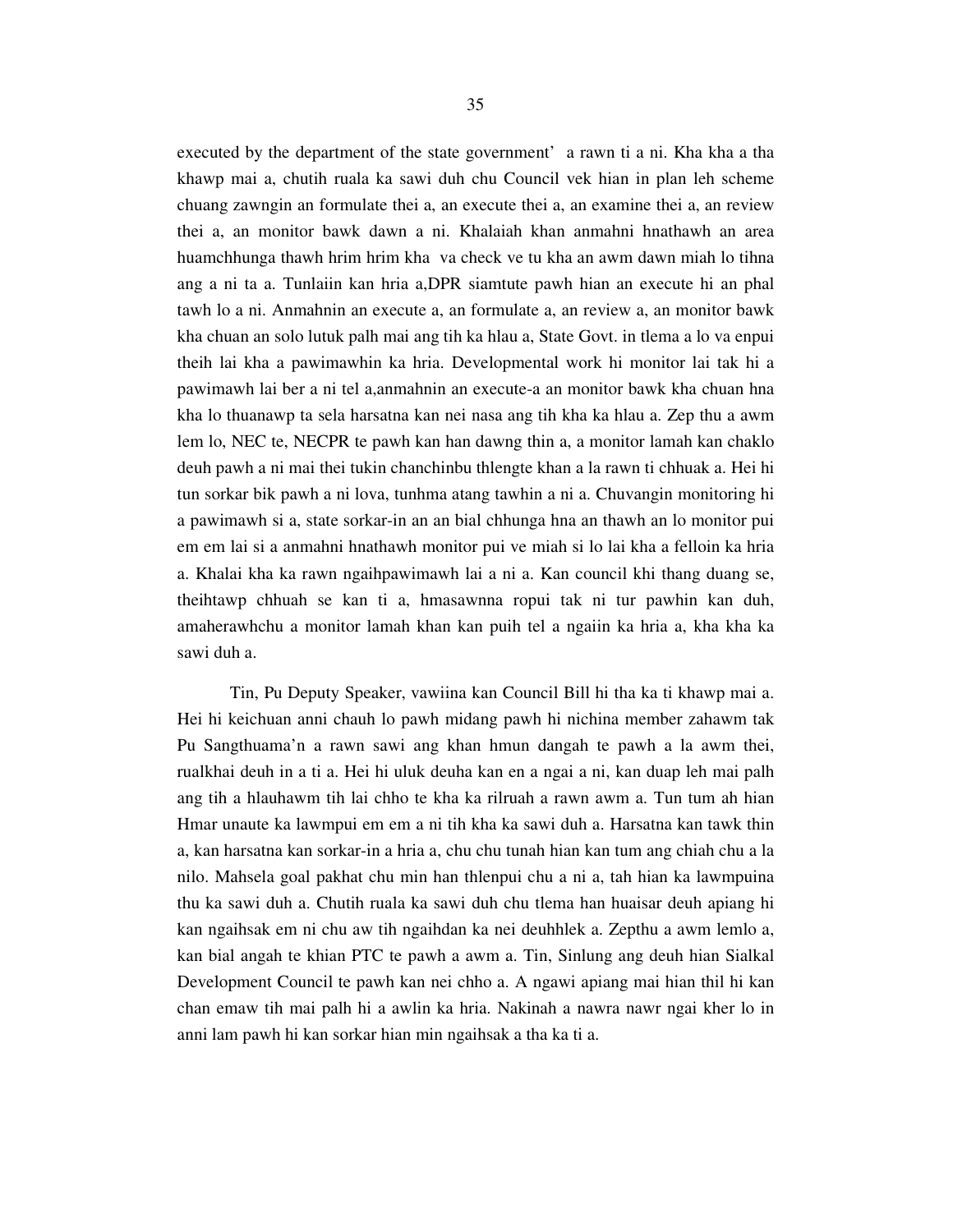Fapa tlanbo chungchangah khan a naupang zawk kha a tlanbo a, a va in khawhral vek a, a lo haw leh kha a pa khan puan tha tha a sin tir a, kawr tha a pe a, bawng te a talh a ni. Amaherawhchu a u, tha hle hlea awm kha engmah a pe ve ta si lo a, an boruak chu kan hriat vek kha. A fapa u chan kha kan chang deuh hlek hian ka hria a. Nakinah kan dam ang a Sialkal Range Development Council te pawh khi dinhmun tha zawka kan awm theih hun hi kan hmathlir a ni a. Tunah khian Sialkal Range Development Council-ah khian kan sorkar hian kumtin nuai 50 min pe a. Khaw rukin kum 1-ah nuai 10 tlinglo, nuai 8 vel chauh te kan dawng a ni. Engpawhnise, khilaia hnam hnufual, keimahni kan area hnufual tak min chawikang tur hian kan sorkar hian kan la ti leh tur ah pawh ka ngai a. Kum thar lamah, term thar leh ah Dr. Beichhua te an la rawn chhuah hmel lemlo bawk a, kan sorkar leh ngei turah ka ngai a. Chutah chuan mi in harsatna an rawn siam tak tak hmaa kan sorkar-in kan lo ngaihven tak tak hi a tulin ka hria a. Sialkal Range Development Council tan khian nghakhlel takin kan thlir ve a ni, tunah hian kan Hmar unaute hi kan awt a ni tih kha ka sawi duh a ni.

 Vawiinah Bill hi a thuphung a tha a. Tin, hetiang dan kan han siam hrim hrim hi vawikhatnaah hi chuan member zahawm tak Pu Sangthuama sawi ang deuh khan sawisel tum hrim hrim hi chuan eng emaw hi a awm teuh mai a. Amaherawhchu, kan hmang ang a practical in, kha lai ah khan harsatna hi chu kan siamtha zel thei a ni tih kan hria a. Kan Home Minister zahawm takin vawinah mumal takin hetianga kan ramah remna leh muanna tluantling a lo awm theih nana bill a rawn chhawpchhuak hi tha ka ti a, ka lawm em a, ka rawn support a ni. Ka lawm e.

**DEPUTY SPEAKER** : Hun i hmang thiam khawp mai. Tunge sawi leh ang le? Sawi duh kan awm tawh lo em ni? Kan sawi tam viau tawh a. Pu Lalruatkima.

**PU LALRUATKIMA** : Py Deputy Speaker, ka lawm e. Vawiinah Home Minister zahawm tak bill putluh "Sinlung Hills Council Bill, 2018" sawina hun tha tak kan nei hi a lawmawm hlein ka hria. Kan hriat angin he Bill lo chhuah chhan hi Memorandum of Settlement between the Govt. of Mizoram and Hmar People's Convention Democratic,  $2<sup>nd</sup>$  April 2018-a ziah angin ti hian tunah he House zahawm takah hian Bill kan sawiho mek a ni a. Chutih lai chuan Pu Deputy Speaker, memorandum of settlement between the Govt. of Mizoram and Hmar People's Convention,  $27<sup>th</sup>$  July 1994-ah khan ziah a lo ni tawh a. Chutah chuan a hlawhtlin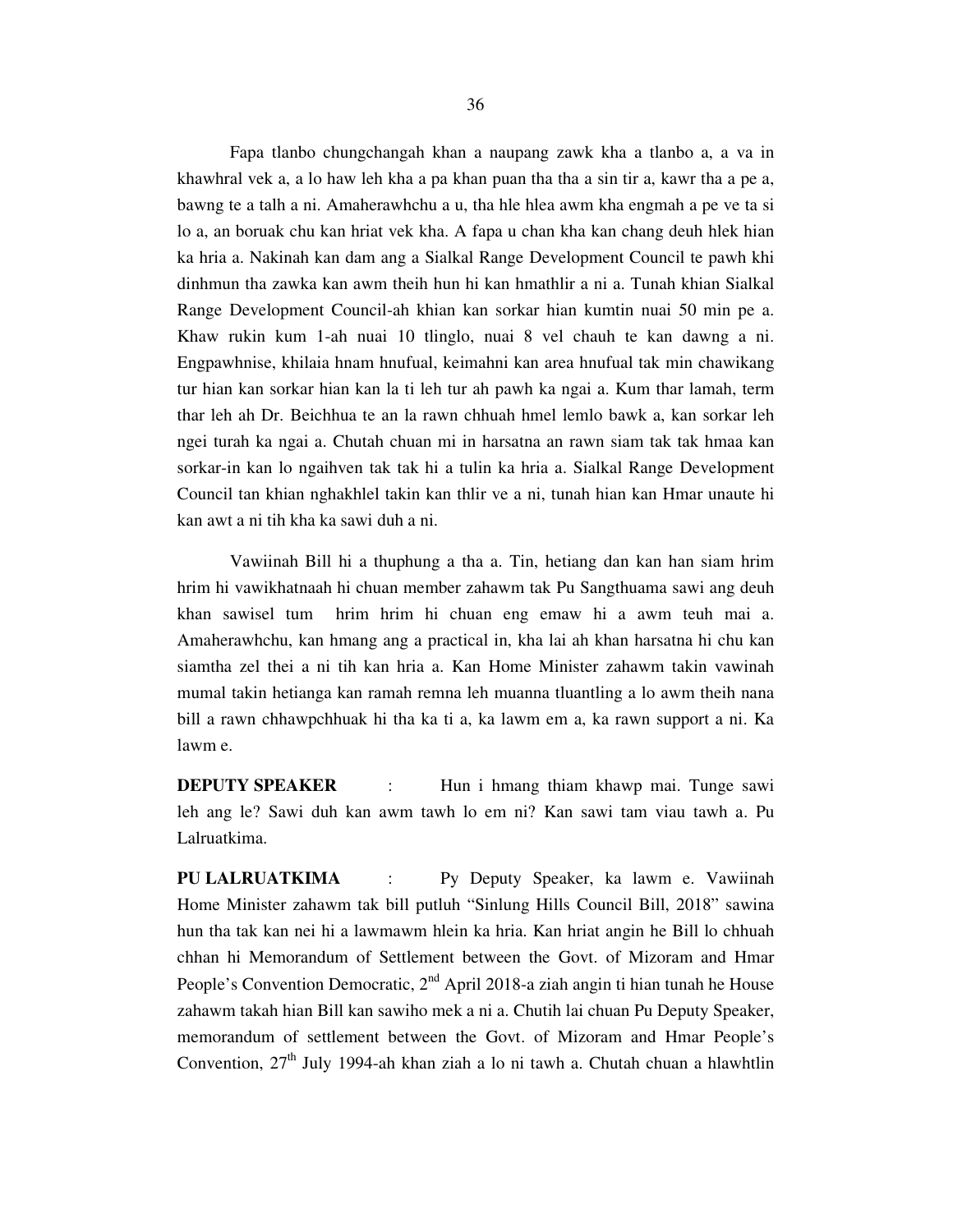dan te, a hlawhtlin loh dan te kan hmu a. Bill neituin a rawn sawifiah tawh a, hetah hian Autonomous District Council te phutin an thil phut te pawh lo danglam zelin vawiinah chuan 6<sup>th</sup> Schedule hnuaia Autonomous District Council ni lo in Sinlung Hills Council-ah kan inrem thei a, a lawmawm khawp mai.

 Inremna hi kan han ziak a, harsa taka ziah te a ni tlangpui thin a, a tihhlawhtlin hi party 2 te mawhphurhna a nih angin sorkar leh Hmar People's Convention Democratic te mawhphurh a ni a. Chutihlai chuan Memorandum of Settlement kan ziah hmasak zawk, 1994 ami kha tih hlawhtlin loh tam tak a awm a. Chutih rual chuan khamiin a ken tel "The Sinlung Hills Development Council Election Rule, 2008" leh "The Sinlung Hills Development Council Constitution and Conduct of Business Rules, 2008" kan nei a. Chu mi repeal nan chuan 18/09/2017 khan "The Mizoram Election to Sinlung Hills Development Council Rules, 2017" kan nei ta a. Tuna kan Bill putluh hi Act a lo nih hunah Rules te kan lo nei ang a, tuna Sinlung Hills Development Council hnuaia kan Rules neih te hi repeal leh emaw, la tih danglam leh te pawh a ngai ang a, kalphung a inan loh zeuh zeuh tawh dawn avangin. Chung te chu ka rawn tarlang hmasa duh a.

 Chutih rual chuan Sinlung Hills Council lo piang tur hi ka ngaihtuahnaah thuthlung chu tu te pawhin ziak se sorkar aiawh a ni a, a hmasaa kan kalphung kha a dik zawk awm mang e aw ka ti a. General Administration Department-in a enkawl a, tunah hian Home Department in a kenkawh zel hi nakin zelah harsatna a awm thei ang em aw tih te ngaihtuahnaah chuan ka nei a ni. Nakinah allocation of business rules te kan han nei a, siam that te pawh a ngai ang a. Chutih lai chuan Home Department-a a awm reng hi a tha ber ang em? Administration khawih thil a nih avangin General Administration Department in enkawl se Home Department atang hian mawhphurhna la se, election buatsaih te a ngai dawn a. Khang kha kan la sawi thleng chiah lo a. Engtin nge kan Home Minister zahawm tak hian ngaihtuahna a lo hman erawh chu ka hre lo a, chungte chu ka sawi lang tel duh a.

 Inremna tha tak mai kan nei a, kan hriat danin HPCD te hi a command ang deuhin command 3 zinga command 1 hi inremna kan ziahpui deuh em ni chu aw tih mimal te chu kan han inzawt lo thei lo a. A chhan chu Cachar lam command te, Manipur lam Tipaimukh lam command te leh Mizoram command te, khalaiah khan tute ber hi nge, khalaiah khan harsatna an vai hian silai tung thei silai tih hi an ni reng em kan Home Minister zahawm tak hian he House kaltlang hian member te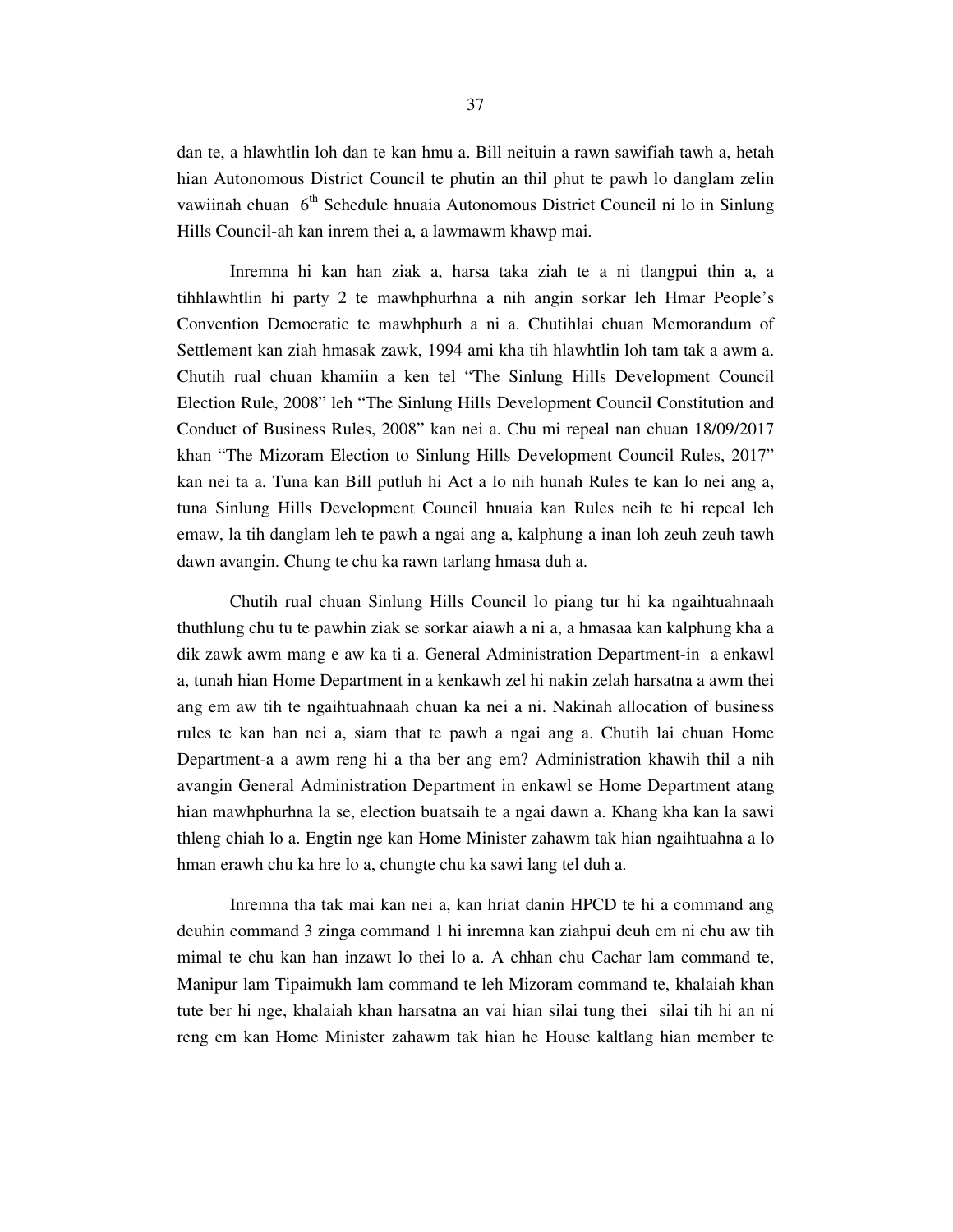min hrilh se a thain ka hria. Chutilo chuan mipuiten thil awm dan hi kan hrechiang lo thin a, han hriatchian pawh hi a tha a .

 Chutih lai chuan he Bill in a ken tel zing ami Electoral Roll chungchang section 32-ah khan "Electoral Rolls of the Village Council" a ti a. Khalaiah khan Executive Council a tel tur pawh khan Village Council Electoral Roll-a a awm chuan tihna ah kei chuan ka ngai mai a. Khalaiah khan tuna thawm kan han hriat velah hian a aadhoc-in helaiah he Bill-in a ken tho ah hian "transitional period provisions" section 60-na ah khan a rawn awm a. Chu transitional period-ah chuan sorkarin ruahmanna a rawn siam tur interim Executive Council-ah pawh khan voters ni lo tan kha chuan awm ngaihna a awm dawn miah lo mai a. An ruat tumte kan ngaihtuahin Village Council roll a awm si dawn bawk lova, Local Council roll-ah chuan an awm dawn si a. Village Council Act hnuaiah khan an awm tlat lo mai a, khalai kha Aizawl mi tan kha chuan chuh kha kan sawi tak nangin a theih dawn lo a ni. Village Council roll-ah kan awm tlat tawh lo mai a, chungte chu kan ngaihtuahnaah a awm em? Ka sawi sual zawk nge Pu Deputy Speaker ka hre chiah lova. Chuvang chuan (ka sawi dik maw?) Municipal election rules-ah khan a hranpain urban municipal corporation awmna ah khan kha kha kan bei deuh em aw ka ti a. Telh leh mai a nih loh chuan nakinah court-ah min rawn khing ta se kan thiamlo thei mai ang aw tih te ngaihtuahnaah chuan a awm a, Village Council chauh kan huam si chuan.

 Chu lo leh ah chuan hemi Sinlung Hills Development Council Rule 2018, election rules kan neih ah hian tha takin a rawn ziak a. Kan Village Council Rules, election rules ah pawh hian fimkhur ngai deuh mai awm chu non-Mizo an awm a ni, non- tribal an awm bawk a ni, hemi te tan hian kua kan hawng thei ang em? Kawngkhar kan hawng thei ang em aw tih te ngaihtuahnaah chuan ka nei deuh a. Chuvang chuan helaiah hianin Right to vote-ah emaw, tin, Disqualification for membership of General Council, section 36 leh Right to vote, section 33-ah emaw hian Scheduled tribe a ni tur a ni tih te tal kha lo dah ila chu kan him lehzual awm mang e aw ka ti a. Village Council roll hi kan him ta lo tih chu a hretute vek kan ni a, non Mizo tam tak an awm a ni. Tunah an tling lovang, amaherawh chu Executive Council-ah te pawh ruat theih an ni dawn bawk a, thlan theih an ni dawn bawk a, right kha an nei ve tlat a ni! Village Council Roll ah khan an awm teuh mai a ni, veng tam tak, khaw tam tak ah pawh niin ka hria a , chu chu ka sawi sual lo turah ka ngai a.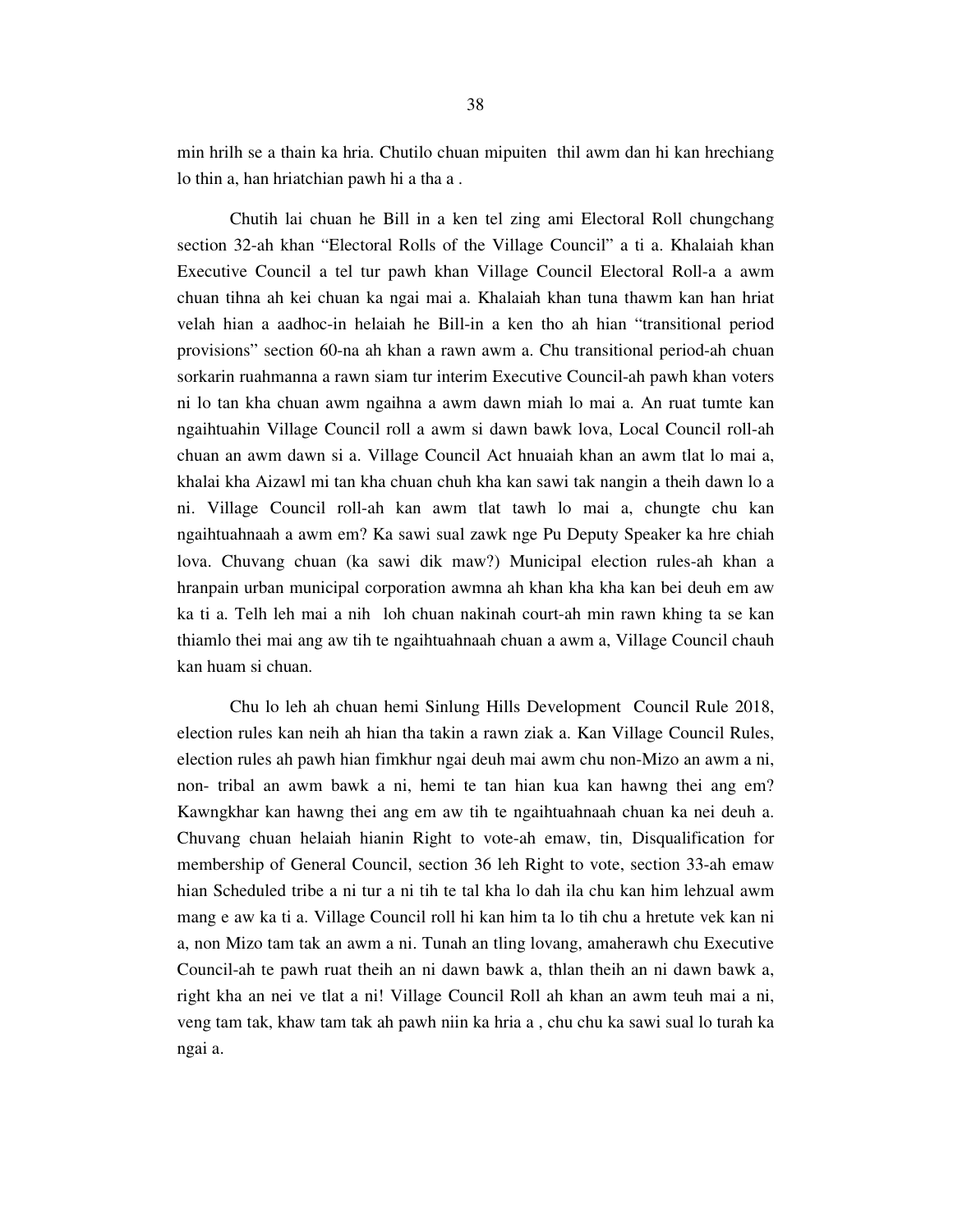Tin, disqualification of membership of General Council, section 36-ah khan "is less than 18 years of age on such date as may be fixed by the Government or" ti a kum 18 hnuai lam te tan hmun a awmloh dan kha a rawn sawi a, a double em aw ka ti a. A sawi sa qualification section 35-ah qualification for Membership of General Council-ah khan eligible voters, registered voters nih a ngai a ni. Vote nei tur chuan kum 18 tlin a ngai tho tho a, 18 rawn sawi leh hi a double em aw ka ti a. Chutih lai chuan kum 18 kha vote nei si lo kha kan awm palh thei a, la ti leh zel teh ang, 1.1.2018 hi kan roll revision hnuhnung ber a lo ni a. Tunah roll revision kan neih loh phei chuan Birth Certificate produce a kum 18 tling reng si roll-a la awm silo, mahse kum 18 tling bawk si kha a awm theih dawn a nih hi aw tih te ngaihtuahnaah chuan a awm a. Mahse hetah hian min veng khat viau tho nangin fimkhur lehzual nan khang kha ka rawn tarlang ni sela.

 Sawi tur tam tak a awm hran lem lova, a tlangpuiin section 48-na ah hian Protection of the right of the non-tribal and other ethnic groups a ti a, non-tribal citizen te leh other ethnic group te (Hmar community ni lo te) an himna turte, an sakhua zalenna turte kha a tel a. Non-tribal han tiha minority, a bik takin Chalfilh biala khaw khat chu minority zawk kha ethnic group ang thoa interpret theih chu a ni anga, khamite himna, khamite chanvo rahbeh sak lutuk theihna kha (Pu DeputySpeaker, hun hi a laklawh tho bawk a, min lo hrethiam la) hetah hian a vawnghim tel turah chuan ka ngai a. Patent error neuh neuh kha chu sawi tel lo ila. Special provision for Council areas a ti a, religion and social practice of the Hmar Community section 52-naa a rawn sawi te, Customary Laws and Procedure of Hmar Community te, a dah rualin ethnic group a bik takin kan unau Paihte khaw hnih awm khi dah ve law law a tha mai em? Anmahni himna turte, an social practice ang chi an sakhua himna tur ang te kha ngaihtuahnaah chuan ka nei a.

 Engpawhnise, inremna hi a hlu a, khawvelin a ngaisang a. Inremna hi a hlawhtlin zel theihna turin inremna neitute leh party te leh mipuiten mawh kan phur tlang a. Inremna kan han tih hian kan unaute timai ang, MURA te chaw ngheiin an la awm bawk a, inremna kan lo ziah pui a, pakhatin a hlawhtling an tia, pakhatin a hlawhtling lo an ti bawk a, khatiang te kha kan ni a. Chutih lai chuan politics-a hamthatna lak tum hi a tam zawk hi kan nih fo avangin HPC te nena inremna, thawhhona thuthlung election dawna kan lo siamte pawh ka rawn haichhuak mai mai a, chungah te pawh chuan party hian kan ngaihsak tawk lo a ni. Party ang zawnga inremna kan siampui pawhin kan mawhphurhna chin chin hi chu theihtawp chhuaha tih hlawhtlin tlan hi chu kan ko ah hian bel thiam ila a that ka ring a.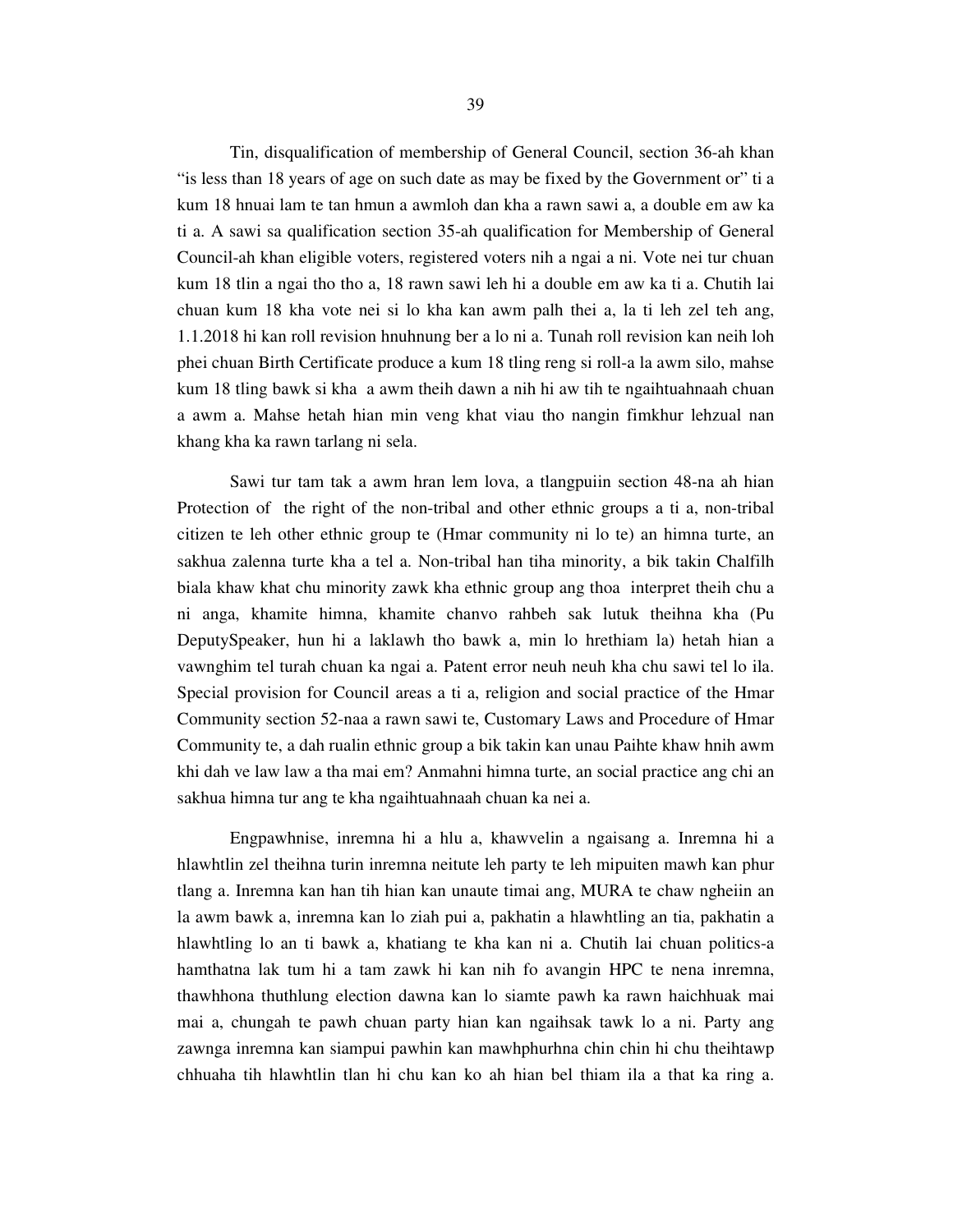Chuvang chuan he Sinlung Hills Council lo piang chho hi Development Council, tuna ding chang chang, khup zawi taka ding ang mai ni lo deuhin mipuiten, 'Hmar thimpui, zangkhaw bungbut hnan,' an tih fo ang kha bo tawh sela. He Council hmang hian development pawh uluk leh zualin langtlang, transparency, kaltlang Council te pawh hi din a hun viauin ka hria. A chhan chu tuna Development Council kalphung han en hi chuan a duhkhawp awm tawk lova, sum pawh kan pe tlem a. A hmangtute lahin duhthusam a ni tawk lo tihte chu kan hre vek a.

 Khang zawng zawng kha ngaihtuah tlangin a hlawhtlin nan mipui leh sorkar pawhin theihtawp chhuaha kan tan tlan a tulin ka hria a. Heng hi min thendarhtu ni lovin Sixth Schedule hnuaiah kan inpek chuan kan inunauna, kan inpumkhatna a tihchhiat theih avangin chumi hria chuan kan sorkar pawhin hetiang hian a ti a. Mahse, hetah SAD te, land sole proprietory pek ang chi tawp kha awm lovin tunah chuan ruahmanna fel tak an nei hi a lawmawm a. Patent error neuh neuh chu ka sawi lovang a. Khang ka han sawi ho kha he House zahawm tak leh kan Home Minister pawhin ngaihtuahna min hman zui sak se thain ka hria a, chung chu ka rawn sawi tel a ni e. Ka lawm e.

**DEPUTY SPEAKER** : Dar 1 hi kan chawlh hun a ni a. Engtinnge kan chawl phawt ang a, kan lut leh dawn nge? Sawi tur hi eng ang nge la awm aw? Kan chawl phawt mai ang maw? Kan chawl rih ang a, dar 2-ah kan thukhawm leh dawn nia.

#### **2:00 PM**

**DEPUTY SPEAKER** : Kan sawihona kan chhunzawm leh tawh ang a. Chawhma lam khan member 12-in an sawi a, duhkhawp loh lai, siamthat ngai lai te awm bawk mahse a sawi zawng zawngin an la support vek a. Tunge sawi leh ang le ? Dr. K. Beichhua'n han sawi sela.

## **Dr. K. BEICHHUA** : Pu Deputy Speaker , ka lawm e.

 Vawiin hi Mizoram history-a ni chhinchhiah tlak, a bik takin kan Hmar unaute tan phei chuan ni lawmawm tak niin ka hria a. A hmasain kan Hmar unau te lawmpuina ka hlan a, chutih rual chuan ka ngaihpawimawh zawng point tlem te ka sawi ang a.

 A preamble hi kan en a, 'with autonomy to some extend' a tih hian thui tak min ngaihtuah tir a ni. Pu Deputy Speaker, eng thleng nge ni ang, state sorkar azirin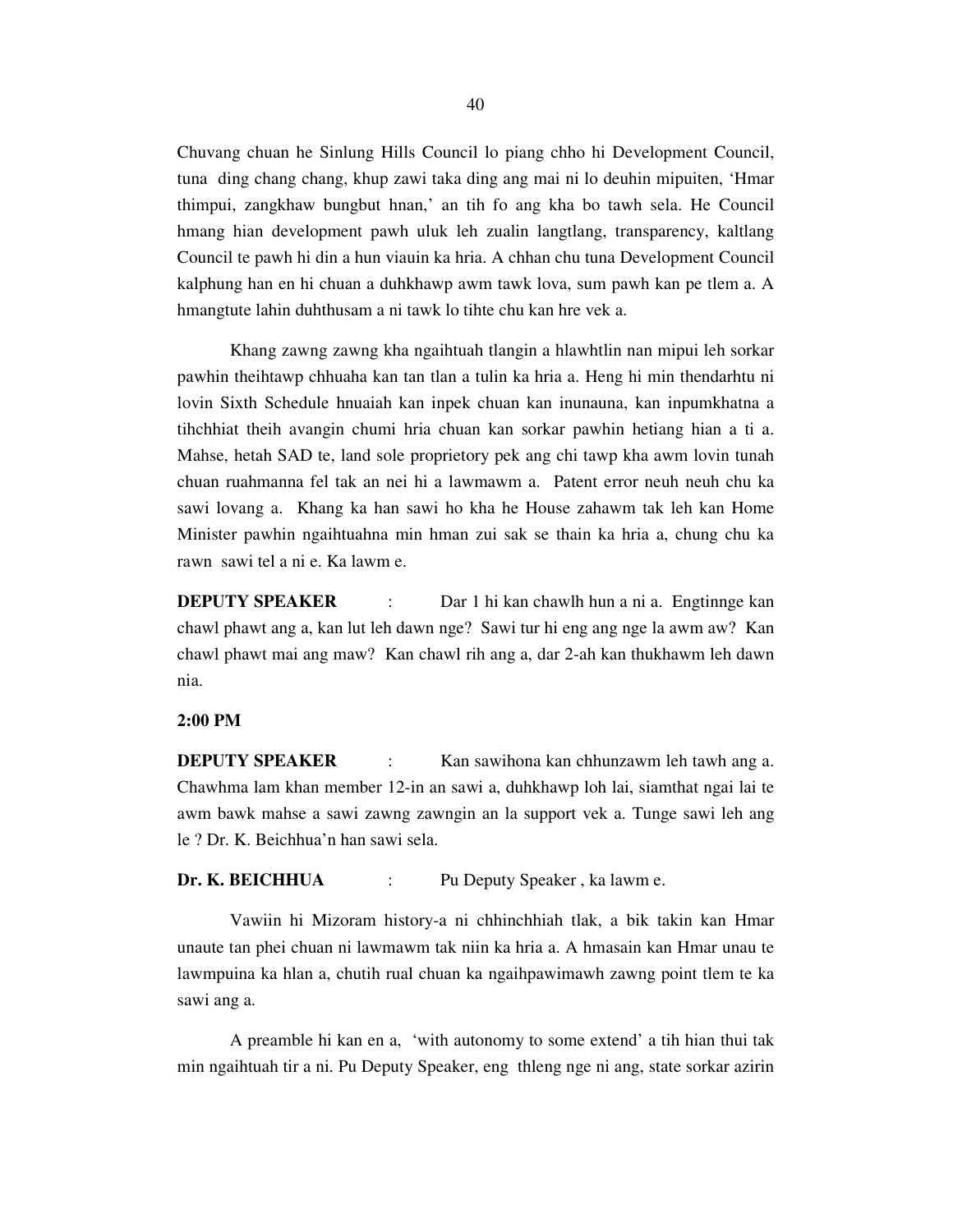an thuneihna hi a dang dawn a ni maw tih min ngaihtuah tir a. Helai hi ngun taka kan ngaihtuah ngai hle a ni.

 Tin, a area chungchangah hian tuna a area siam lova Council din ringawt hi a dik dawn em ni? A area siam fel hnuah Council hi siam ila. Tuna kan tihdan hi chuan harsatna min siam mai lovang maw. Section 30 sub-section (2) kha ka rawn sawi hi a ni a.

 Section 35-a qualification for membership of General Council tih ah khan nichina member tam tak ten an rawn sawi tawh ang khan kum 18 mi member nih tir kha a fuh chiah ang em tih ka ngaihtuah a. State Assembly leh Parliament-a kan tih anga kan ti thei chiahlo a nih pawhin hei hi chu ngaituah chian leh a tha lo maw ka ti a ni.

 Tin, section 53 – The Chief Executive Member and the Executive Members shall be deemed to be pulic servants within the meaning of section 21 of the Indian Penal Code tih nichina Home Minister zahawm takin a sawi khan patent error a rawn ti a. Hei hi siamthat nghal ngei ni se ka duh a ni.

 Section 59 - Power to make rules chungchang hi ka sawi leh lawk duh a. State sorkar hian kan duh ang takin rules hi kan siamsak dawn em ni ang? Kan Hmar unau te duhdan leh memorandum awm tawh te anga siam tur a ni dawn lo em ni tih te ka rilruah a awm a. State sorkarin kan duh ang thala kan siam sak chuan an duh dan te a lo ni lo palh thei a, a tha ber dawn em ni tih te pawh ka rilruah a awm a ni.

 Member pakhatin an Secretary tur a rawn sawi chungchang kha ka sawi ve leh duh a. State hian Chief Secretary kan nei a, District Council-ah chuan anmahni zinga senior most kha Secretary-ah an dah thin a ni. Tun ami hi a term fix sak hi thil tih chi a ni em tih ka ngaihtuah a ni. Term kan fix a kum 3 chhung kan tih khan a term hmang zolovin a pension lo hun sela thil dik a ni thei dawnin ka hre lova. Chuvangin elected member anga kum 3 chhung tih tawp kha a dik theiin ka hre lo a ni.

 Pu Deputy Speaker, vawiinah hian kan Hmar unaute duhsakna hlan ka duh a, He District Council lo awm turah hian kan Hmar unaute hian rilru fim tak leh ngaihtuahna thuk tak an hman ka duh a. He District Council hi thleibik neilo, NLUP beneficiaries kan sem ang mai maia kallo turin ka duh a. Kan Speaker leh Minister thenkhat ten 800 lakh an sem laia a then in 550 lakh leh a thenin 400 lakh an sem ang te, kan MLA thenkhat cheng khat mah kan sem tir loh ang te hi he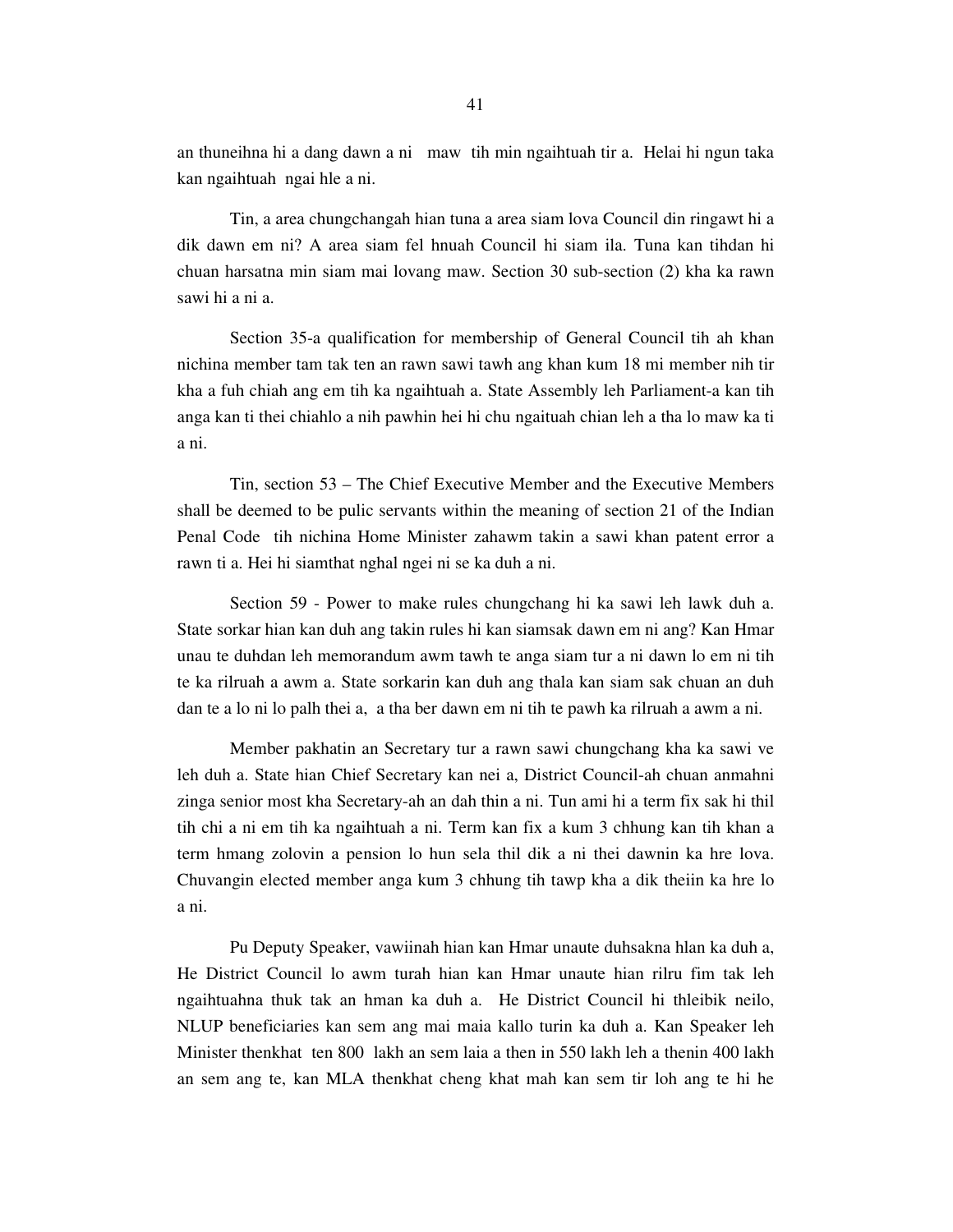District Council ah hian awm lul lo se tih hi ka duhsakna leh ka thu chah ni sela. Chubakah chuan chem hriam tak, a hmang thiamlo tan chuan mahni inhliam theihna a ni ang hian anni hian he District Council hi hmang sual lova, tangkai tak leh morally and physically-a develop tu, spiritually-a develop tu atana hmang thei turin duhsakna ka hlan e. Pu Deputy Speaker, ka lawm e.

**DEPUTY SPEAKER** : Sawi duh kan la awm em? Pu Vanlalzawma'n lo sawi ve leh sela.

**Pu VANLALZAWMA** : Pu Deputy Speaker, ka lawm e. Kan ngaihthlak tawh angin Sinlung Hills Development Council Bill, 2018 kan sawiho mek a ni a, a lawmawm hlein ka hria a ni.

 Sawi tur tam tak ka nei lova, a Bill ngau ngau ah hian ngaihtuah fuh loh deuh chu kan nei em ni aw ka ti a. Chumi ka sawi hma chuan thil pakhat ka rilrua lo awm chu he Bill kan buaipui laia thil lo lang nghal leh Memorundum of Settlement kan sign-a rilrua lo lang nghal a awm a. Nichina kan ngaihthlak tawh ang khan hetiang deuh chiah hi 27.7.1994 khan an lo sign tawh a. Kan Home Minister zahawm takin a sawi tawh ang khan kum 2 hnu lawkah lungawilohna a lo awm chhova. HPCD Pu Lalhmingthanga Senate pawl kha a lo piang leh a. Kha tho kha vawiinah hian rilru-ah a lo lang leh a ni. Khami ah khan tunge thiama thiamlo tih kha zawn kher a ngailo na a. Khami tum te khan Accord kan sign pui te khan, Hmar unau te khan an tih tur tih loh an nei em aw tih zawng te khan han ngaihtuah ta ila, an nei lo hian ka hre deuh va. Kemahni lam zawk, a sorkar lam hian kan tih tur hi kan ti lo a ni lo maw tih kha ngaihtuahnaah hian a lo lut nghal a. Mizoram Peace Accord chungchang kan sawi a, kan ngaithla thin a, 1986 a mi kha. Tun thleng pawh hian ka la sawi ve leh zeuh thin chu MNF lam khan an tih tur hi an ti kimin ka hria a, silai tun leh a tul an tih ve tur zawng zawng kha. Amaherawhchu, tun thleng hian India sorkar hian a tih tur tih loh hi a nei a ni. Entirnan, separate High Court tih te pawh a awm a, keinin Separate High Court kan la nei chiah lo va. Tin, border trade te pawh a awm a, border trade phei chu Mizoram sorkar tih theih pawh a ni lo va, central-in, Delhi-in hma a lak a ngai a, chungah chuan tih hlawhtlin loh hi a la awm a. Amaherawhchu, khang zawng zawng chung khan remna leh muanna kan nei chho mek a. Mi ram te pawhin an han thlir a an fak leh tun thleng pawha a sign-tu te leh khalaia mawhphurtute pawhin kan chhuan kha a la awm reng a, a ropui tho a. Chutih mek lai chuan India sorkar hian a tih tur tih loh zeuh zeuh a la nei a ni. Tin, kan tih tur ang kan tih loh kha a awm chiah lo in ka hria a. Tin, lungawilo deuh te pawh an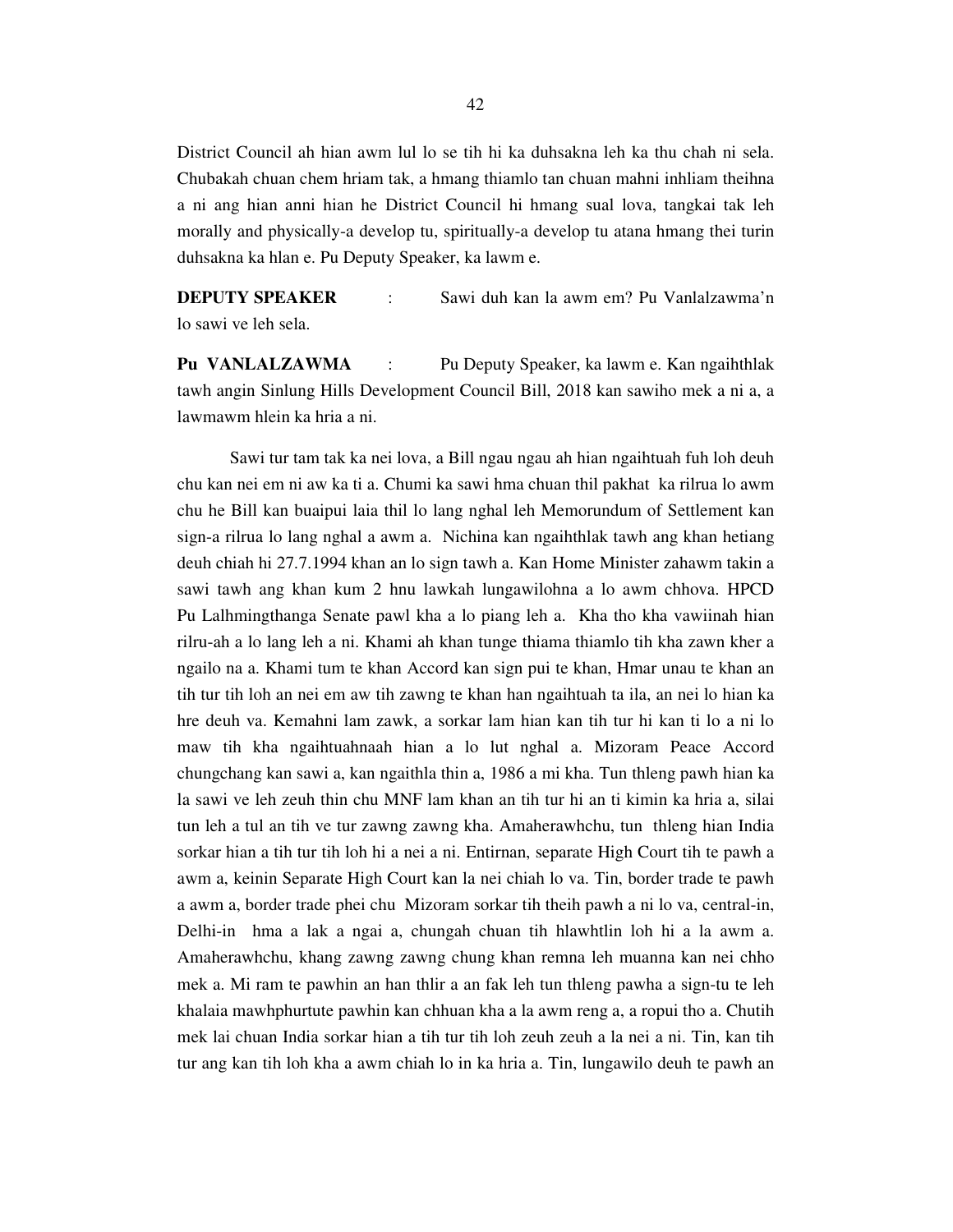awm mai thei a, amaherawhchu, a silai lek leh zawng hian khata lo haw kan MNF unau te kha chu an awm chiah lo in ka hria a, a lawmawm khawp mai. Chutiang deuh hlek chuan tuna kan Hmar unaute nena kan han sign-ah pawh khan '94-ah khan tiang khan kan ti tawh a. Mahse, '96 atangin kum 24 a ral tawh a. Hmannia an hruaitu pakhat nen kan inkawm zawka a sawi chu, 'sorkar lam hian election te hi an ti lo reng reng' a ti. Interim sorkar-in min kalpui char char a, tun thleng in, kum 24 chhung khatiang hian a kal a. Nichinah member zahawm tak Pu Ruatkima'n a rawn sawi chhuak a. Khalam hawia inthlanna tur chi Bill te kha chu tunhnaiah te khan kan pass chho chauh a ni a. Chutiang chiah chuan tuna rilrua lo awm nghal chu kan phur tlan em em lai hian, kan lawm tlan em em lai hian, sorkar lam hian kan tih tur kha tih ve deuh vat vat a tul mang e tih kha ngaihtuahnaah a awm a. Hriat tawh ang khan tunah hian Group 1 nge group 2 lo la haw tel ve chiah lo te pawh an awm anga sawi

hi a awm a. Khangte pawh kha engemaw zawng hian a arh leh hluai ang tih te kha thil hlauhawmtak a ni a. Chuvangchuan, sorkar lam pawhin kan tihtur kha rang deuh hlek a kan tih ve te pawh a tul ka ring a.

 Tin, interim sorkar mai ni lo hian, anmahnin an duh ang taka inthlanna han neihpui mai te pawh hi thil tih theih a ni em aw, chawplehchilh te pawh hian. Anmahni thlanchhuah ngei an nih chuan rinai hian thil hi a dang thin a te ka ti mai mai thin a. Engpawlah pawh ni se, eng body-ah pawh ni se, MP-ah a ni emaw, MLA, Local Council kan ti a ni emaw, Council kan ti a ni emaw, mipuiten kut kan thlaka kan thlan chhuah meuh hi chu, inthlan lai hian han in nawk viau thin mah ila, kan pawm riau a ni. Tu ten emaw an ruatchawp mai hruaitu, party te pawh a ni tho, hruaituten kan ruat party hruaitu ai chuan mipuiin kut an thlak ngei hruaitute kha chu a thlang ve lo lam pawh hian kan pawm em em a ni. Chutiang chiah chuan tuna Chhinlung Council ami ah pawh hian inthlannate hi a rang thei ang bera neih a, khatia anmahniin anmahni aiawh an thlan te ngeiin ro han rel kha a hlawhtlinna tur pawimawh deuh a nih ka ring a. Kan Bill-ah hian ka rilru kap deuh thil thenkhat a awm a. Pu Deputy Speaker, a hmasa berah chuan 6-naa Trem of Office tih ah khan a term reizawng tur han tih tumnaah khan, The term of Office of the General Council shall be five years from the first meeting as appointed by the Government a ti ta a, from the first meeting tih kha General Council first meeting a nih ka ring a, mahse meeting loin reifu kha a kal theih a ni. CEM te pawh han inruat mahse, ka hriatsual loh chuan kan sorkar-ah te hi chuan Chief Minister kan lakluh chiah atang hian kan term hi a intan a, a tawpna pawh chu tho chu a ni. Assembly Session kha chu a hnu deuh daihah pawh nei mah ila, he term hi, tuna kan term te pawh kha, Chief Minister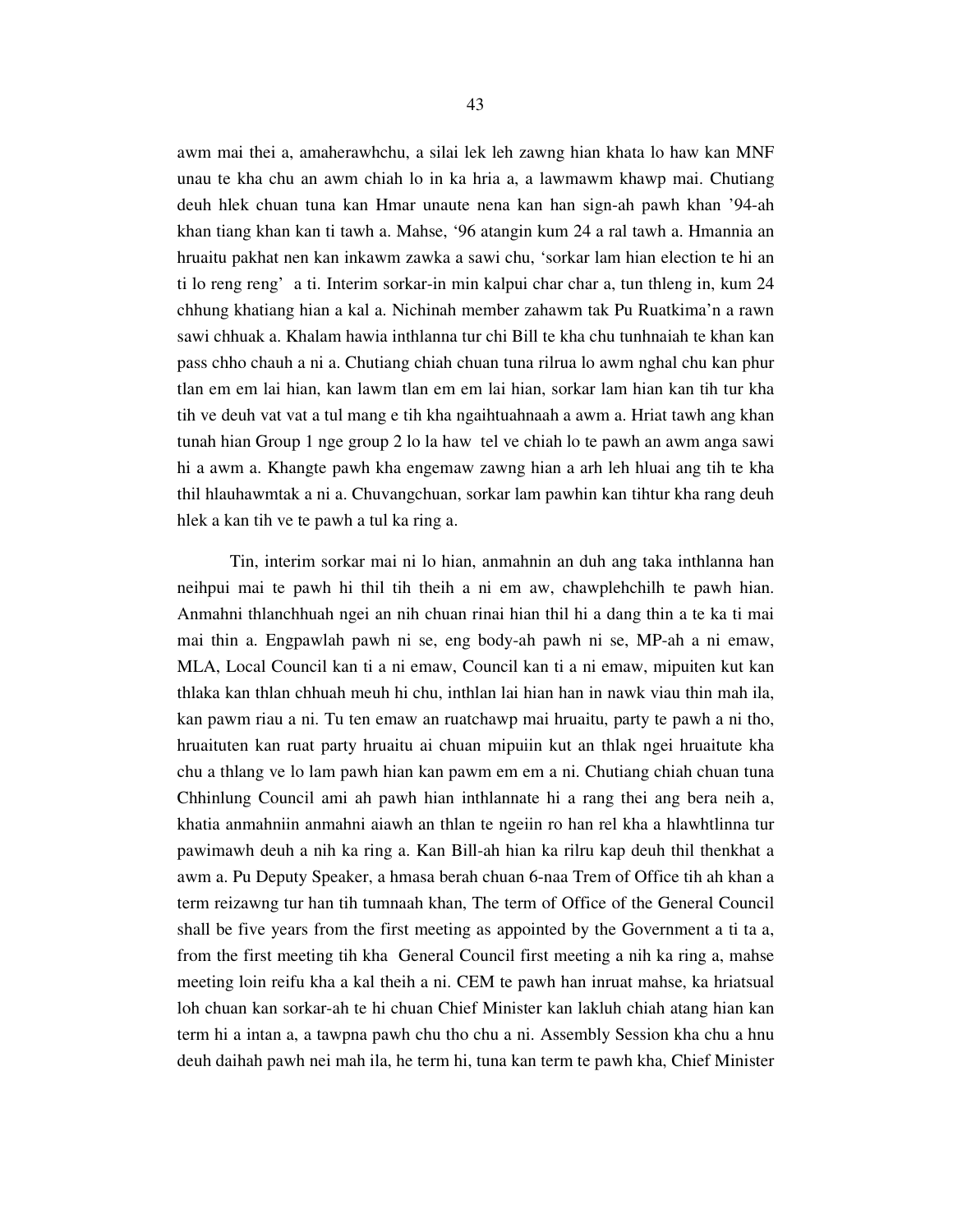zahawm tak lakluh ni atanga intan a ni a, chu chu a tawp ni tur kha a ni nghal bawk a Hemiah hi chuan General Council first sitting atanga chhiar tur ni awm tak kha a ni a. Thla thum danah tal emaw, thla hnih te thu lo se, tikhan, a term kha sei uak theih dan kha a awm a. Chulai tak chu kan ten mithiam enge an ngaihdan ka hre chiah lo a. A term awmdan helaia ziak hi first sitting ni lovin CM te an lakluh atanga intan ve tur awm tak a ni tih kha ka ngaihtuahnaah a awm a. Tin, nichinah member zahawm tak tak ten an sawi tawh a, quorum chungchang kha 2/3 of the members a ti ta a, khami Council-ah khan.  $2/3^{rd}$ . Mahse, an thut tak tak chuan 50 tlin loh te kha a tam riau a nia. Tu te emaw in thlangin lo ni ta ila, member 12 thlan tur a ni a, kan Bill-ah hian. 12 ah hian 7 lehlamin chang se 5 kha lehlamin chang se, tikhan ro han rel dawn se, a opposition ho zawng an kal duh loh hian  $2/3<sup>rd</sup>$  an tling lo a tih nghal theih a, quorum an tling lo a tih mai theihin ka hria a. Hei hi enchian deuh a tha mang e aw. Ka hriatsual loh chuan kan House-ah hian quorum hi sawi a ngailo hrim hrim a, kan thu taima em em vek a, quorum lam hi question a awm ngailo reng reng a. Parliament ah te khu chuan  $1/10<sup>th</sup>$  an ti in ka hria, mahse, an thut tak tak chuan 50 tlin loh khu a tam a. Mahse, tuman an question loh kha chuan tikhan an kalpui a ni mai a, quorum kan tlinglo tih question a awm loh kha chuan. Mahse, kan House-ah chuan kan question a ni lo hrim hrim a, kan kal tha em em reng mai a. (Interruption)

 Mahse helaiah hian chumi hneh deuh tak khan pakhat a sorkar lam kha 7 an thutin a leh lam 5 lo ni ta se, a sorkar lam ho zawng kal khawm kha  $2/3^{rd}$  a nih loh dan kha a awm a, chu chu rorel thei lo khan a awm nghal tawp mai thei a. Heng lai te te hi chu ngaihtuah that leh chi a ni lawm maw ni le aw tih kha Pu Deputy Speaker, ka han sawi leh lawk duh a. Tin, khami quorum tho kha (Speaker at the Chair) Meeting of the Executive Council no. 28 leh no. 29-ah khan a awm leh a, Executive Council Meeting turah pawh khan quorum pawh kha 2/3 a ti leh ta a. Entirnan kan cabinet kal dan hi ngaihtuah ila, Cabinet Minister engemawzat awm loh lai, 2/3 tlin loh laia quorum a dik thei lo reng rengin ka hria a. Tin, khami Executive Council pawh kha a convene dan tur leh a tih dan phung a rawn sawi a pawh kha pahnihna ah khan " The meeting shall be convened by the Chief Executive Member by giving seven clear days notice in writing to each member of the Executive Council" a ti kher kher a ni. Ni 7 hmalama koh ngei ngei a ngai a ni, CM tan khan emergency deuhin thu duh ta se, thil thleng palh awm ta se, chhiatna rapthlak te naktukah hian a thut ngawt theih loh reng reng! 'In hmu khawm ang aw, chuti khati' tih ngawt hi helaiah hian a phal ngawt lo a ni. Ni 7 ngei ngei tur ang hian a lang tlat a.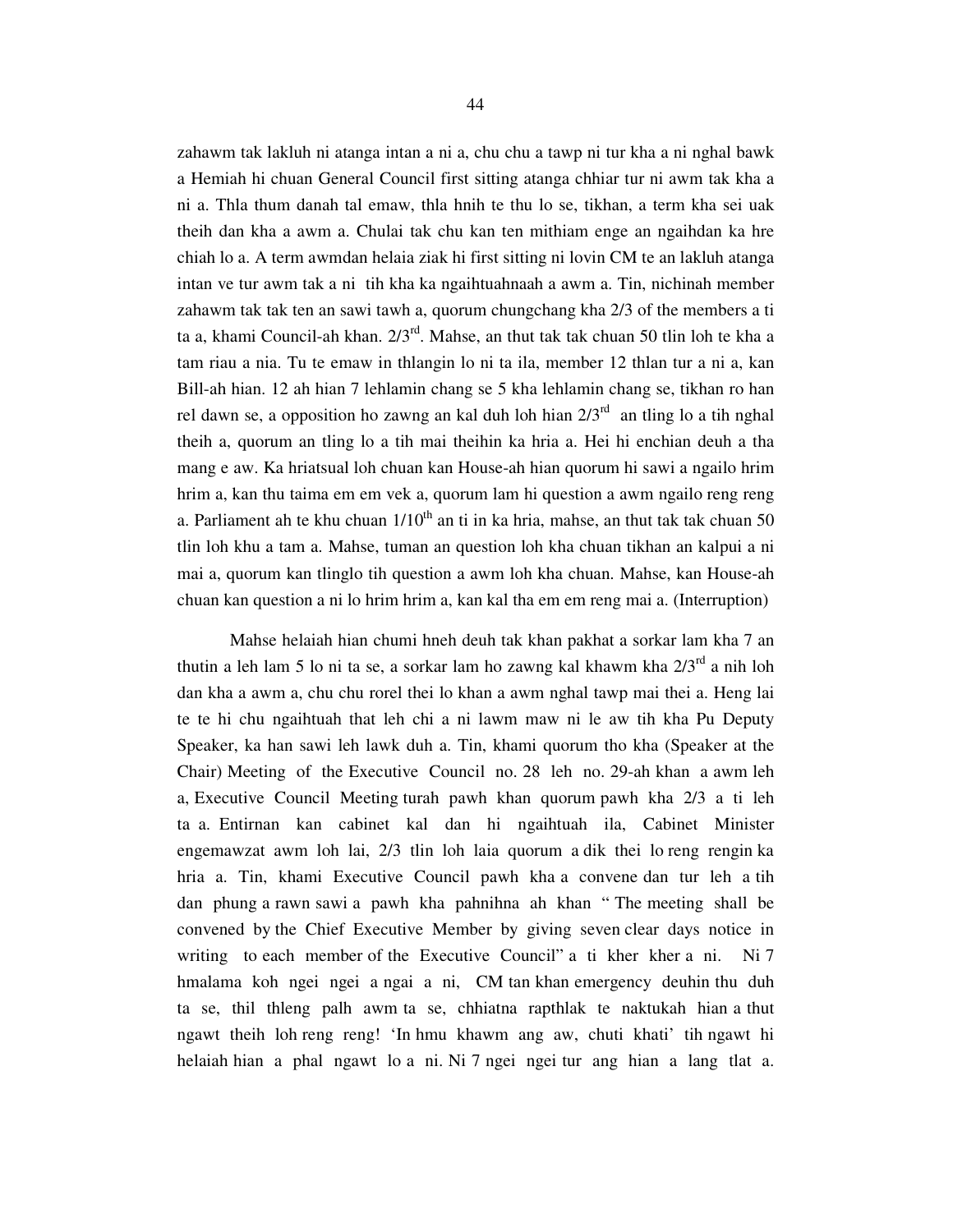Chungte chu a tak takin kalpui dawn se a buaithlak dan tur kha a hriatsain ka ring. Entirnan nimin lam thil te pawh ngaihtuah ang vawiinah, naktukah te pawh, khatiang thilah khan clear 7 days-a ziaka sem ngai, entirnan tunah hian khatiang khan lo apply dawn ta ila, kan sorkar-ah hian CM-in ni 7 hmalama lo sem thlapa, chumi chu, chumi chu a tih thlap ang khan kan kalpui a, a tak tak ang hian an kal hleithei ngawt lovang, emergency-ah chuan an thukhawm hlei thei dawn lo reng reng! Executive Council kha function tak tak se a issue azirin zanah pawh an inko rup rup duhin ka ring, mahse helai dan hian a phal lo ta a.

 Tin, quorum lo awm leh kha 2/3 bawk kha a lo ni leh a, Executive Member thenkhat an zin bo lai lo ni se, quorum tlinglo khan thut theih loh te kha awm thei a ni. Chulaite chu ngaihtuah ngun deuh a ngai awm mang e aw ka ti a. Kan duhsak em em a, mumal takin kal se kan tih lai khan a tak tak hian kalpui dawn ila a har viau thei tlat a ni Pu Speaker, chu chu vawiinah sawi ngei ngei tulin ka hria. A chhan chu kan tihna rilru te pawh kha a chhe miah lo, mahse a taka thil kan han ziah chhuah takah hian tum loh deuhin harsatna ka tawk nghal thei a, engngemaw zawnga sawi duh chuan che hlei thei lovin kha Council kha a awm leh nghal der thei a, Chhinlung Hills Council kan tih lai tak kha Pu Speaker, ngaihtuah ngun ve deuhte pawh a tha mang e aw ka ti a. Tin, han sawi rik chhoh tak zelah chuan ka ngaihtuahnaa awm pakhat chu hemi kan tih chho lai hian inbiakna a awm tihte pawh a awm tih kan hre ve zel a, vui lam thu pawh ni lovin thil hi hriat tlan a chakawm ang reng thin a, mahse a tawpah khan a sign dawn hma ni vel khan sawmna chu kan hmu ve a, mahse ka tel thei lo va. Chutih mek lai chuan silai an tun niah te chuan advance deuha hriattirna/sawmna ka hmuh avangin ka han tel ve hram a, advance deuh hlekin kan hmu bawk a. Tin, kum 1994-a silai tun programme-ah pawh khan Sesawng-ah ka han tel a, khatih lai chuan a hmingin YMA hruaitute kan ni a, tun tumah pawh han tel leh hram ka duh a, ka tel a. Khami tuma an HPC lam hotu thin pakhat ka biak zawk chu a vui deuh lek lek a, a awm ka ti tho a, a chhan chu khami 1994 sign chungchang kan sawi chhuah dan kha kei pawh ka lo ip rilru deuh a, hotu pakhat kha a tel ve reng bawk si a. A hnu khan, 'khalai kha chu an sawi nawi deuh a nih kha maw le,' ka ti a. 'Anmahni tho kha a nia sign-tu, anmahni remtihna thlapa sign a ni a, silai tun te pawh an hre vek a,' a ti a, a lungawi vak lo niawm chuan ka hre deuh a. Keipawhin kan hotute thusawi dan kha ka lo feel pui deuh a. Engpawhnise thil tha ngaihtuahna a kal chho zel a ni a, chutah chuan a hminga opposition lam te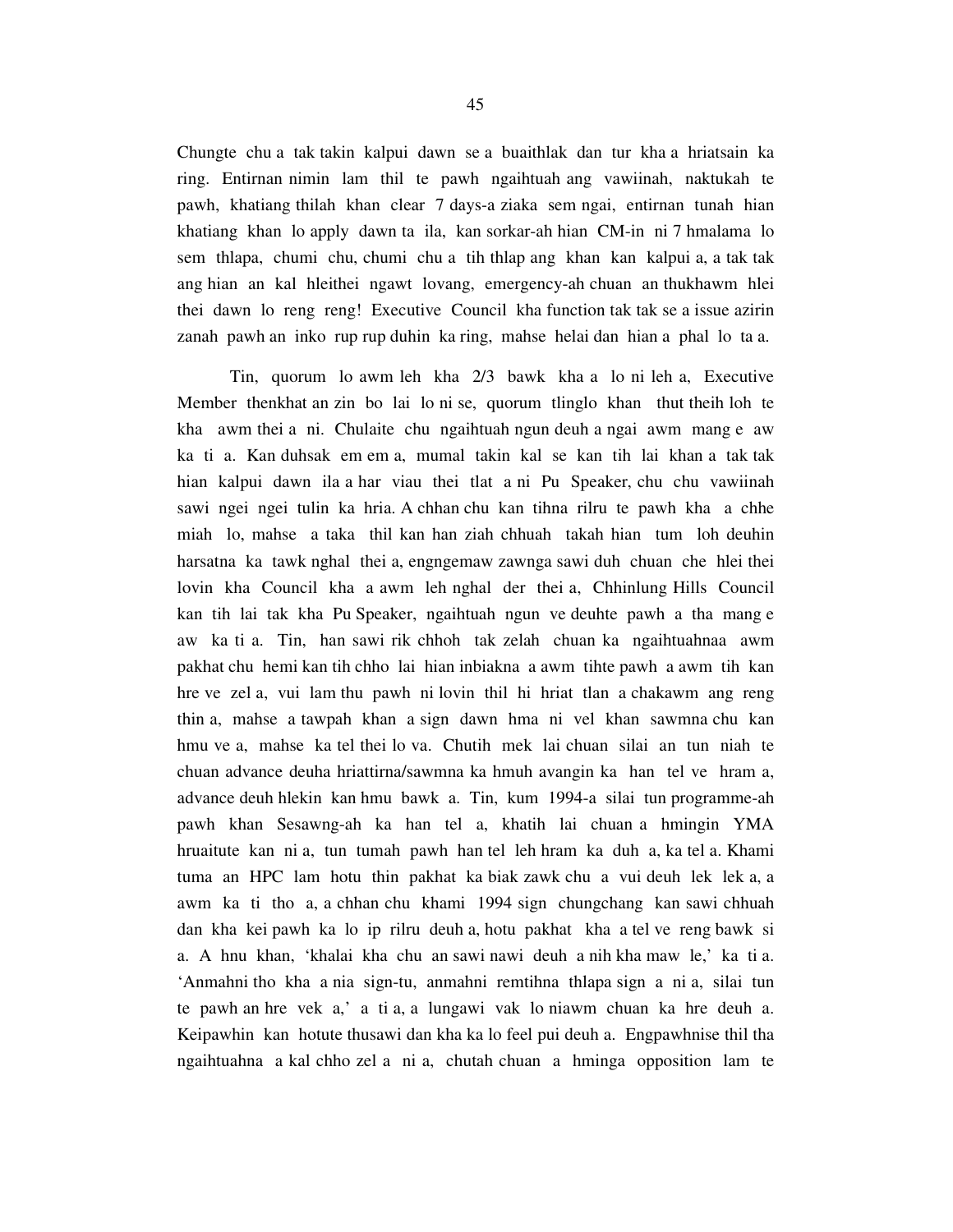pawh kha min han rawn der ve ta se kan phur dawn tehlul nen tih kha vawiinah Pu Speaker, ka sawi lang duh a. Thil tha tak pawh hi a tih dan phung azir kan hman chhoh dan azira lungawi kim hleihtheih lohna lai kha a awm ve thin a. Kan ngaihthlak ang khan NLUP te pawh kha a tira kan rel chhoh dan kha a that tehlul nen tuna kan han tichho tawp lamah hi chuan kan sem dan te pawh kha MLA ni manglo te pawh kha kan sem tir ta nualin ka hria a ni.

 Hei messsage ka dawng nawlh mai a, D.O. letter, kan hotupa in kan Chairman a thawnna te, leh tin, MLA mang lo hmingte a lo lang a. Chutih mek lai chuan bial hrang hrang chan zat te pawh kha a lo inanglo nuai mai a. Kan Chief Minister zahawm tak bialah hi chuan nuai 550 kha a kal niawm tak niin a lang a, a list RTI atanga kan zawn chhuahah hi chuan. Tin, kan Finance lam changtu bialah te hi chuan 450 ve ve a lokal leh a, NLUP Chairman bial lamah hi chuan 450 kha a lo kal leh a, MLA ni lemlo te kha sem tura D.O. letter thawn chhuahte kan nei a, kan lo ti nualin ka hria. Bial hrang hrang chan dan te pawh a inang lova, engemaw zawng tak hi chuan kan Chief Minister biala kan han pe tam te kha a fair viau kan ti mai thei a, amaherawhchu kan Chief Minister-in khati zat, khati chen a lo enkawl tawh a, khatiang dawngtu kha chu tlem viau tawh awm tak kha a nia, dawng tam berah khan kan la tang ang lawi a tih te pawh kha ngaihtuahna ah hi chuan a awm deuh a, 550 kha a lut vek a ni. Chung vel chu Pu Speaker, vawin bak hi sawina hun a awm vak tawh dawn lo ni te pawhin a lang a, han sawi rik hram ka duh a.

**PU K.S. THANGA, MINISTER** : Pu Speaker, a subject nen a in relevant lo hle a, amaherawhchu khalai sawi chhuah takah chuan Agriculture Nodal Minister ka nih nain sawifiah ka duh a, Chief Minister-te, Finance Minister-te hi an bial atana pek an ni lo va, Chief Minister phei hi chu khawi hmunah pawh mamawhtu an awm a, a discreation atan amahin a duh chuan a bial ni lo ah 1 crore kha khatiang deuh khan a bial kher ni lo ah khawi lai ah emaw phu ve an awm thei a. ( PU LALRUATKIMA : Pu Speaker, khawngaihin NLUP/ NEDP convergence atan i bial chhung atan cheng nuai zanga dah a ni tih a ni.)

 A wording chu eng pawh ni rawh se, kha chu an lo ziak a nih pawhin a idea chu khati lai kha a ni lo va, Chief Minister hian hmun dangah pawh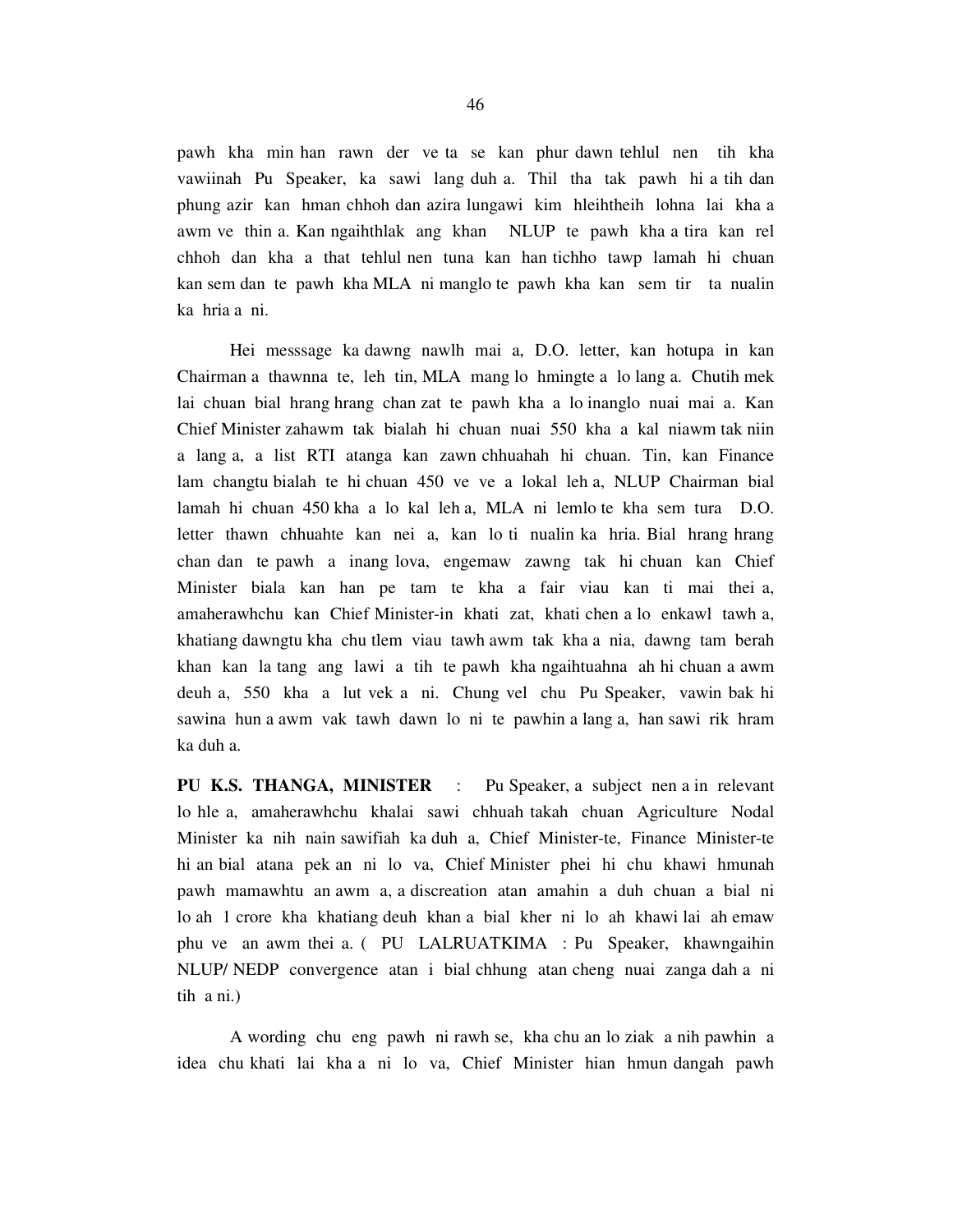mamawhtu lo hmaih palh pawh a awm thei a, chutiang chuan pek a ni tih hi vawiin ah hian ka sawi duh a. Chutiang deuh bawk chuan Finance Ministerte, implementing Chairman-te pawhin chutiang an lo nei a nih pawhin tlema an bial ni lo ah an mawhphurhna avanga lo beisei ve te khawi laiah emaw lo tih hmaih palh leh lo phu ve ngawih ngawih harsatna awm kha an biala a kal loh chuan tihngaihna dang a awm lova. Engpawhnise Pu Speaker, NLUP hi a tha a, kan opposition te hian an phur pui em em mai a. Vawiin term tawp kan hman dawn lai pawh hian pawn lama a hre ve lo te hnena va sawi bak hi NLUP ringawt mai hi an sawi a, SEDP pawh hi sawi ve ta zawk se, kan lo ngaihthlak sak zawk awm tak hi a ni a. Sawi tur hi an hre lo nge tih te pawh hi ka ngaihtuahnaah a awm rum rum a. Engpawhnise kha kha chu a bial a ni emaw, a bial lo a ni emaw, Chief Minister chuan a discretionary-a a tul anga a tih ve tur a ni tih kha kan hriat atan ka sawi duh a ni.

**Dr. K.BEICHHUA** : Pu Speaker, hleih neihna chungchang kan rawn sawina a ni a. Written-a a inziak meuh chu (interruption) kan ngaihdan a ni tih khan a luahlan thei dawn em ni?

**Pu K.S.THANGA, MINISTER** : Pu Speaker, hleih neihna a ni lo va. A tul anga an sem tur atana pek a nih khan a wording kha an lo siam dik lo deuh a nih pawhin (Interruption….)

**Dr. K.BEICHHUA** : Ziakin a awm alawm, written a awm alawm.

**Pu LALRUATKIMA** : Pu Speaker, kan subject hi bill a ni a, helaia NLUP-a lo inhnial vak pawh hi a fuh lo in ka hria.

**SPEAKER** : Pu Zawma'n sawi zawm sela. NLUP lam kha chu sawi tawh lo in.

**Pu VANLALZAWMA** : Pu Speaker, a hman dan kha example pek nan a remchang em a ka rawn sawi kai a ni a. Tichuan Chhinlung Hill District Council bill chungchangah kha chuan tuna kan sawi bakah kha chuan han sawibelh em em tur ka hre lo a. Amaherawhchu, nichina kan sawi point thenkhat kha chu uluk deuh hleka en a, a nih loh chuan a tak takin han kalpui dawn se harsatna a awm ve thei tlat a ni tih kha ka sawi duh lai tak chu a ni. Hun tha deuh min pe a, ka lawm e.

**SPEAKER** : Awle, member te zing atang chuan sawi duh zawngin kan sawi kim tawh niin a lang a. A bill neitu Home Minister zahawm tak kan sawm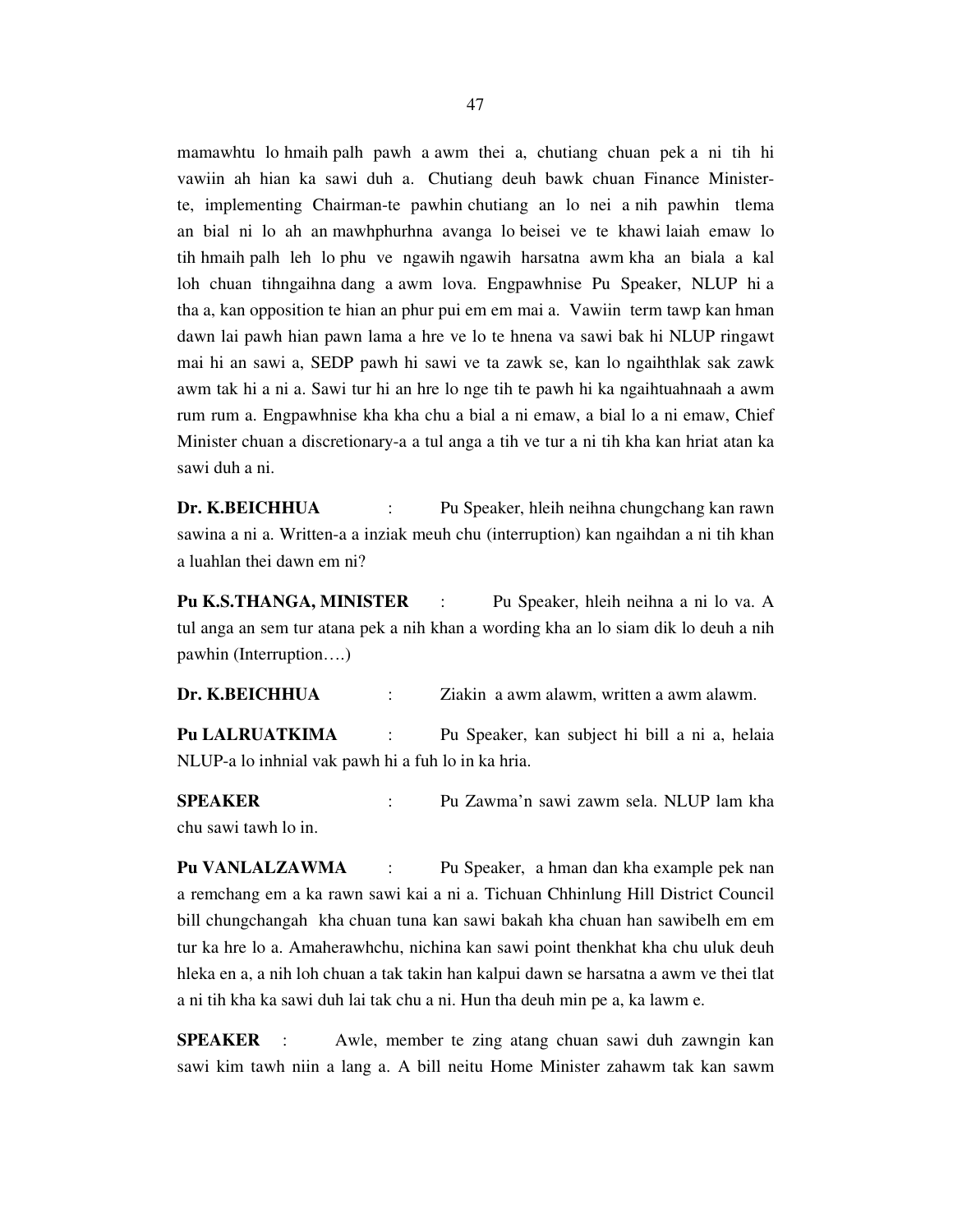hmain kan House Leader-in sawi tur a neih chuan amah i sawm phawt ang. Chief Minister zahawm tak Pu Lal Thanhawla.

**Pu LAL THANHAWLA, CHIEF MINISTER** : Pu Speaker, ka lawm khawp mai. A bill-a ka luh hmain NLUP hi a tha em a, flagship programme-a neilo tute pawh hian sawi hi nuam an ti a, a lawmawm ka ti. Tin, vawiinah hian NLUP avang hian India ramah state kilkhawr ber, kum 20 buainain a hrut hrep tawh hnu hi GSDP-ah a tha ber pali te zingah min hlangchhotu hi NLUP hi a ni. Jharkhand, Gujarat, Tripura te nen pali GSDP tha lawr lak kan awm a. Hemi a min hlangchhotu hi kan NLUP hi a ni. Tin, Pu Speaker, hengte avang hian vawiinah chuan 'the least malnourished state' tiin NITI Aayog hian min puang a ni. Vawiinah hian Planning Department ho in an rawn chhawpchhuah a ni lo va. NITI Aayog ten Chief Secretary Conference-ah an puan a ni, heng zawng zawng hi.

 Tin, vawiinah hian per capita income-ah national average aiin sang zetin kan sang a ni. Chuvangin NLUP hi an zu hek pawh hian Pu Speaker, party 5 President ten sign thapa an zuk hek pawh hian an hekna Prime Minister hian tha a ti khawp a, midangte pawh entawn turin a lo ti a ni. Chutiang zelin kan NEDP, NLUP supplement tura kan tih te pawh hi, kan hotuten an rawn duanchhuah NEC chuan India hmarchhak Chief Secretary zawng zawng hnenah entawn turin ziakin an hriattir a ni. Chutiang chu Pathian malsawmna kan dawn dan a ni a. Chuvangin keini Congress hi chuan 'lawm chhungin Lalpa rawngbawl tur', kan ti a ni. Lawm nachang hriat hi Lalpa duhzawng a ni a, lawm chunga Lalpa rawngbawl tur kan ti. Chutiang chu NLUP hi a ni a, chuvangin a lawmawm kan ti a ni.

 Tin, kha mai kha a la ni lo va, mithiam rual kalkhawmin India ram state hi a lian 17, a te 12-ah min thliar a. A te 12 te focus point 20 atangin min han thlir a, 65 indicators-ah an then sawm leh a. Chutah chuan state 12, a te ho zingah chuan a topah kan awm a ni. Heng hi a titu ten kan Chief Secretary hmasa kha an rawn hriattir a ni. Chuvangin a lam tang programme kan siam avangin kan lamah a tang a, kan lawm hle a ni. 'Keimah lo chuan engmah in ti thei si lo va' titu hi engkim titheitu a ni a, NLUP hi a lam tang programme a ni. NLUP-in a zawn hi sorkar hnathawk khawsa thei te, dawrkai mihausa te leh mi khawsa thei te a ni lo va. Lal Isuan, 'heng ka unau mi te ber pakhat chunga in tih hi ka chunga ti in ni e' a tih a te kha a ni a zawn ni. Lo nei mi te, kuthnathawk mi te, ka tawng an huatthu suhah hmethai te, pachhia te, inhlawhfa te, chhumchhia te nen lam, chutiang chu a ni a. Chuvangin Engkimtitheia'n a rawn ti hlawhtling a. Heng kan programme te hian amah leh amah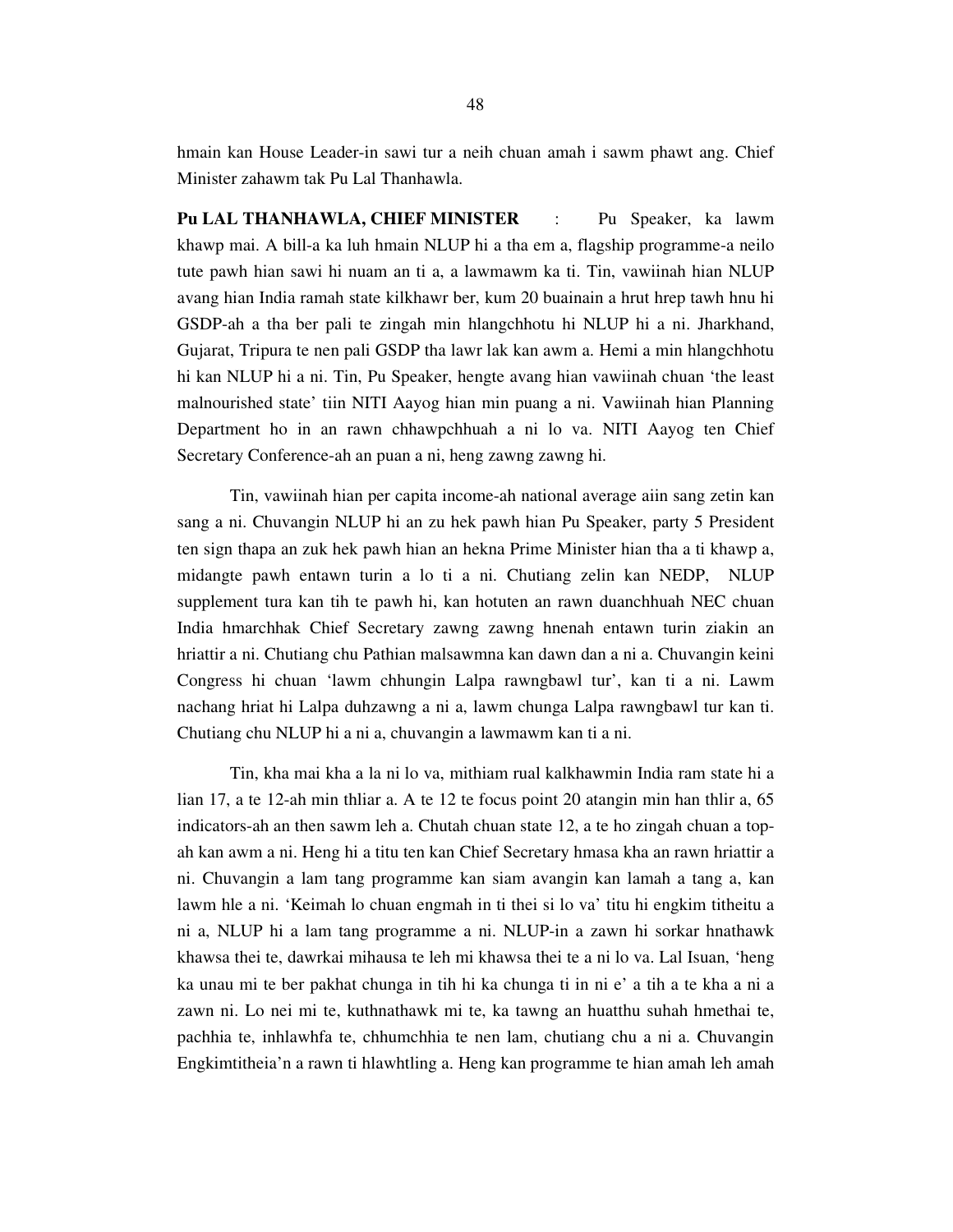a in chawimawi kan ti a, kan lawm hle a ni. Chutiang chu he programme hi a ni a, chuvangin Pu Speaker, vawiinah hian keini Congress ho chuan 'lawm chunga Lalpa rawngbawl tur' kan ti a ni.

 Kan bill-ah khan han lut ila. Kan bill hi 1994 a kan sign-ah khan, inbiaknaah khan ram pawn mite tel lo se kan ti a, kan hotuten an ti a. A chhan chu ram pawn mite nen problem kan nei lo va. Hemi buaina siamtu chu ramchhung mite, Mizoram khua leh tui te an ni tih a ni a. Chuvangin tel lo se kan ti a, an tel ta lo va. Tichuan inremna kan han siam ta a. Amaherawhchu, a tir atang khan min bum a ni, hei hi thudik a ni a, ka sawi hreh lo. A chhan chu chung lamin thudik a duh avangin thudik ka sawi mai thin, a hun nge hun lo chu ka hre lo. Kan inrem a, an ralthuamte an rawn surrender dawn khan an neih tha tha kha thingrem lianpui siam in khawi lamah nge an thawn kan hre lo, Parbung lamah nge, khawi lamah nge? Tichuan, opposition leader zahawm tak pawhin 'an silai surrender niin Selingah ka tel ve,' a ti a, lawmawm ka ti. Khatih laia kan Speaker chuan, 'an surrender kan han fan kual khan HPC helnaah chuan kan PHE Department an lo hek ber a nih hi maw le,' a ti. Pipe hlui hlir kha a ni, chhelo tak tak ka hmuh awm pawh ka hrelo, chutiang chu a ni a. A tir atangin min bum a, mahse chuti chungin kan hotuten nu chan, pa chan changin zaidam takin an dawm chho a, anmahni ah khan khatianga inbumna atanga lo dingchhuak an nih avang khan, dik tak chuan inthlan pawh kha an zuam hlei theilo. Tin, anmahni ah inlungruallohna a awm a ni. Chuvangin inthlan tir hleihtheih pawh an nilo a, interim ang khan an kal deuh reng a ni. Inthlan tir chu kan duh, democracy ram kan ni a, inthlan hi a tha a ni, mahse anmahni an inpeih loh chuan tihngaihna a awm lo. A duhlo pawl zawk kha an lian zel emaw chu aw tih tur a ni, chuvang chu a ni. Tun tumah erawh hi chuan kan Home Minister zahawm tak kaihruainain pawn lam mite pawh tel an phal ta a ni.

 Tin, hetianga ram chhunga an chi leh kuang pui ten harsatna an siam hi ram pawn, Manipur ram atanga Hmar Inpui tih te pawhin tha an ti lo a, chuvangin inremna tluantling siam hi an duh a ni. Tin, anmahnia silai lek te pawh an duh a, chumi vanga in be ta hi kan ni a, kan Home Minister kaihruaina zelin harsatna tawh dawn pawhin an siam rem chho zel a, chutiang chuan a tawi zawngin sawi ila, inremna kan nei ta a ni. Tun tumah erawh hi chuan Manipur rama an hotute leh (in mihranna nilo sela) a Hmar nawlpui pawhin inrem tha an ti a, chuvangin inremna tha tak, zahawm tak kan nei ta a. Tin, silai an rawn tun ni pawhin kan Opposition Leader zahawm tak pawh a tel ve a, hmana Seling a an rawn tun ai kha chuan hmannia CTI-a an rawn tun te kha chu zahawm tak a ni, tak tak a ni. Tin, anmahni a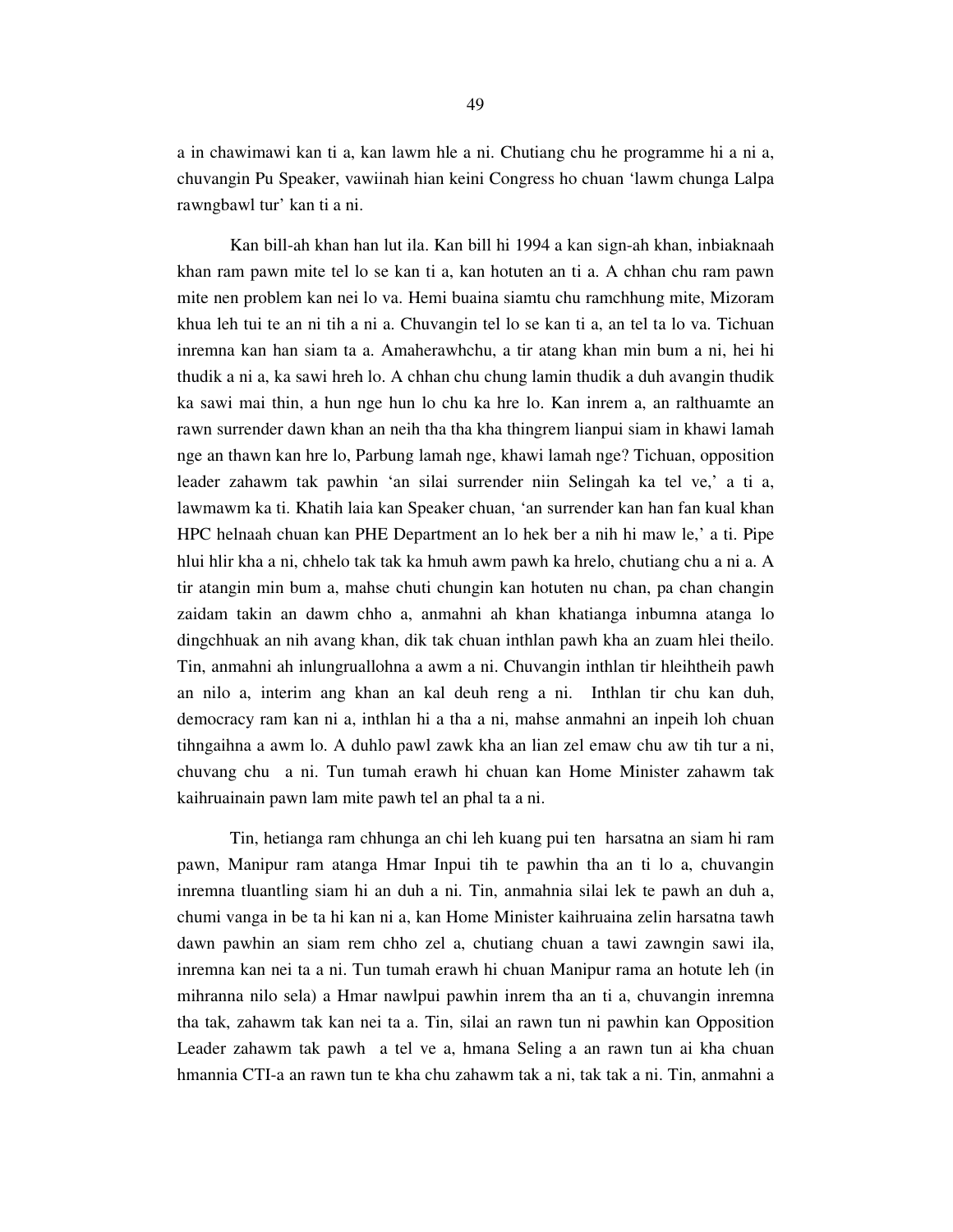mihring a te pawh kha an zahawm ka ti. Tin, an zahawm rual rualin an rinawmna an rawn tilang te kha a lawmawm kan ti a, chuvangin tun tum ami leh hman ami kha chu inanglo tak a ni. Hman tumah kha chuan a tuk atangin thudik sawi mai tur, inbumna kan hmu nghal a, tun tumah erawh hi chuan vawiin thlengin rinawmna, takna kan la hmu chho zel a ni. Chutiang chu a ni a, chuvangin hman ami nen chuan han sawi kawp chi a ni lo tih hi kan hriat a thain ka hria a, chu chu tun hunah hian ka rawn sawi a ni.

 Tin, hemi kan sawi rual hian thil dang tam tak ram leh hnam tana tha kan sawi a, ram pawn atanga lo lut infiltration hi a awm deuh reng niin kan hria a. Diktak chuan khawthlang lama kan Police Outpost-ah te leh Civil Sub-Division-ah te leh engemaw hetiang post kan neihnaah hian keimahni a ram leilung fa tak tak te kan dah hian, punitive posting, inthliarna anga ngaihna te hi a awm tlat a. Chuvangin ram leh hnam tana thahnemngaihna nen a hrehawm deuh a nih pawhin heta ka awm hian kan ram leh hnam tan kan tangkai thei zawk ang, a lo lut ru te ven nan leh chutiang zawngin ti a ngaihdan hi a awmlo niin a lang a, ka sawi sual chuan a midik te chuan min ngaidam sela. Chuvangin punitive posting-a ngaih a nih avang hian thahnemngai taka ti tang tang hi an awm a nih pawhin an tlem hle a ni. Chuvangin hengte pawh hi kan Deputy Commissioner te hetianga infiltration a awm theihna laia Deputy Commissioner leh kan SP te hi a hranpa in directory kan pe thin a, kan hriattir thin a ni. Chutiang zawng chuan kan thahnemgaih thiam dan ang angin kan kal a, chung chu kan theih ang tawpa kan inven dan tlangpui a ni. Chu chu member zahawm tak ten lo hria se ka duh a ni.

 Tin, hemi Bill kan sawina ah hian thil dang han sawi luih talh a awm a, pawi ka ti khawp mai a, 'zalenna an sual lo, chutiang khatiang,' tih te kha keimahni lam min rawn tihna niin ka hria a, hei hi ka sawi chiang duh a ni.

28<sup>th</sup> Feb,1966 zan atanga kan buai atang khan zalenna sual tak tak, kan ram maichamah an nunna, an thisen dahkhama zalenna sual an awm a ni. Pu Speaker, amaherawhchu sual lo an awm bawk a ni. Hei hi he ram hian history dik a record-na turin he House zahawm takah hian ka sawi a tul ta a, sawi tura min han nawr hi a pawi ka ti a, lehlamah chuan tha ka ti viau bawk a.  $28<sup>th</sup>$  February zana Rev. Sakhawliana ina Senate sitting a awm khan (a tawi zawngin) khami zan khan zan dar 12:00-ah Assam Rifles pawh a zawng zawng lak tur, Treasury te pawh lak tur tih a ni. Khatih lai khan telephone a la awm lo a, motor tam tak a la awm lo a, Assam Rifles hi Aizawl, Lunglei, Champhai, Tuipang leh Sangau-ah an awm a, kan Ppolice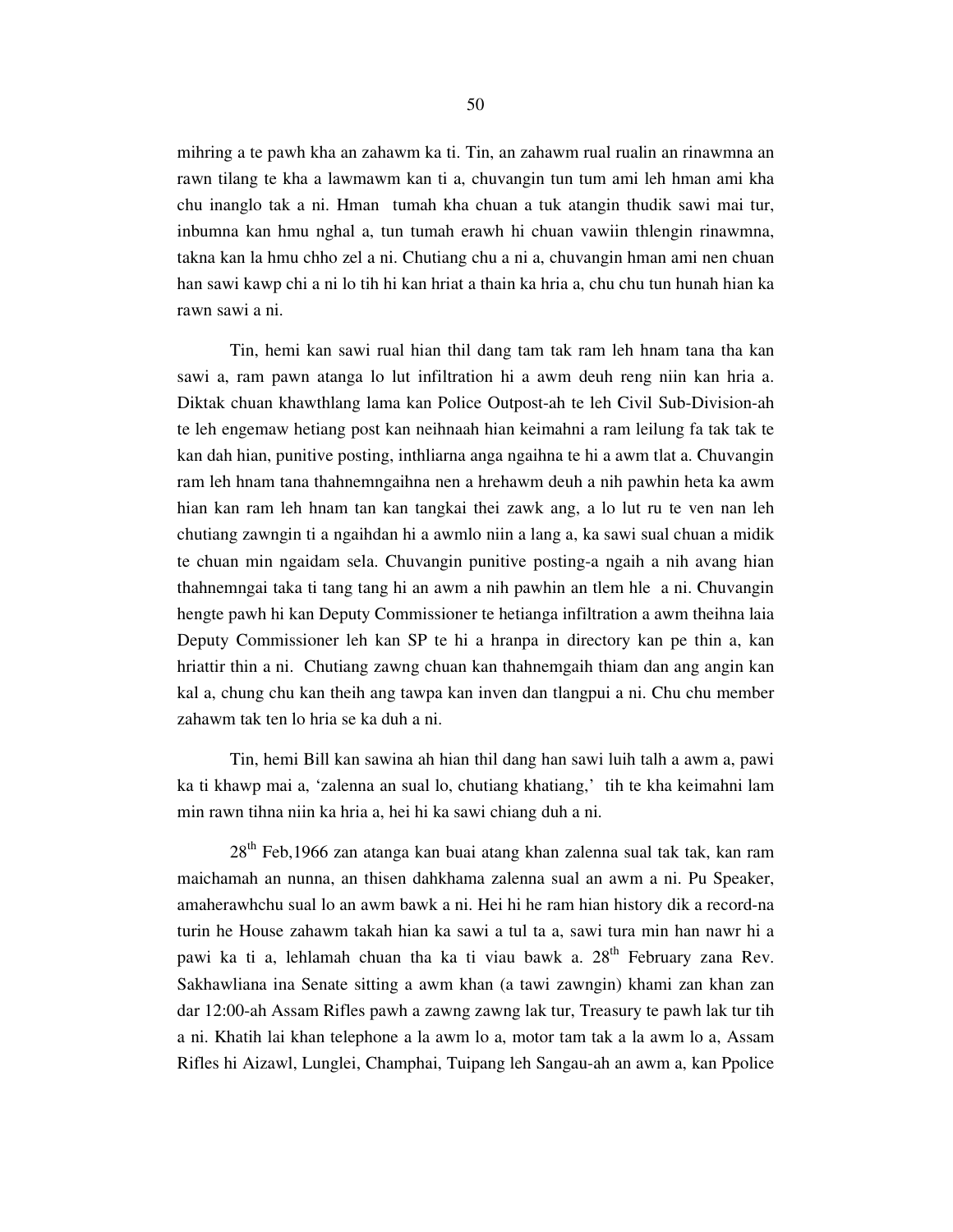force pawh a lu ber chu Inspector a ni a, mahse buai hma lawk chawlhkar hnih thum velah khan (a niin ka hria a, a dik lo maithei) DSP a rawn awm ta a ni. Tichuan Rev. Sakhawliana ina Senate sitting chuan khata a lu ber, a hotupa ber khan zan dar 10:00 velah thulh leh a duh a ni. Amaherawhchu ka sawi ang khan telephone a awm lo a, khatih lai chuan sihdet E.D.E.D.M3 ti a inbiak kha a ni. Tuipang te, Sangau te va hriattir tur chuan Hmuifang tlangah kal a ngai, Hmuifang tlang va thleng tur chuan zan dar 10:00 atang chuan darkar 4,5, darkar 6 a duh ang khatih hunah chuan, motor te a chhia a, kawngte a chhia a, chuvangin Sangau leh Tuipang hriattir theih loh avang khan tum leh tum lo in Saberekakhuangkaihin kan ram kha a buai ta a ni tih hi thudik a ni a, Lal hma ah pawh puan ngam a ni. Thulh leh duh a ni, dar 10:00 velah khan, thulh leh theih a ni ta lo a ni. Tichuan kei pawh min underground luih tir an tum a, mahse "Kei chu ka underground dawn lo, kan ina in lo kal a in rawn sawm thin pawhin ka pa in a sawi kha in hre lawm ni? Thanhawla hi rawn ti buai rawn ti buai suh u, independent a theih loh, a theih lai 1940, 1941, 1942,1943,1944 kan tih vel lai khan nangnin min nuihzat a, lungthil ten min vawm a. Tunah chuan a theih tawh loh, a theih leh hun tur chu India a tluk chhiat hunah a ni ang. Thanhawla leh ka dam lai hian India a tluchhe lovang, chuvangin rawn tibuai rawn tibuai suh u. Tin, chengral in lek vaih chuan kan ramah tah leh hathialna in thlen ang a, a tawpah in in surrender leh ang. Chutiang atan chuan ka fapa hi rawn ti buai rawn ti buai suh u," tiin a a chhang thin a ni. Amaherawhchu, ka tawng an huatthu suh ah khatianga an hotu lian zawng zawng kha Pu Sainghaka a ni emaw, Pu Lalnunmawia a ni emaw, Pu P.B.Rosanga a ni emaw, Aizawla In leh lo nei an awm lo. In leh lo nei chu an hotupa ber kha a ni a, Tuikhuahtlang-ah Assam type in tha vak bik lovah a cheng a ni. Chuvangin, keini tlangval hawk lak, khawlaimi ka ni a kan inchhar a, kan inah an cheng tam deuh ber a ni. Chungte avang chuan an office te pawh kan tanpui nasa a ni. Khatih lai khan tlangval tlawngawl ka ni a, ka pa in a phal emaw, phal lo emaw, an tih theih loh tha an tih si te ka tih sak a, Burma ramah pawh ka kal sak a ni, Aizawl atangin ke in Tidim thlengin.

 Khami zan khan khatih laia an Army Chief Pu Vanlalhruaia, Chaltlang (tunah chuan min awm loh san tawh a) leh Pu John Manliana te nen mahniin ke in in lamah kan hawng a ni. Khami zan khan hmar lamah chuan Pu C. Lalkhawliana inah volunteer ho an awm a, hmar lamah chuan Pu Sainghaka thlen in Pu R.Vankunga inah kan awm a ni. Tichuan zan dar 12-ah Assam Rifle post awm 5 kha lak tur a ni a, chu chu a lo buai tak dan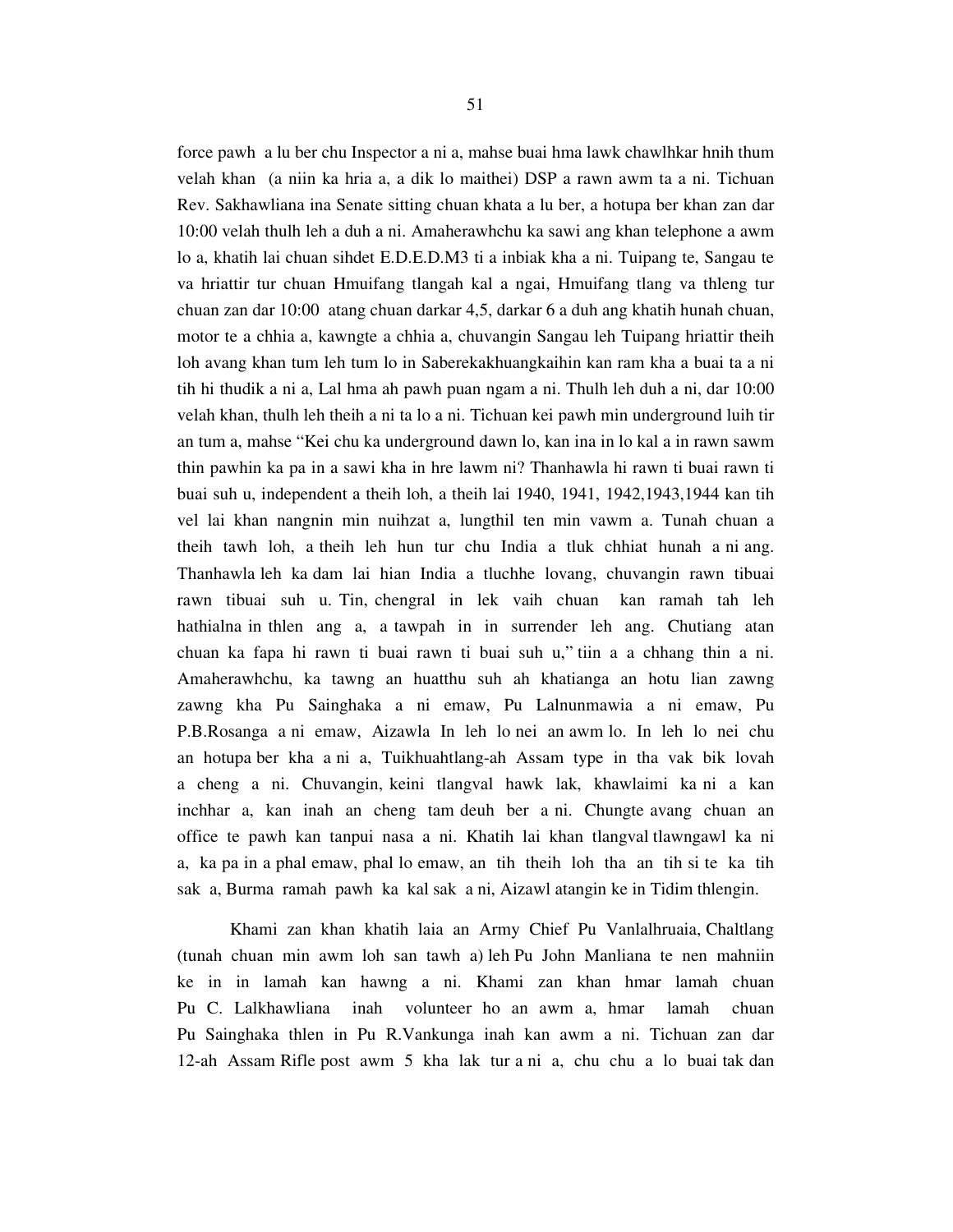kha a ni mai. Chuvangin khata tang ringawt pawh khan tu te nge zalenna sulsutu in hre thei ang. Khatih laia volunteer hnam sipai ni ta te chuan zalenna an sual a, kan ramah an thisen an dahkham a ni, ka hria a ni.

 Tin, khami zan khan an hotupa ber chuan ka underground dawn reng reng lo a ni tih ka hriattir avangin, "Pu Hawla zawng overground-ah kan chhawr ber ang," a ti a, Pathian khawngaihnain min chhawr ta viau reng a ni. Delhi-a an tan laiin ngaihsaktu Mizo an nei lova, ka pizawn ruaiin bail tura zuk kal turin min tahawh a, mahni ringawta thil tih hi politics ah chuan in puhmawhna a awm thin avangin kan senior Pu Sainghaka ka sawm a. A thla a thla kan cham hnuah Pi Indira Gandhi phalna la in bail turin theihpatawp kan chhuah a, Charan Singh-a leh Desaia te lal lai a ni a. Helaah Special Force nen min veh a, khu lamah Janata Dal an sorkar bawk a, tuboh leh dolung inkara awm kan ni mai. Pi Indira Gandhi khan theihpatawp chhuahin a sensitive zia ka hrilh ve ve a hemite hi. Khatia ka tlak hnu khan ka va leng a, 'kan inbiakna hi sensitive stage-ah a awm tawh a, tha deuhvin in handle dawn nia,' tiin ka ngen a. Mahsehei an tan tir ta mai a, pawi ka ti khawp mai, 'theihpatawh chhuah ula, a tul na naah ka lo buaipui ve ang che u,' min ti a ni. A thla a thla kan chham hnuah Tihar Jail atangin kan bail chhuak thei ta a ni. Kar tin Tishajari Court-ah kawl bunin Magistrate hmaah an rawn produce thin a, chungah te pawh chuan kan lo din pui ve zauh zauh thin a ni. Engemaw chang chuan a inthlahrun awm khawp mai, hlauh tur Mizoramah a awm bawk a, Delhi lamah a awm bawk a; mahse kan Mizo pa Delhi-ah a tang a, chhantu a mamawh a, chhantu a rawn au va, engmah ni lo mah ila theihpatawpin chhan tum ang kan ti a, Pu Sainghaka nen kan zuk kal a, a tawp a tawpah chuan Pathian khawngaihnain kan a chhan chhuak ve theih ta hram a ni Pathian.

 Tichuan, Tihar Jail atangin zan dar 12 velah kan bail thei ta a, a upa zawkin a upa zawk a bail a, a naupang zawkin a naupang zawk a fapa ka bail a, chutiang chuan zan dar 1 velah an chenna in CID ten an hual tlat avanga Mizo tumahin kan tlawh ngam tawh loh ah khan kan lut ho ta a ni. A hnu zela kan tih chu ka sawi tawh lo mai ang. Chuvangin helaiah hian dawta in puhmawh tur a ni lova, tumah (ka rawn sawi tak ah khan) ka sawisel lova, sawichhiat pawh ka tum lova, kei tehlul hi tumah sawichhe tur ka ni lo. Amaherawhchu, he ram hian thudik hria se ka ti a, sawi tura min chochhuah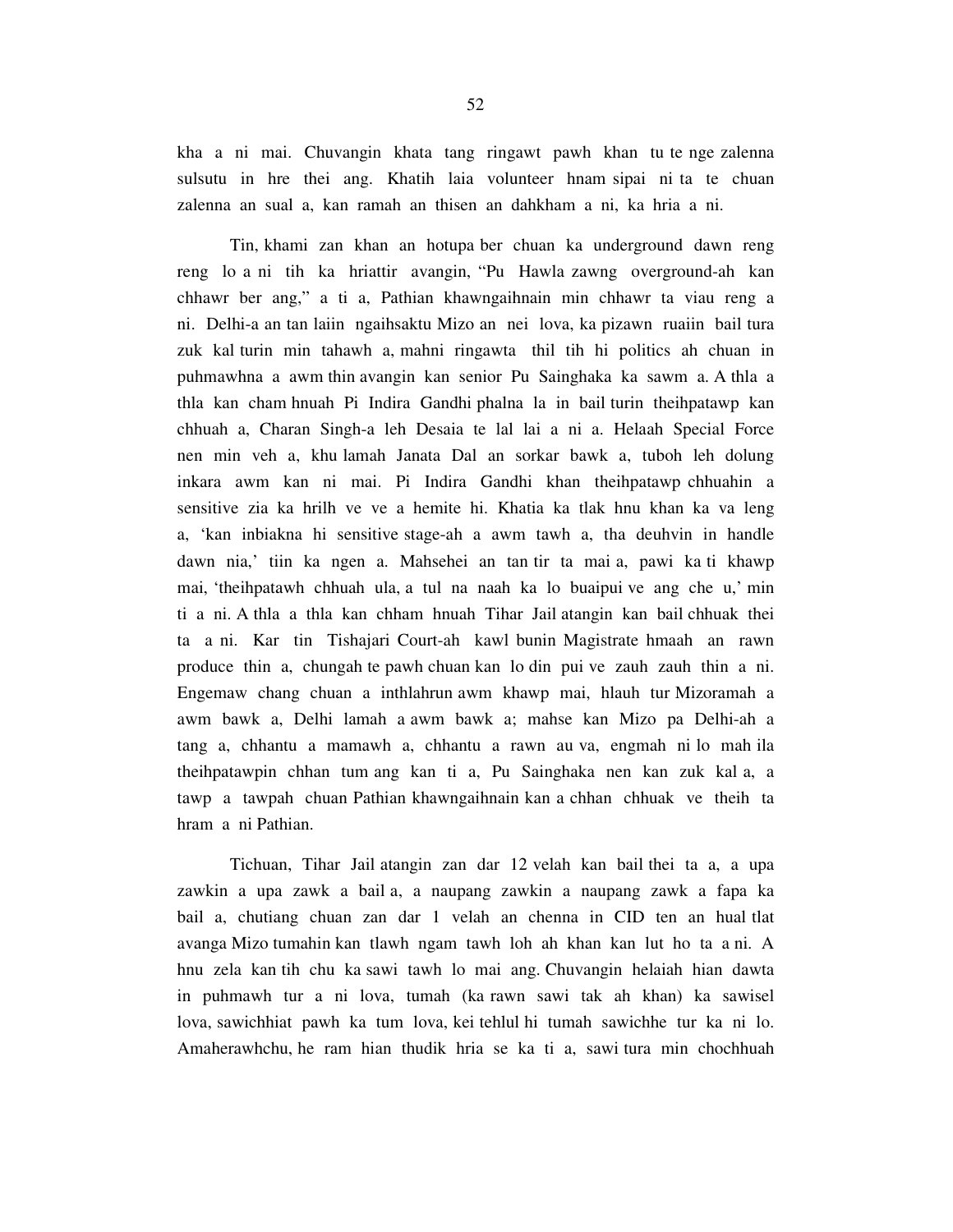tak avangin khang thudik, Lal hmaah pawh pharh ngam kha ka rawn sawi mai a ni.

 Tichuan he kan Bill hi ka sawi tak ang khan tun tumah hi chuan Hmar In puite pawhin an support a, negotiation/inbiakna ah khan Hmar Community-a an mi pawimawh ber ber te an lo tel a. Dik tak chuan (ka tawng an hriat leh tawh suh ah) anmahni a chengral lekkawhtu te ai mahin pawn lam ami lo tel ve te kha an patling dik zawk emaw ni aw ti pawhin kan aiawha betu ten an sawi nghe nghe a ni. Chuvangin tuna kan inremna leh hmana kan inremna kha chu inang lo tak a ni. Chuvangin tunah hi chuan a tlo kan ring a, amaherawhchu, tih sual palh a awm thei a, chulaiah erawh chuan engtinnge a kal zel ang ka hre lova. Chutiang chu Pu Speaker a ni, kan ram zalenna history dik tak chu. Tin, kan sawi zel dawn a nih chuan tawite sawi leh ila.

 Ka sawi tawh kha a dikzia finfiah nan chuan 1965 Synod Conferenceah Rev.Zairema Silchara Synod-in missionary-a an dah kha conference hmang turin a lo chho va, MNF hotu lu ber ber te an va leng a. Tichuan anni chuan, 'Mizoram hi Naga ram angin kan buai ve mai thei a, chu mi hunah chuan kohhran ho hian remthu sawiin ban in phar thei ang em?' tiin an lo ngen lawk tawh a ni. Chuvangin kan kohhran te pawh khan nasa takin ban an phar reng a, a chang chuan sipai lakah harsatna te pawh an tawk a nih kha. Chutiang chu a ni zawk a, hemi thil ah hian in puhmawhna awm lo se ka duh. A sual lo pawl an awm a ni. Tin, khami nemngheh nan khan buaina 1966 kum tawp lam, 1967 kum tir lamah India rama lo kir leh dan tur rawn sawi turin Pu Vanlalngaia leh Pu Rozama te an rawn tir a, Commission Kariappa te nen Dholai IB-ah an inbia a, an haw lam kha intelligent lamah tih sual palh a awm a ni maithei, Karimganj lui kam ah anni 2 kha an man ta a. Chung te avang chuan harsatna te pawh a thleng a niang. Tin, a hnu zelah khan Pu Lalnunmawia, Vice President kha a rawn haw phei a, India nen inbiaka lo kir leh dan tur rawn ngaihtuah tur ni awm tak a ni. Pu Lalnunmawia kha President-in a rawn tirh a ni a. Hnam sipai ten he thu an hriat khan President an chhuahchhal a, anin a tir lo a ni tih a lo hrilh a. Chuvangin Lalnunmawia kha khatilai thudik sawi leh tawh reng reng lo tur khan a awm a ngai! Khatia a thih dawn zan khan, tawhsual a tawh dawn zan khan kan in ah (June 25 ruah sur nasat lai a ni a) a nupui Civil Hospital-a awm kan tur in ka nupui leh ka nu in a chaw ken tur tiffin carrier-in an siam sak a, chumi keng chuan kan nihliap khum in damdawi in a pan a ni. Civil Hospital ( private ward ah khan) a thlen atanga minute 15 vel ah rawng taka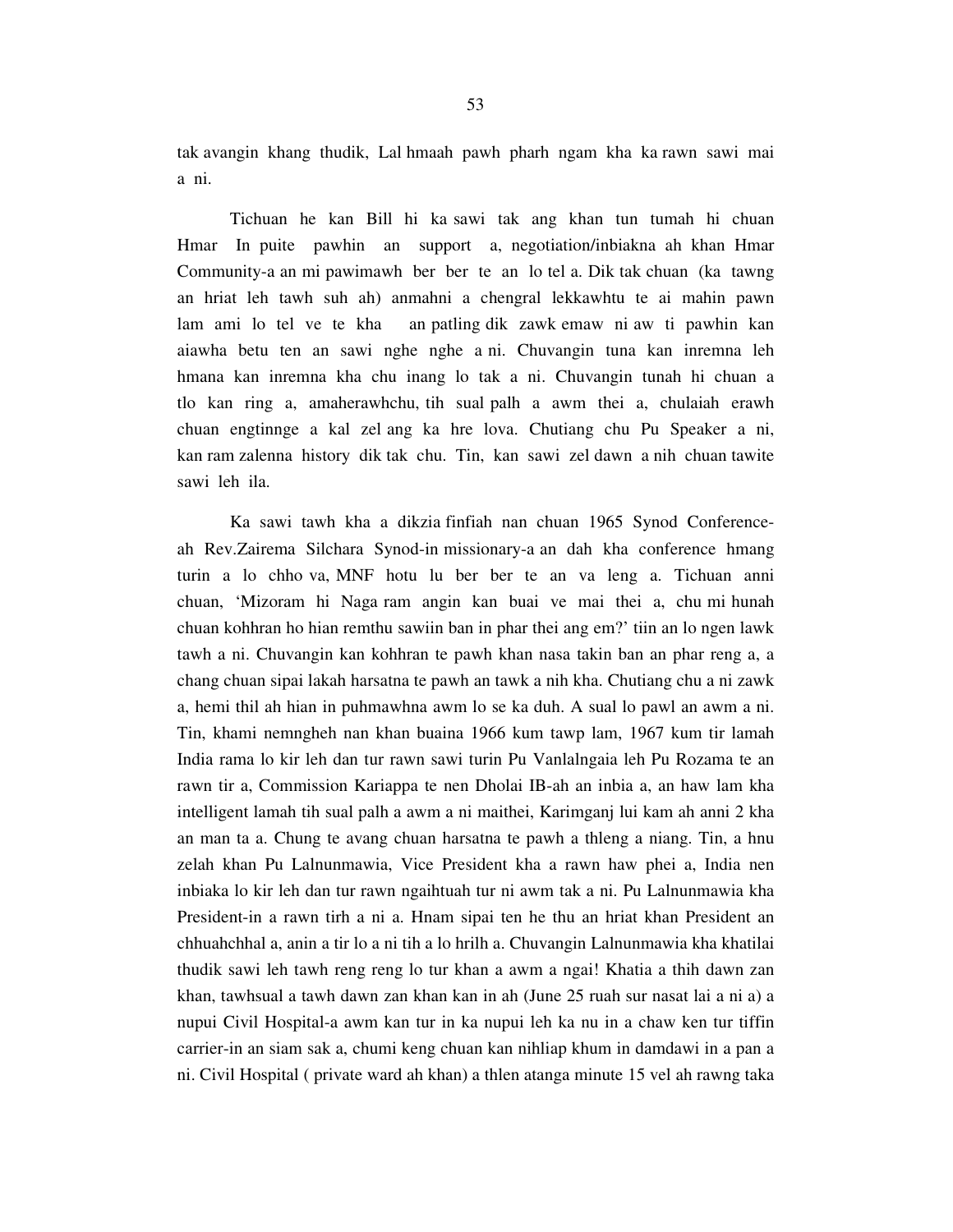thah a ni tih min rawn hrilh a. Rang takin ruah sur hnuai ah ka nupui nen kan tlan chho a, a ruang pawh a ngai ngaiin a lo la awm a ni, chutiang chu a ni.

 Chuvangin hetiang thil ah hian a hre ve hlek lo ten a in puhmawh hi ka duh lo a, chuvangin inpuhmawhna a awm tawh loh na turin thu dik ka sawi a ni. Politician ho zing ah khan a sual lo pawl an awm a, a sual pawl pawh an awm mai thei. Hnam sipai te erawh kha chu an vai khan zalenna sual an ni, kan ram maicham ah an nunna, an thisen an dahkham a ni. Hei hi kan sawi chang apiangin keini chuan 'political leadership' kan ti thin a ni, hnam sipai te kan zah avangin. Tichuan remna leh muanna kan neih hnu pawhin, engemaw chen kan sorkar hnu pawh in martar te thlan siam a nih loh avangin chutih laia kan thalai te Pu John Rotluangliana, tuna kan Minister zahawm tak hi, thalai President ni in, 'kan hnam sipai te kan ram maichama an nunna, an thisen dahkham tute, boral ta te martar ta te, hi an thlan hi siam ila kan party pui hian min rem tih pui ang em?' min ti a, 'Rem ti e a, in theihtawp chhuah in sum leh pai pawh a tul ang ang party puiin kan pe ang che u,' kan ti a. Home Guard hotute phalnain Sesawng-ah an theih ang angin martar te thlan an han din ve a.

 Zoram dung leh vanga martar chhungte hnenah martar te chanchin, an thih dan te leh khatiang vel te an hming la khawm in theih ang chin chin chu tun thleng khian hmuh turin a la awm a. Kan phun champha naktuk naktip ah hian ti fai in kan han kalkhawm dawn nghe nghe a ni. Chutiang chu keini kan party hotu te leh kan thalai te chuan ram tana nunna hlan martar te zah dan an thiam ang tawk an entir a ni a. Tin, tun thleng hian tanpui an ngaih na ang ang ah chuan kan tanpui ve zel a, MURA ang mai mai kha an ni lo a ni.

 Chuvangin vawiin ah hian kan theih anga kan tanpui na te duh ang tawk ni lo mahse kan theih ang tawk kan tih ah hian min rawn beltu te chu lungawi zel an tum a. Chutiang chuan vawiin ah hian kan theih ang angin kan hotu te hian an zah avangin an la chhawmdawl zel a ni. Chutiang chu a ni a, chuvangin engmah hre mang si lo, a bul a bal hre mang si lo a inpuh mawh mai mai hi politics-ah one upmanship zawn vang mai maia tih tih atan a tha lo a ni tih hi he House hi ka rawn hriat tir duh a. Thudik sawina hun min pek avangin Pu Speaker, ka lawm e.

**SPEAKER** : Awle, tunah chuan bill neitu Home Minister zahawm tak Pu R. Lalzirliana tlip turin kan sawm ang a. Member zahawm tak te thusawi atang khan sawisel ngai te a awm leh a sawifiah ang a, tichuan a sawi zawhah pass rawn dil nghal tawh mai se, amah i sawm ang.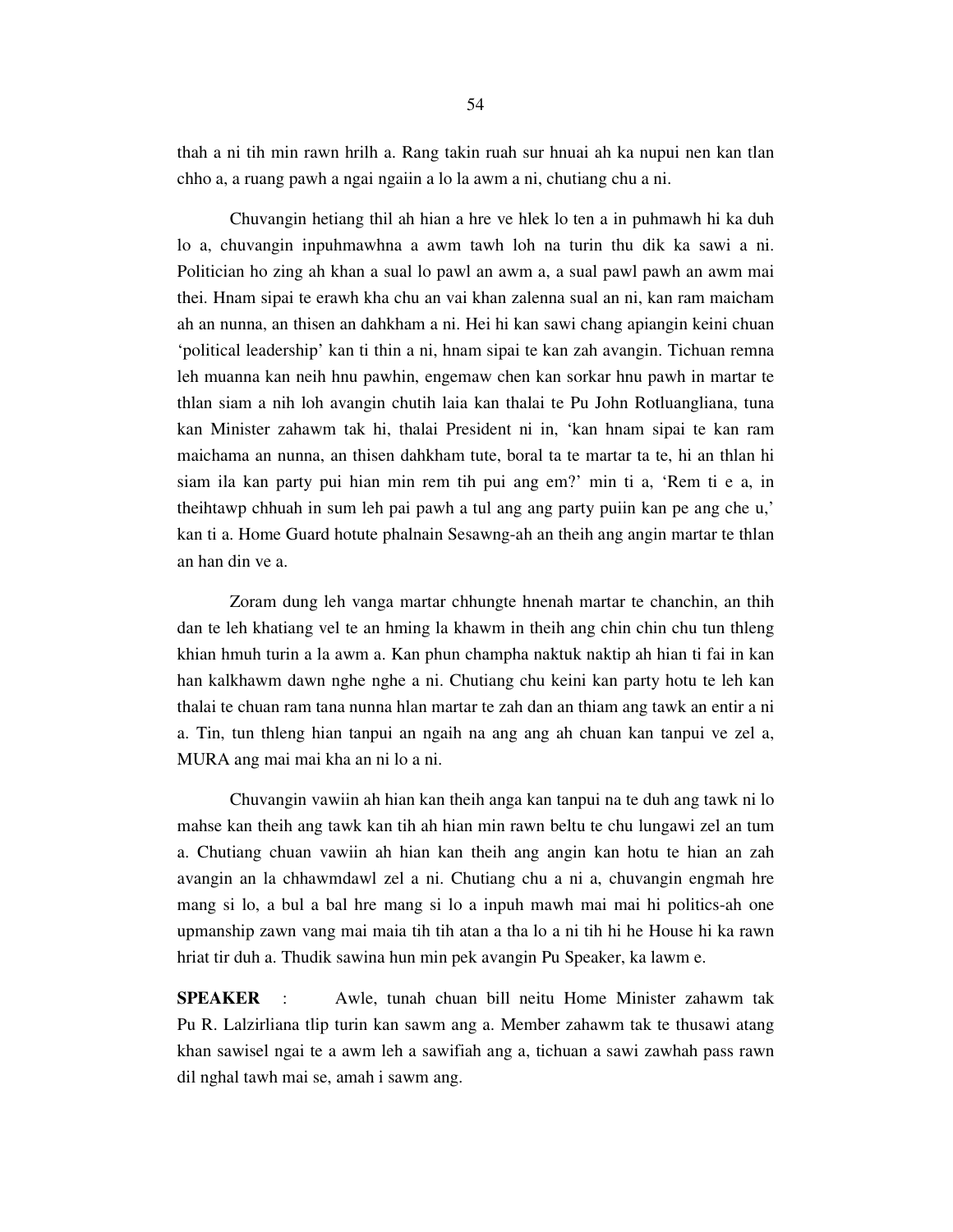**PU R. LALZIRLIANA, MINISTER** : Pu Speaker ka lawm e. Member zahawmtak tak ten ka bill "The Sinlung Hills Council bill, 2018" min sawi sak a. House Leader tiamin mi 15-in kan sawi a, ngaihthlak a nuam khawp mai a. Kan thusawi te a chhiatna lai zawng hrim hrima he bill chungchang ah chuan sawi kan awm lo in ka hria a. Member zawng zawng te chungah lawmthu ka sawi hmasa a ni. Kan member te hming ka sawi vek seng lo ang a. A hmasain Pu Lalthanliana a hmasa berah han sawi ta ila. Section 35 Council member thlan theih tur chungchang ah khan kum 18 hi an naupang lutuk a ni a ti a, midang pawhin kan sawi teuh mai a.

 Helai hi a minimum kha an rawn sawi a ni mai a, helai bill hian. Amaherawhchu member ten kan ngaihpawimawh hi chuan MLA te hi kan indah pawnlang lutuk mah mahin ka hria a. Helaiah hian official ten an thiam ang tawkin tha ni a an hriat angin an rawn draft a, bill a lo kal a. Chu chu House-ah hian kan sawiho ang a, kan duh chu tidanglam thei kan niin ka hria a. Patent error leh minor mistake ang chauh hi correction siam kan tum mai a ni tih hi ka ngaihtuahnaah chuan a diklo hlein ka hria. Chuvangin, hemi kum 18 elect theih chin, rorel thei chin tur hi an la naupang lu deuh a ni, kum 18 kha lo thlang ta tlat mai se Chief Minister-ah te khan a tha lovang, an rilru a la puitling tak tak tawk lo ve kan tih chuan engahnge kum 25 emaw, kum 21 tal emaw ni zawk rawh se kan tih mai loh tih hi ka ngaihtuahnaah hi chuan a lian viau a ni.

 Hei hi kan kuta awm a ni tih kan zavaia hriat turin ka sawi hmasa duh a. Tin, Secretary hi kum 3 atan appointment pek tur a ni tih hi member zahawm tak tak pawh khan an han sawi a. Amaherawhchu an lo pension dawn anih chuan pension mai tur a ni, extend kher a ngai chuang lo va. An pension mai ang a helai atanga thlan ang em em tur an ni lo va. Tin, Secretary hi executive te nena an lo thawk ho theih loh phei chuan heng hi thlak theih loh an ni bur lo a ni tih hi kan hotuten an hriat a pawimawh awm mang e aw ka ti a.

 Tin, Power & Function of Sinlung Hills Council tih hi member te khan an han sawi nual bawk a, Section 44-in a rawn sawi anmahni sum leh pai an hman anmahni bawkin audit-a khatianga ti mai mai tur an ni lo va, CAG ten audit tur a ni tih kha a rawn inziakin ka hria. Member thlan chungchangah khan Aizawl atangin emaw, hmun dang atangin emaw, Saiha lam atangin emaw kan va in candidate mai dawn em ni tih kha kan hresual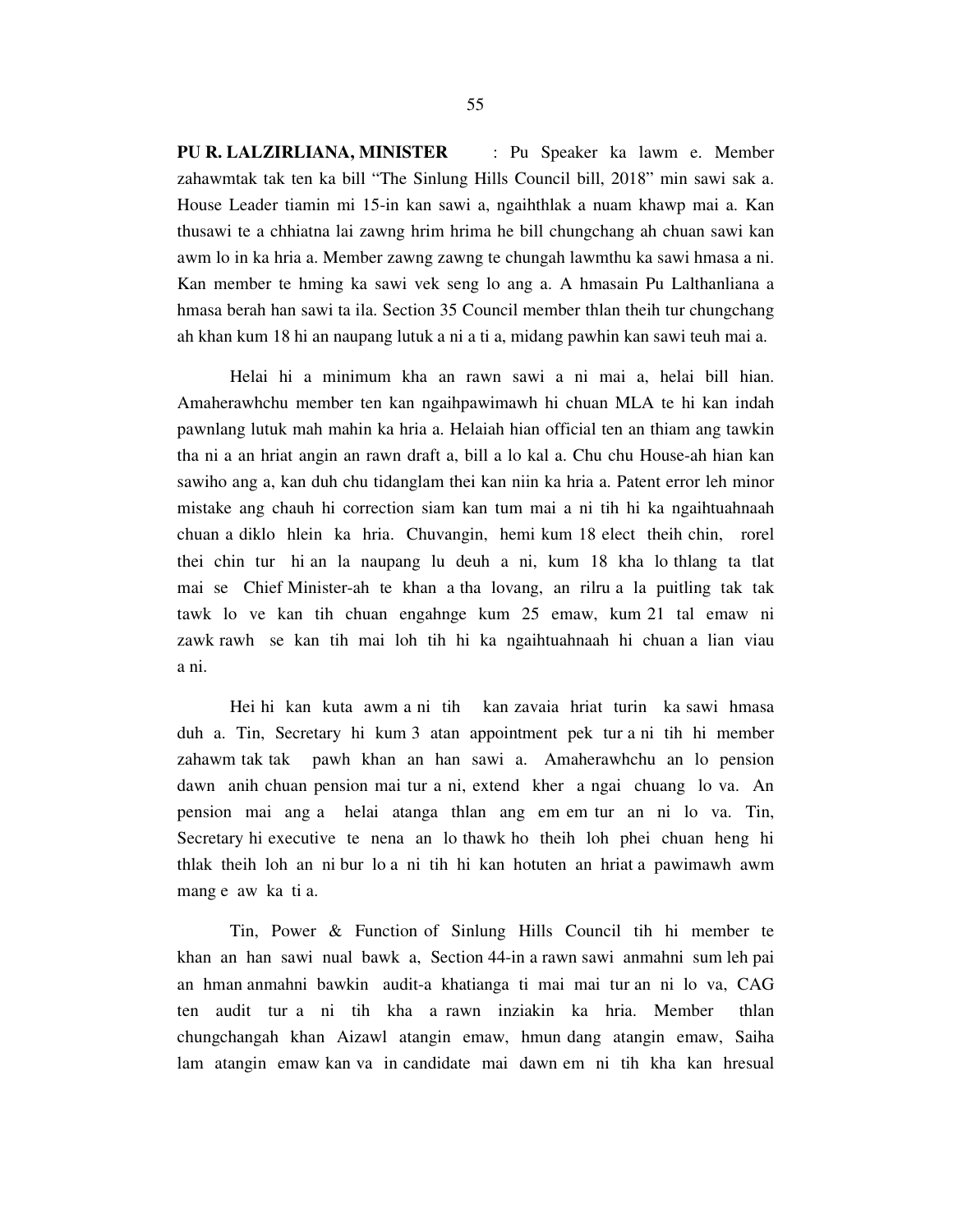deuh hlek emaw ni aw ka ti a. Section 35-na hian a sawifiah vek mai a, chiang taka in lo en chuan khang kha a hriat theih mai awm mang e. Qualification for membership of General Council tihah hian a person shall be qualified to be elected to the General Council if he register as voter in electoral rolls as define in sub-section clause (I) of section 32 of this Act tih a ni a. Electoral Roll-ah Siaha ami kha a va awm ve lo ang a, Aizawl ami kha electoral roll-ah a awm ve dawn chuang lo va, heng hi kan en kim lo deuh hlek a ni mai thei e. Chuvangin an ngaihtuah awm lo ve helaia thlan tura hi chu. Kei pawhin ka ngaihpawimawh lai ber zawk erawh chu khalaia roreltu tur thlan turah khan kum 18 elect han tih kha a hniam lutuk a ni lawm ni? A la naupang lutuk lo maw ni tih kha a ni. Member ten sawi tam tak in nei a, kan official te pawhin an lo hre em em a, an lo chhinchhiah a, nominated seat-a a awm tur hi pahnih kan han ti a, kan chai vel chhung kha a rei khawp mai a, a bial neitute pawhin khatih lai khan han sawi ve se chu constituency pathumah bial tin atangin pakhat theuh dah nise tih kha a awm viau a ni. Mahse pahnih kan lo ti tawh si a, khalai kha engtinnge kan tih dawn? Dan chu vawikhatah kan han siam ang a, a tira India sorkar ropui takin Dan tam tak, phek tam tak an lo siam pawh hi amendment hi a tam tawh khawp mai a, nakin lama siam belh te pawh a tul mai thei e.

 Member zahawm tak thenkhat khan HPC D te hi tunah hian in ti kim em command thum lai awmin an sawi a tih kha Home department chuan thuang hnih thuang thuma an awm hi kan hre ve miah lo va. Zosangbera lam leh Lalhmingthanga Sinate ho an awm tih chauh kan hria a. Inbiakna kan neih lai khan lo tel vek se kan duh khawp mai a, kan duhna te hriain inbiaknaah hian kan tel ve ange tiin CID kaltlangin sorkar an rawn dil a. Chuti na na na chu, 'Remna hi kan duh ber a, 1986-ah pawh remna siamin khatih laia kan Chief Minister zahawm tak vawiina kan Chief Minister la ni reng hian a dinhmunte hre ranin Chief Minister nihna kha electoral roll-ah pawh awm lo te kha a pe thei a, chuvangin keini chu remna leh muanna duh party kan ni a, chuvangin lo tel ve rawh se,' kan ti a. Amaherawhchu inbiakna kan thut tak tak hmain Pu Speaker, engnge an rilru hriat a tha ang kan ti a. Chutia kan tihna chhan chu VC bye election dawn khan kan MLA zahawm tak tak te nen Sakawrdai tlang dungah kan han kal a, chutah chuan khawtual mi a khaw nawtin min lo hmuak a, chungah chuan khawtual mi te au rualin 'remna leh muanna kan duh, HPC D leh Mizoram sorkar in be rawh se,' an lo ti a. Chuta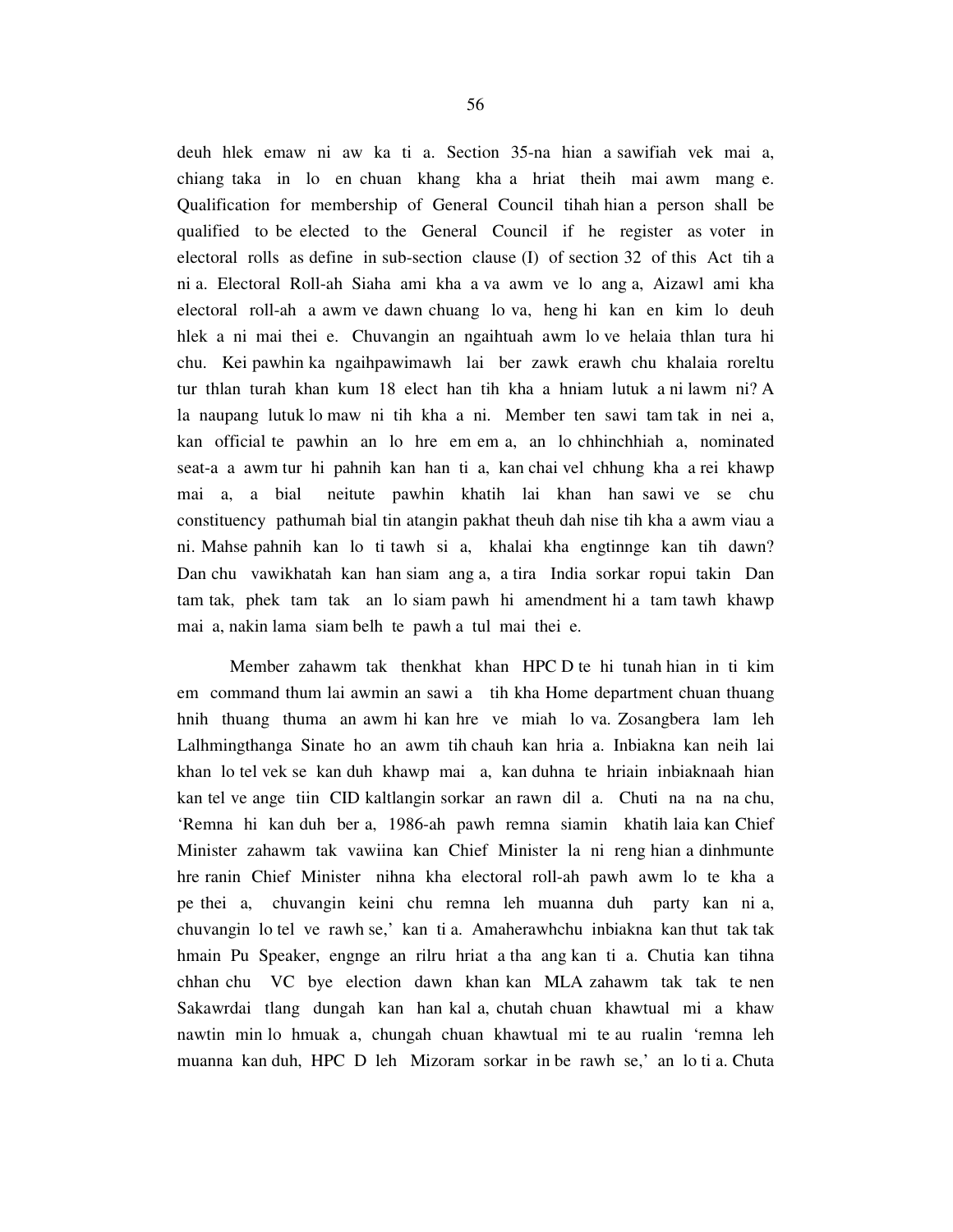kan chhanna chu (a tawi zawngin sawi ta ila) HPC D te nen hian kan in biak dawn chuan Autonomous District Council hi an demand tawh tur a ni lo, Hmar mipuite hi Mizoram ah hian a neitu in ni a, sumdawng Aizawlah ni se a lian ber ber in sumdawn hma an hruai a; tin, lehkha thiam lam ni se lehkha thiam hmasa te hi Hmar unau te an ni. Chuvang chuan Hmar mipuite hi Mizoram-ah hian minority ang ziazanga in chet hi a rem tawh lo a ni.Chuvangin, Autonomous District Council in demand chhung chuan in naute hi hrilh rawh u, Mizoram sorkar nen kan inbe lovang a, inbia pawh ni ila, kan inrem leh chuang lovang,kan inbiak hma ai khan thinrimna a zual ang a, kan inbeihna a sosang ting zawk ang,' tiin kan kalna khaw tinah khan min lo hmuaktute hnenah kan hotuten an sawi a ni. Zanah kan han thukhawm a, chutah chuan kan MLA te chuan kan duh ber chu vote a ni si a vote kan va hmu awm lo ve mawle, anni duh ber pawh Autonomous District Council a ni si a an ti a.Amaherawhchu, a hminga leader, khilaia han kal ta chuan, 'kan duh hi chu kan tum, a theih hi chu theih, theih loh chu theih loh tih mai law law hi kan ramah hian kan nun dan tur leh kan tih dan tur zawk ni ah i ngai ang u,' tiin kan sawi a. Chutiang chuan inbiakna kan han nei leh ta a, inbiakna kan neih ah pawh chuan an duh ber chu Autonomous District Council a ni tih kan hria a. Amaherawhchu inbiakna neih chuan inrem lo te kara inbiakna neih tur a ni a, anmahni pawh inhnukhniamin khalam kha chu an rawn sawi ri ta lo nghe nghe a, chuvangin tun hun pawh hi kan thleng thei ta a ni.

 Tichuan, HPC 'D' Pu Lalhmingthanga lam chuan kan Police te kaltlanga kan han zawh khan engnge an demand an rawn ken tur chu kan han ti a. Anni chuan thil pathum an rawn sawi a, pakhatnaah chuan Autonomous District Council Sixth Schedule hnuaiah lo chuan an han ti ta phawt a. Pahnihnaah chuan tripertite in kan be tur a ni, India sorkar aiawh an tel ang a, Mizoram sorkar aiawh an tel ang a, keini aiawh kan tel tur a ni an ti a. Khatiang khan thil chi hrang hrang an rawn demand tak avangin 'ngawi teh u, hei hi chu Pu Zosangbera lam kan biak dawn pawhin kan sawi sa a ni a, kan tihtheih loh tur leh inbiakna ah kan inrem chuang lovang tia kan sawi sa a nih avangin hetiang an demand dawn chuan i be lo law law ang,' kan ti ta a,tun thleng hian kan be ta lo a ni. Anni chauh kha an awm tih kan hria a, midang an awm ve chu kan hre lo a. Kan House Leader zahawm tak khan a rawn sawi a, inbiakna hmasa 1994 lamah kha chuan Mizoram pawn ami kha kan be tur a ni lo, anni nen harsatna kan nei lo kan ti a, a dik a. Amaherawhchu tun tumah hi chuan hun a lo kal a, tuna fuihpawrhtu te leh chaw lo pe a,tui lo tulhtu te, an mamawh tinreng lo pe thintu chu state pawn ami an ni tih kan hotuten an hria a. Chuvangin tuna HPC 'D'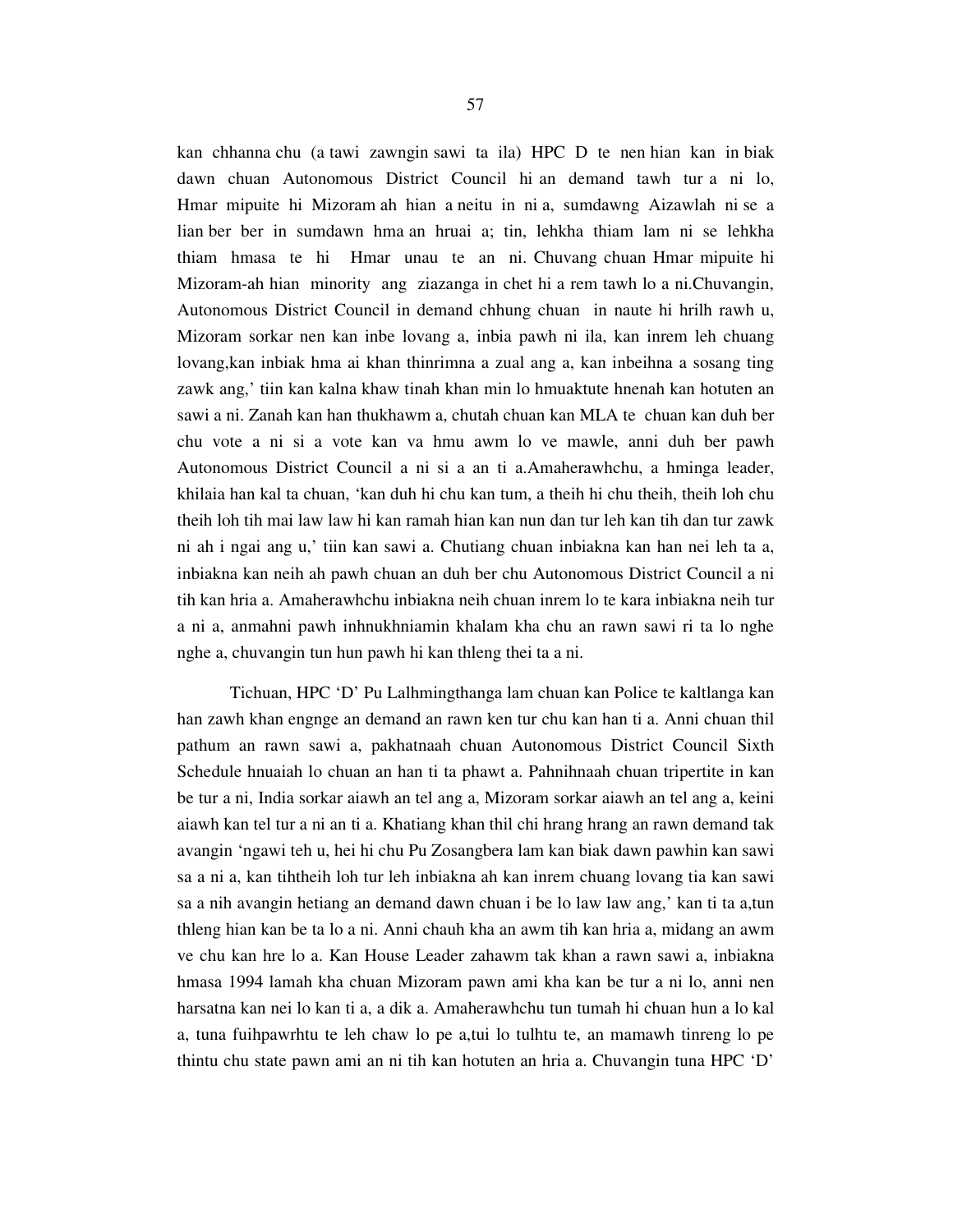volunteer leh hotua awmte pawh hi Mizoram chhunga awm chauh an nih loh avangin remna kan nei tak tak dawn a nih chuan ram pawn amite pawh hi bia ila,nakinah a roreltu ah pawh inrerim chhung chuan an rawn awm thei ang kan tih tak avangin tun hun hi Hmar Inpui, Manipura awm te leh midang zawng zawngte nen inlungrual taka Hmar hnam zawng zawng chu kan tithei lo deuh ang a, Lalhmingthanga lam an la awm ve tlat loh avangin a tam ber ten an duh avangin tun hun hi thleng kan ni a, kan lawm hle a, anni pawh hi tuna Zosangbera lam kan biak remna hnuaiah hetianga lo enkawl tura an lo luh ve duh chuan kan Chief Minister leh kan sorkar hian englai pawhin a welcome reng a ni tih hi vawiin hian ka sawi nawn leh a ni.

 Tin, interim chhung lo ah hi chuan General Council member emaw, Executive member-ah emaw kha chuan awm thei dawn lo a ni tih section 36 (d)-ah hian tarlan a ni nghe nghe a ni. Tunah erawh chuan a lu ber CEM kan tihte leh Chairman te pawh ram pawn ami tur an ni ang a, anmahni an rawn inruat avangin keinin kan lo paih ngawt thei lo a ni. Chu chu vawiin ah hian kan puang nghal dawn nge puan nghal theih thovin kan peih vek tawh a, kan puang dawn rih lo ka hre lova. Vawiina kan puan loh pawhin naktip nakthai ah te chuan kan puang nghal thei dawn a ni tih ka han sawi nawn leh a ni.

**PU LALRUATKIMA** : He House kaltlang hian min hrilh law law sela, kan hriat thawi hi a dik nge dik lo khawngaihin.

**Pu R.LALZIRLIANA, MINISTER** : A bill te kha han ti phawt ila, Speaker thu thu a ni ang chu,ani hi a lalber a, amah pawh kan rawn nghal ni se. A hming han lam leh ta lawk ila, Pu R.L.Pianmawia, MLA zahawm takin khilaia kal an lo ambush te kha Subject Committee an ni lova Assuarance Committee an ni a, kha kha correct ni sela a ti a, helaia correct pawh hi a that tho rualin kan speech kha min rawn pe leh dawn tho va, hei hi bill-a awm a ni lova, a hranpaa bill lama zuk tih vak kha a ngai lova, keimahin ka speech-ah khan ka lo tisual a, correction kha chu ka lo siam mai thei a ni tih ka han sawi a ni.

 Boundary chungchang hi memberte khan in ngaimawh viau a, a ni lah tak a, keini chuan boundary hi kan lo hriatsa a nih avangin Act-ah hian kan lo thun lova; tin, Act-a thun chi chiah pawh a ni lo maithei a,anmahni engemaw in siksawi a, intizau a, inti zima kal thei an nih ve avangin an boundary hi chu constituency pathumah hian a constituency angin a ni lova, tlem zawk mah mah hi helamah hian rinchhuah a nih avangin constituency pathumah hian khaw tam tak hi Aizawl leh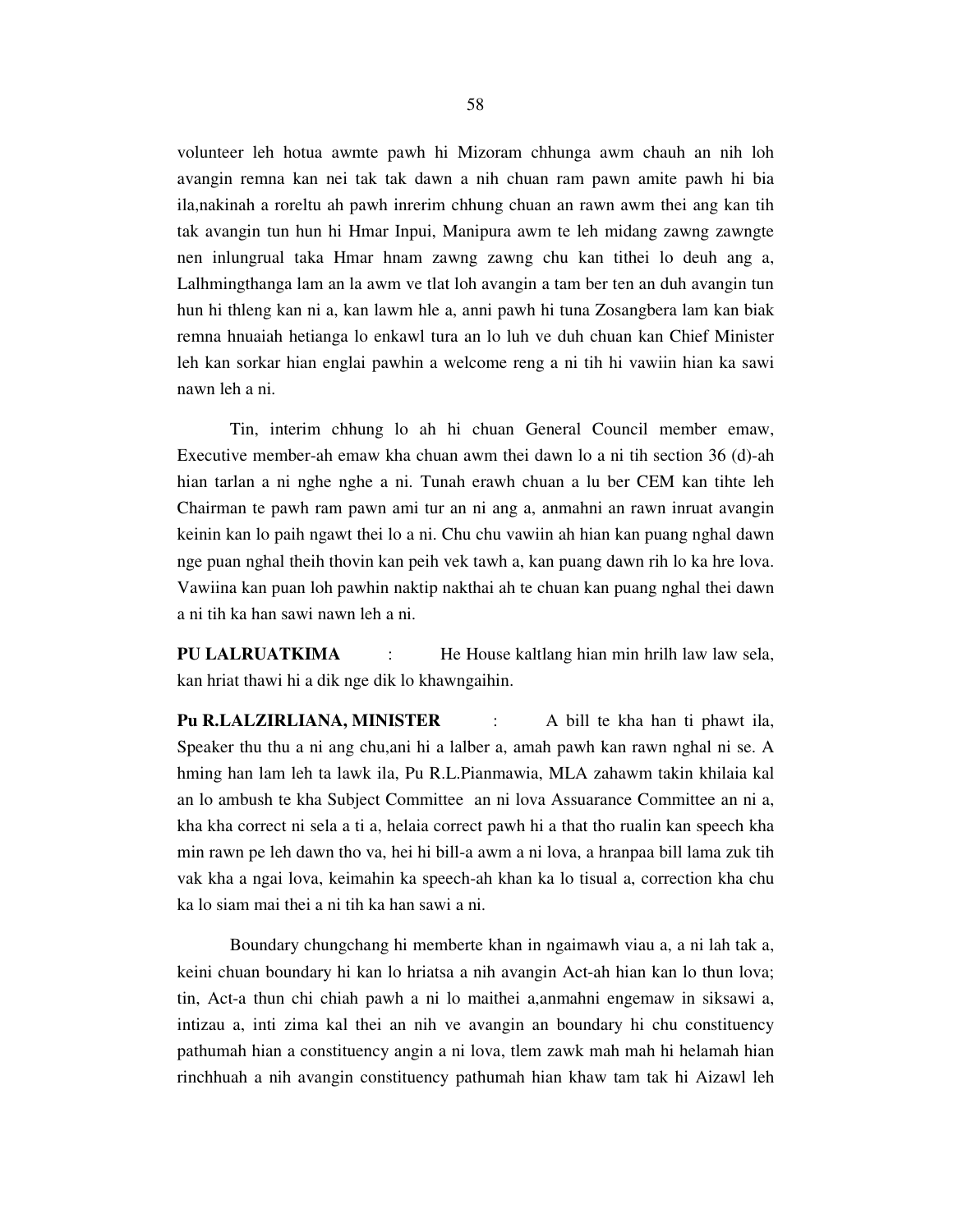Kolasib District lamah hian a awm a ni tih ka han sawi tel eh duh a. Tin, an pawisa te hi direct funding tur em ni ang tih te pawh kha sawi rik zeuh kha a awm a. Hei hi direct funding tur a ni lova, direct funding kan tih chu central a zu kawk em ka hre lova, khalai atanga pawisa hmu ve tur an ni lova,keimahni state chhung atanga pawisa hi pek tur a ni a, chumi hnuai atang chuan an pawisa hmanna tur te chu an lo siam ve dawn a ni. Amaherawhchu, NEC-ah te, central pool hrang hrang atang te in NLCPR atang te khan an dil ve thei ang a, chu pawh chu Mizoram department through-in tuna kan tih ang tho hian dil ve tur a ni dawn a ni.

 Kan ngaihthlak ang khan he Danah hian repeal tur a awm hran lova, repeal tur bera chu MoU-a chuang (1994) ami te erawh kha chu repeal vek a ni tih member zahawm tak ten kan hriat atan a tha awm e.

 Kha kha ka han react theih chu a ni deuh mai a. A conclude nan chuan, kan hriat theuh ang khan kum 1994 khan khatih laia HPC 'D' te kha Mizoram sorkar-in inremna lo siam pui tawhin, chu inremna thuthlungin a ken tel angin, Mizoram hmar chhak lamah Sinlung Hills Development Council pawh lo din tawh niin tun thlengin he Council hi la kalpui a ni a. SHDC hian an phak tawkah hma la in sorkar lam atanga han tihchak deuh tum pawhin Dan bulfuk Act hmanga din a nih lem loh avangin interim pawh kha kum 2 chhung tih tur a ni tih kha executive order maia tih a nih avangin kum 2 chhung interim council atan khan tih a lo ni ta a. Mahse tunah chuan Dan bulfuk tak Act hmanga din a lo nih tak avangin thla 6 chhung atan interim council hi tih a ni a, thla 6 chhung ngeia tih kan duh a. Amaherawhchu he Danah bawk hian, a theih loh chuan thla 3 chhung emaw extend theih a ni ang tia bituk te pawh a awm nghe nghe a ni.

 Tin, engatinge tunah Home Department-in hei hi an keng a, nakin deuhah te chuan election te pawh a lo ni ang a, Home Deptt. ken zel hi a rem dawn em ni tih zawhna ang deuh kha awmin ka hria a, 'rem lo e' tih a ni. Tunah hian Home Department-in han ken nachhan chu (GAD tih tur a ni a) GAD hi inbiaknaah an tel ve si lova, kha inbiaknaa tel te, khami MoU tanchhan khan he Dan hi siam tur a nih si avangin he Dan, a tir te atanga lo tel, MoU inbiaknaa hretu te khan an ken tlang mai loh chuan a rei lutuk ang e kan ti a, chuvangin GAD lam an muang lutuk ange tih lam pawh ni chuang lo, hna an thawk theilo ang tih lam pawh ni chuanglo, anni tan pawh lungawilohna tur a awm chuanglo, a lo hretu hmasa te khan han keng tlang se, anni nena kan inremna hi tihpuitlin sawk sawk a nghahhlel awm e, tih avanga tun hi keng tlang chho mai kan ni tih ka sawi duh a.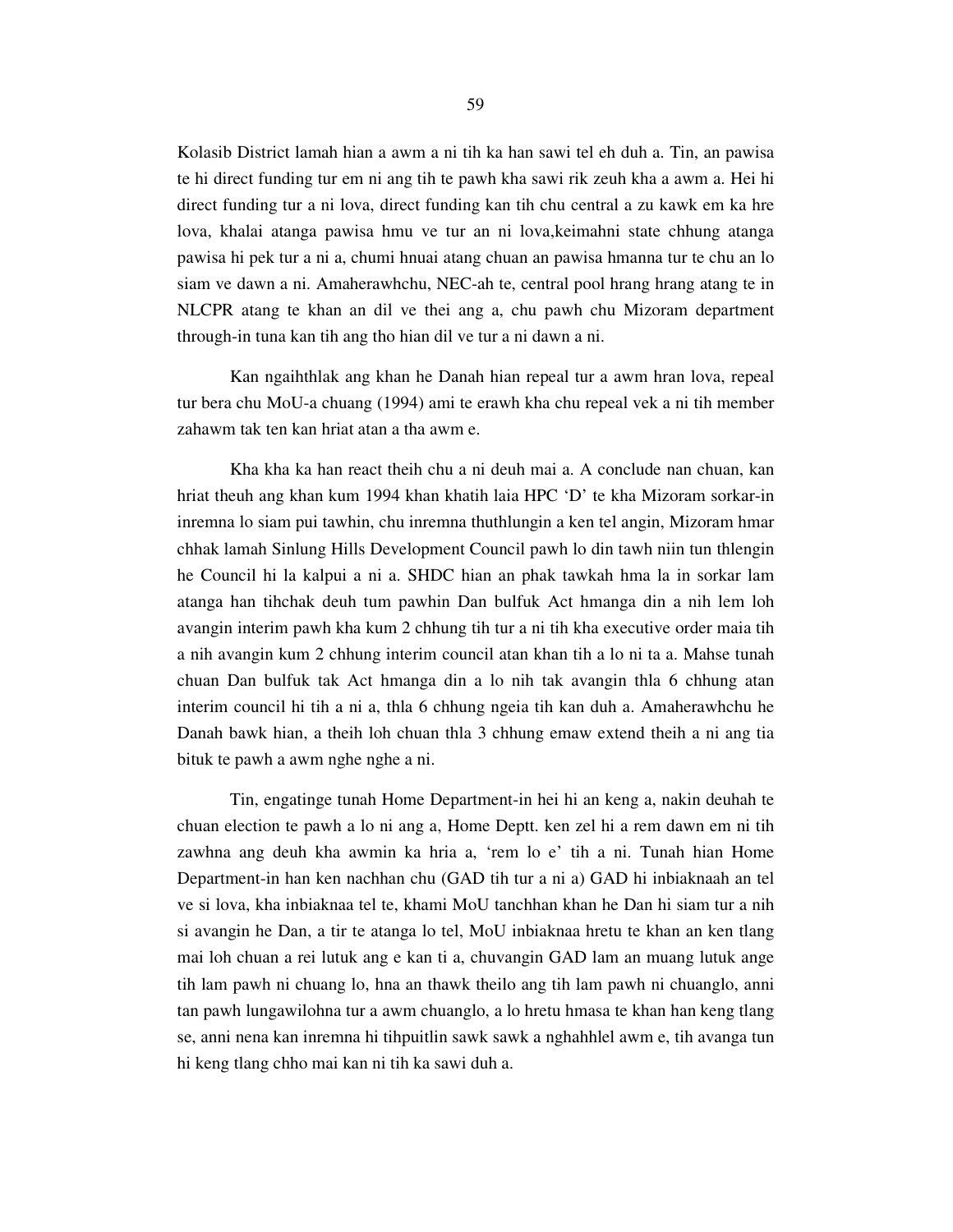Tichuan, Sinlung Hill Development Council hi Dan siam pawlten Dan an siam ngei Act hmanga din tur a lo nih takah chuan, changtlung zawk leh awmze nei zawka kalpui ni se, HPC 'D' te pawhin Constitution sixth schedule hnuaia Autonomous District Council hial an phut tawh thin dahtha a min lo pawmpui theih tak avangin kan lawm hle a ni. Tun tuma inremna thuthlung kan siam tak hian kum 1994-a inremna thuthlungte kha a lo luahlan ta a. Inremna thuthlung in a ken tel sorkar lam atanga tihtur hrang hrang awmte pawh hlenchhuak tura chak taka hma lak chhoh zel tur a ni ang. Tin, sorkarin a tihtur a tih bak kalpuia bawhzui turin Sinlung Hill Council lo enkawl lailawk tur, interim Council pawh din nghal mai tur a ni. Tin, interim council awm hun chhung bituk piahlamah chuan tam tak an term extent tawhlo in mipui thlante ngeiin Council kaihruaina an chelh theih nan inthlanna pawh nei turin hma lak nghal a ni bawk ang.

 Pu Speaker, ram leh hnam hmasawnna leh thanlenna atan remna leh muanna hi thil pawimawh hmasa berte zing ami a ni a, HPC 'D' ten lungawilohna anmahnia intuh avang leh phut neia ralthuam an chelek tak avangin Mizoram hmar lam hmun engemaw zat chu ralkhelin kum 20 chuang a lo awm tawh thin a. Thil harsa leh khirh tak tak paltlang a nih tawh hnuah inremna thuthlung ziah fel a lo ni ta hi mimal tak pawhin lawmawm ka ti hle a ni. He inremna hian Mizorama hnam hrang hrang chengte zingah inlungrualna leh inunauna thuk zawk a thlen ngei pawh ka beisei a ni. Hmanni lawk khan Churachandpur-ah kan Home Secretary leh OSD te nen kan han kal a, chungah pawh chuan ni dang an ang lo a ni. Nidang an an lohna tak pawh chu, an arms rawn tun ni khan, khatiang ang reng khan 1994-a arms an tun khan kan chheh vel state atangin lawmpuitu an lo kal reng renglo; khami ni khan state dang atangin lawmpuitu an tam em em a ni. Tin, khilai kan han kal pawhin an lawm zia thu lo chu sawi tur an hre lova, 'a nuam khawp mai, a hlimawm khawpin kan hria,' an ti a ni.

 Mizoram sorkar leh HPCD te inremna thuthlungin a ken tel he Chhinlung Hills Council Bill, 2018 hi tunah chuan kan lo sawi zo dawn ta a. Chumi hma chuan a tawp nan tak tak, he in hi kan Chief Minister zahawm tak ngaihdan laa kalpui vek a ni a. Chuvangin he inremna hi kan sorkar leh kan hotuten tha an tiin tluantling ngei se an duh a. Tin, Home Department-a Police te, Intelligent lam kan CID te thawhna hi a ropui kan ti a, an chungah pawh hian kan lawm hle a ni. Chutiang chuan ram pawn amite hi tun tumah an tel lo thei lo a. A chhan chu nachinah ka sawi tawh a, ram pawn lam hi an ei bel leh an ei bar lakna leh chumi tan chhana keini min rawn kap thin an nih avangin, tunah chuan a tak takin heng hian Mizoram lam hawi hian